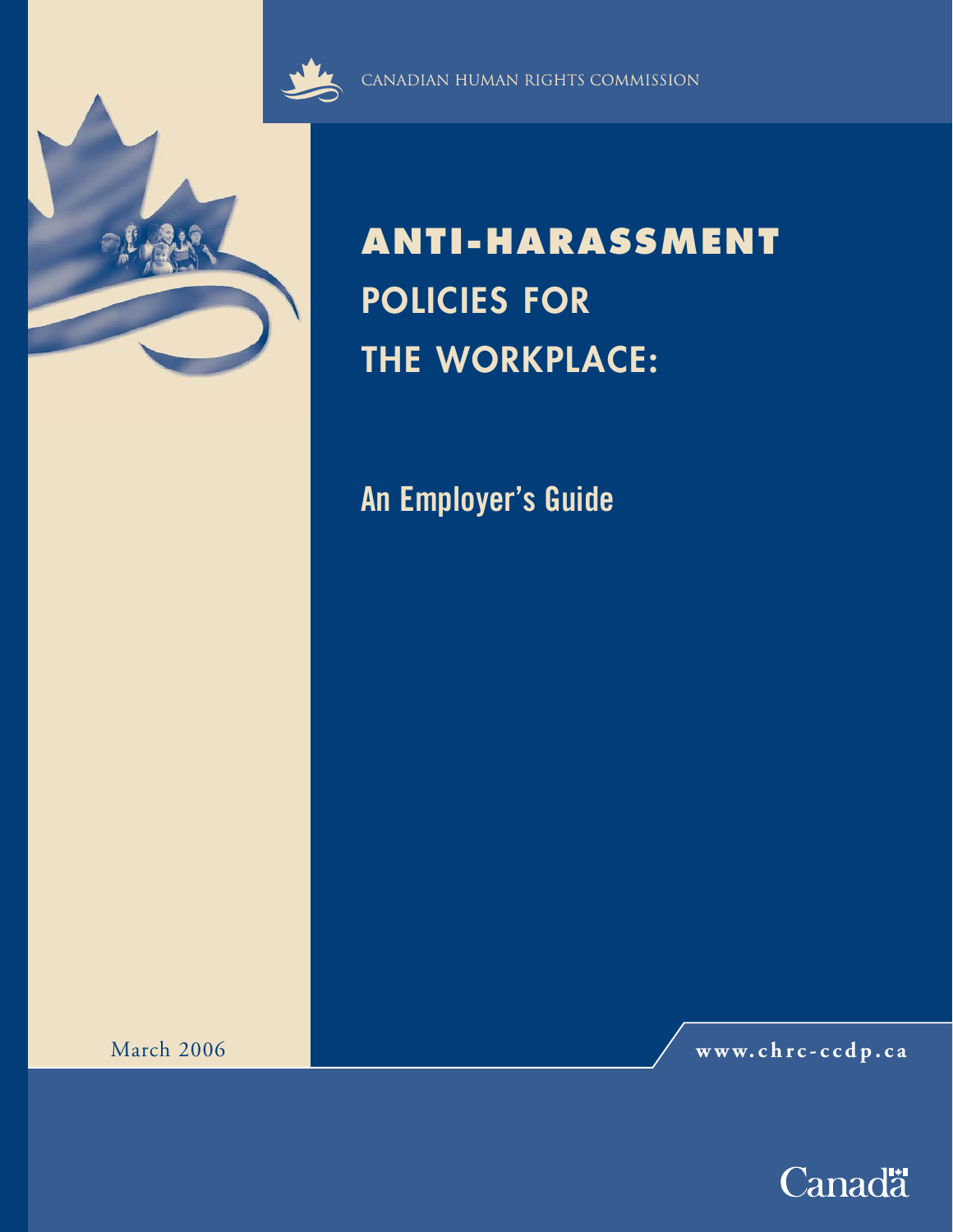#### **How to reach the Canadian Human Rights Commission**

If you need more information about the model policies, or would like to order any of our anti-harassment materials, please contact:

**Commission regional offices** in Halifax, Montréal, Toronto, Winnipeg, Edmonton and Vancouver, toll free 1-800-999-6899 (addresses available on the Commission's website);

or

**National office** at 344 Slater Street, 8th floor, Ottawa, Ontario K1A 1E1. Telephone: (613) 995-1151, or toll free 1-888-214-1090. TTY: 1-888-643-3304.

E-mail: info.com@chrc-ccdp.ca | Website: www.chrc-ccdp.ca

#### *This document is available on our website and in multiple formats on request.*

© Minister of Public Works and Government Services 2006 HR21-59/2006E-PDF 0-662-43194-4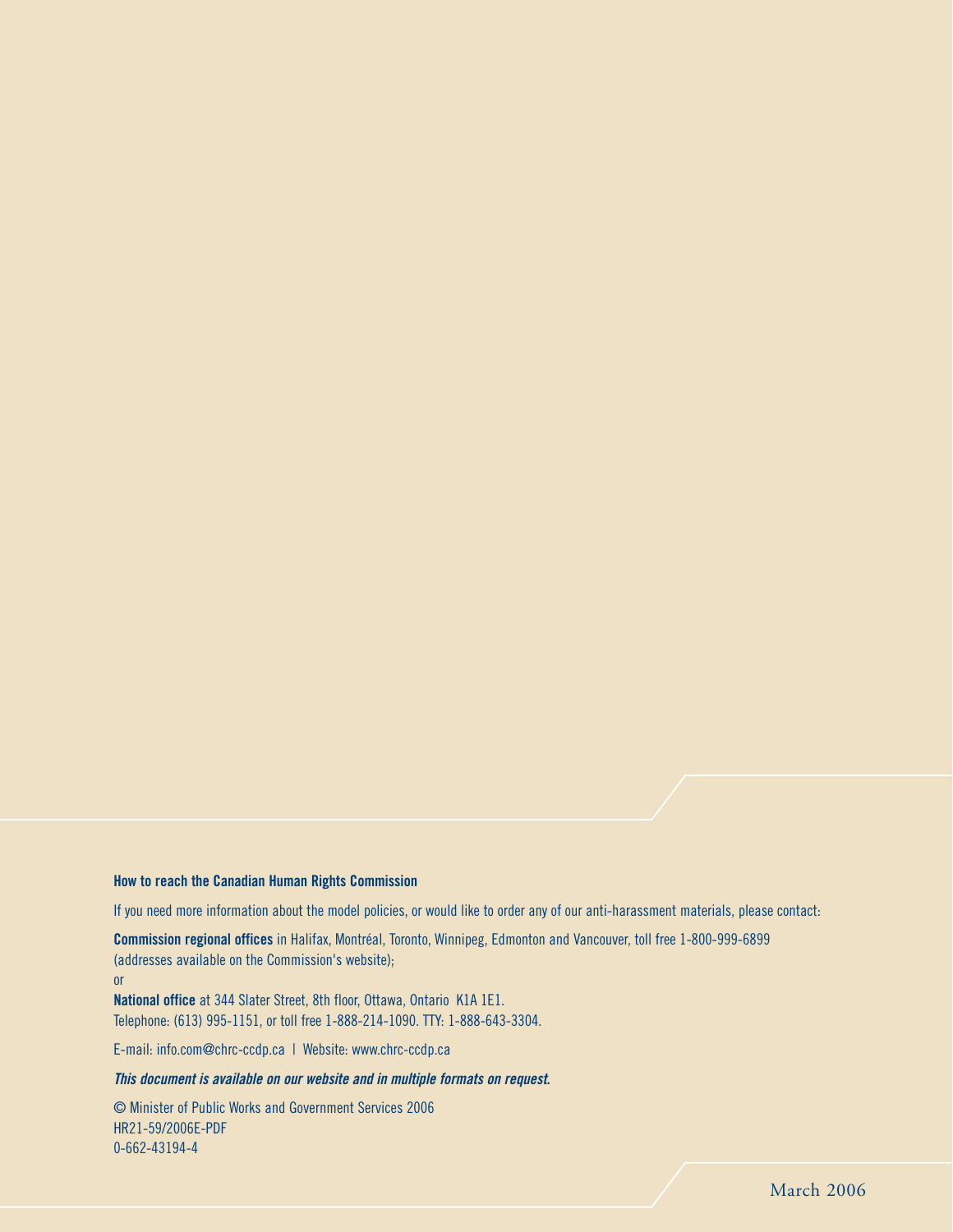# **TABLE OF CONTENTS**

| <b>PURPOSE</b>      |                                       |                                                                   | 2  |
|---------------------|---------------------------------------|-------------------------------------------------------------------|----|
| <b>INTRODUCTION</b> |                                       |                                                                   |    |
|                     |                                       | PART 1: THE BACKGROUND                                            | 3  |
|                     | 1.1 The law                           |                                                                   | 3  |
|                     |                                       | 1.2 Identifying harassment                                        | 3  |
|                     |                                       | 1.3 An anti-harassment policy—what's in it for me?                | 4  |
|                     |                                       | PART 2: WRITING A POLICY                                          | 6  |
|                     |                                       | 2.1 Model policies—how do they work?                              | 6  |
|                     |                                       | 2.2 How to write an anti-harassment policy                        | 7  |
|                     |                                       | 2.3 Three steps to a healthy workplace                            | 8  |
|                     |                                       | 2.4 Educating employees                                           | 10 |
|                     |                                       | 2.5 What should go in the policy?                                 | 11 |
|                     |                                       | PART 3: MODEL POLICY FOR MEDIUM<br><b>AND LARGE ORGANIZATIONS</b> | 16 |
|                     |                                       |                                                                   |    |
|                     |                                       | 3.1 Anti-harassment policy statement                              | 16 |
|                     |                                       | 3.2 Information for victims                                       |    |
|                     |                                       | 3.3 Employees' rights and responsibilities                        | 19 |
|                     |                                       | 3.4 Employers' and managers' responsibilities                     |    |
|                     | 3.5 Anti-harassment policy procedures |                                                                   | 20 |
|                     |                                       | 3.5.1 If you are being harassed                                   | 20 |
|                     |                                       | 3.5.2 If you are accused of harassment                            | 22 |
|                     |                                       | 3.5.3 Other employees                                             | 23 |
|                     | 3.5.4                                 | The investigation and subsequent action                           | 23 |
|                     |                                       | 3.5.5 Remedies for the victim                                     | 23 |
|                     |                                       | 3.5.6 Corrective action for harassers                             | 24 |
|                     |                                       | 3.5.7 Unsubstantiated complaints                                  | 24 |
|                     |                                       | 3.5.8 Complaints made in bad faith                                | 24 |
|                     |                                       | 3.5.9 Confidentiality                                             | 24 |

| 3.6 Retaliation                                                                |    |  |
|--------------------------------------------------------------------------------|----|--|
| 3.7 Appeals                                                                    |    |  |
| 3.8 Other options                                                              | 25 |  |
| 3.8.1 Union grievance procedures                                               | 25 |  |
| 3.8.2 Outside organizations                                                    | 25 |  |
| 3.9 Monitoring                                                                 | 25 |  |
| <b>PART 4: CHECKLIST FOR AN ANTI-HARASSMENT</b><br>POLICY: MEDIUM AND LARGE    |    |  |
| <b>ORGANIZATIONS</b>                                                           | 26 |  |
| <b>PART 5: SPECIAL CONSIDERATIONS FOR</b><br><b>SMALL ORGANIZATIONS</b>        | 29 |  |
| PART 6: MODEL POLICY FOR<br><b>SMALL ORGANIZATIONS</b>                         | 31 |  |
| 6.1 Anti-harassment policy statement                                           | 31 |  |
| 6.2 Information for victims                                                    |    |  |
| 6.3 Complaint procedures                                                       |    |  |
| 6.4 Policy changes                                                             | 34 |  |
| <b>PART 7: CHECKLIST FOR AN</b>                                                |    |  |
| <b>ANTI-HARASSMENT POLICY:</b><br><b>SMALL ORGANIZATIONS</b>                   | 35 |  |
| <b>PART 8: FREQUENTLY ASKED QUESTIONS:</b><br><b>INFORMATION FOR EMPLOYEES</b> | 37 |  |
| <b>APPENDIX A: LEGISLATION</b>                                                 | 40 |  |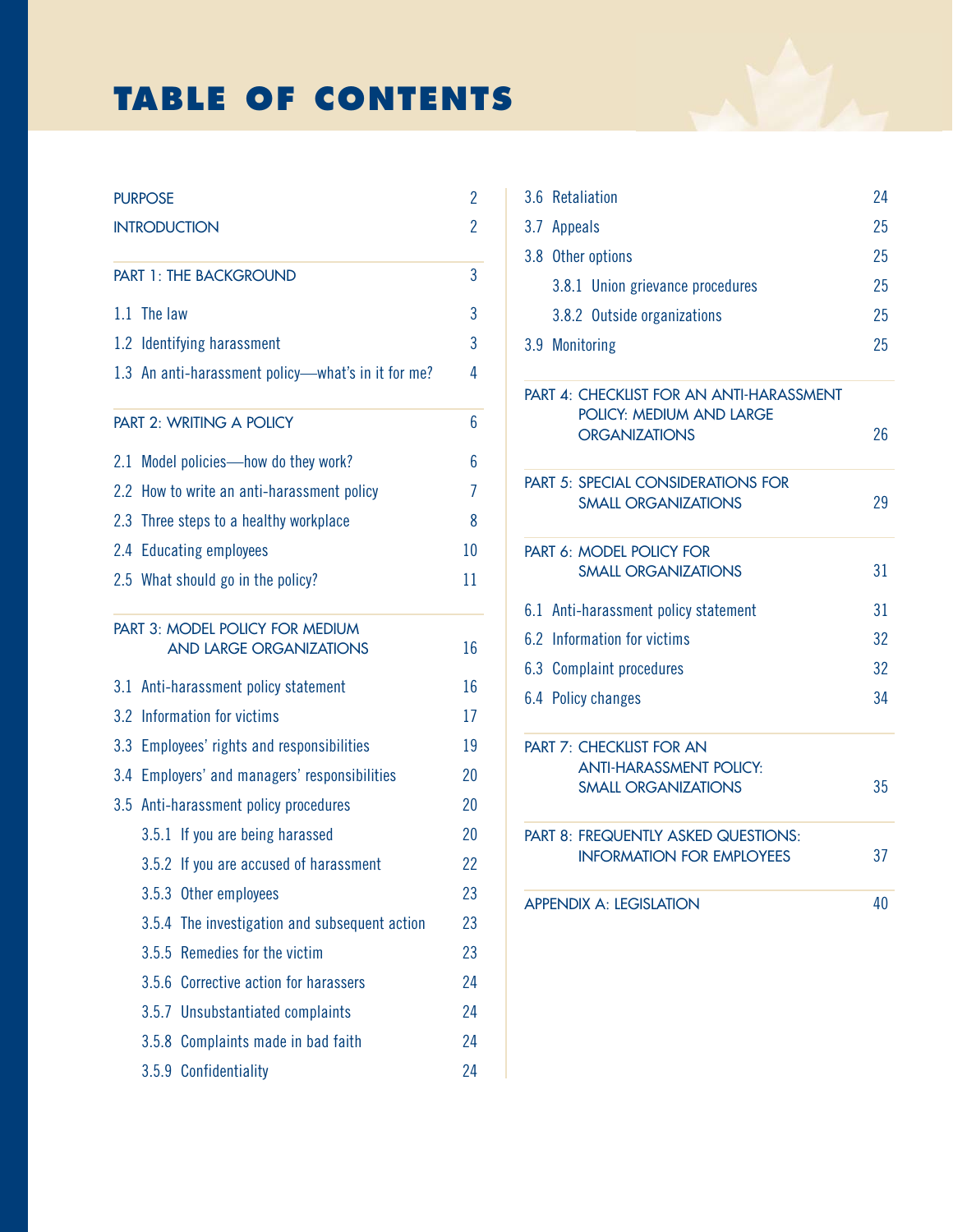#### **PURPOSE**

Employers are required by the *Canada Labour Code* to develop their own harassment policies. In addition, the existence of appropriate harassment policies and procedures will be a factor considered by the Canadian Human Rights Commission in evaluating a company's liability in harassment complaints. The purpose of the model policies is to assist employers in meeting these requirements. However, employers retain responsibility for preparing appropriate policies, monitoring their effectiveness, updating them as required, ensuring all employees are aware of the policy and providing anti-harassment training.

#### **INTRODUCTION**

Harassment, whether sexual, racial, based on a personal characteristic, or through abuse of authority, is more prevalent in our workplaces than many of us would like to think. Does it matter? Yes. Not only is harassment against the law, but as we will see in the following pages, it has a negative impact on employees, and costs employers money and productivity. An effective anti-harassment policy, in which education and training play key roles, is one of the most important steps to a harassment-free work environment.

But writing an anti-harassment policy can be a daunting task. We have produced this information kit for that reason: to help federally regulated employers understand what harassment is; how it can happen; what the law says; what appropriate responses to it are; and, how to eliminate or at least minimize it in the workplace. We hope it makes writing an anti-harassment policy easier.

No one policy can be applied to every workplace. Even within the same industry, and perhaps within the same organization, different workplaces will have different needs. Use this information kit as a workbook. You can adapt the examples, the language, and the suggestions to fit your own workplace. There are checklists and examples to guide you in creating your policy, and to help you explain harassment to your employees. You and they will be happier and more productive as a result.

Although portions of this guide can be handed out to employees to help them better understand harassment and their role in preventing it, the material included here is intended primarily for the immediate benefit of federally regulated employers, and is written mainly from an employer's perspective.

The guide is written with all federally regulated employers in mind: large, medium, and small. There are two model policies included: one for medium and large employers, and one for small employers. The guide is written in sections, so that you need only work with the sections that apply to you, and so that you can copy and distribute those parts you think will be useful to your workforce.

We gratefully acknowledge the assistance of Status of Women Canada and the Labour Program at Human Resources and Social Development (formerly Human Resources Development Canada) in preparing this document and thank those individuals and groups who provided valuable feedback when it was in draft form.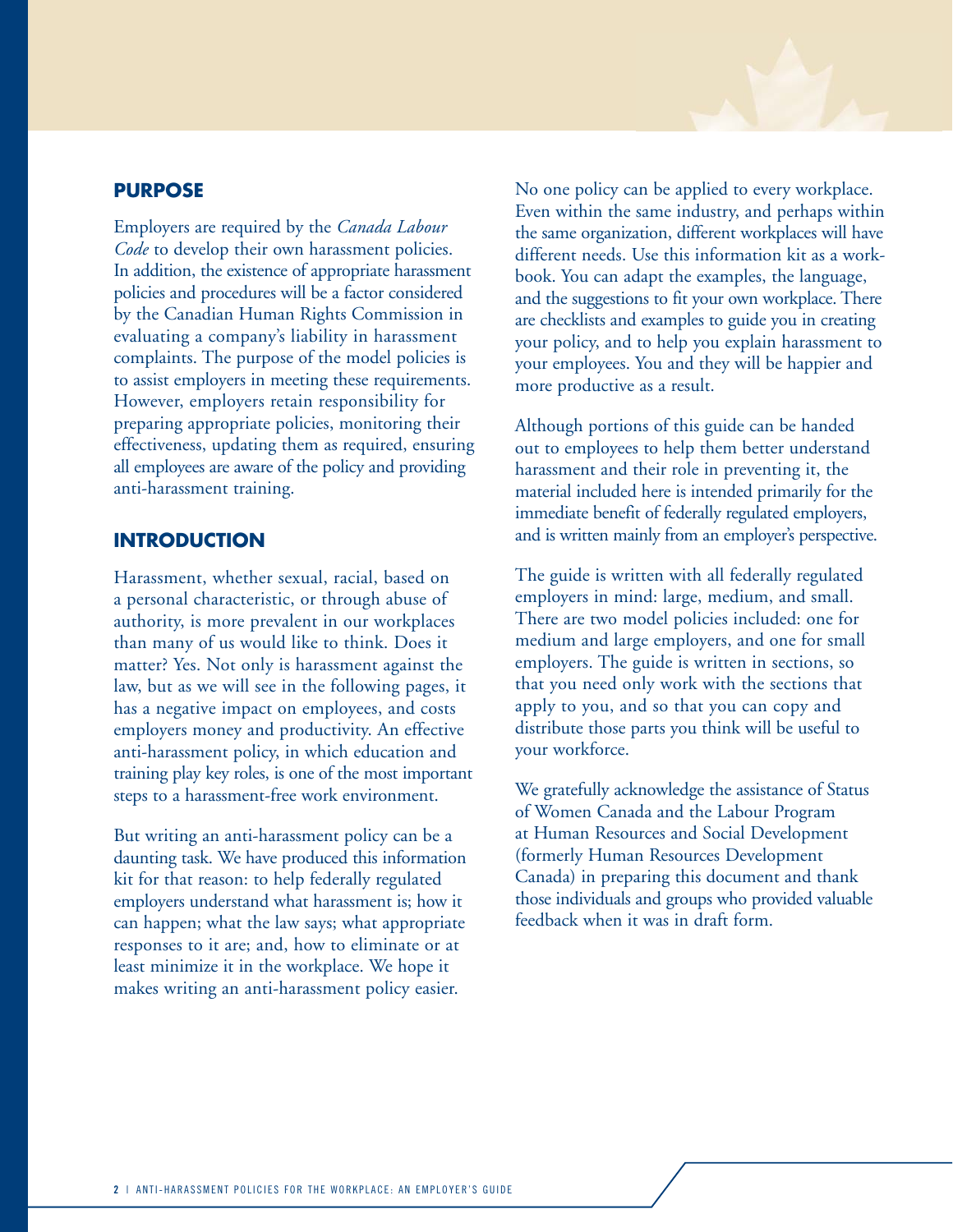## **1.1 THE LAW**

#### **Harassment is against the law**

Both the *Canadian Human Rights Act* and the *Canada Labour Code* protect employees from harassment related to work (see *Appendix A, Legislation*). Provincial human rights laws also prohibit harassment. And the *Criminal Code* protects people from physical or sexual assault.

In order to fulfill their responsibilities under federal human rights legislation, employers should have a clear anti-harassment policy that their employees know about and understand. As well, the *Canada Labour Code* requires employers to have a policy statement on sexual harassment containing specific elements including how harassment complaints can be brought to the attention of the employer.

Ultimately, employers are responsible for acts of work-related harassment. The Supreme Court has said that the goal of human rights law is to identify and eliminate discrimination. Employers control the organization, and are therefore the only ones who can actually reverse the negative effects of harassment and ensure a healthy work environment. So no matter what kind of workplace you own or business you operate, you have a responsibility to make sure your employees do not experience harassment. If harassment does occur, you must show that you did everything you could to prevent it, or to alleviate its effects. (*Robichaud v. Treasury Board*, 1987)

Employers are responsible for harassment by employees or non-employees, such as potential employees, clients and customers. Employers must also take action to address the situation if non-employees such as clients, customers, couriers, etc. harass employees.

# **1.2 IDENTIFYING HARASSMENT**

## **Unwelcome behaviour that demeans, humiliates, or embarrasses**

Harassment is any behaviour that demeans, humiliates or embarrasses a person, and that a reasonable person should have known would be unwelcome. It includes actions (e.g. touching, pushing), comments (e.g. jokes, name-calling), or displays (e.g. posters, cartoons). The *Canadian Human Rights Act* prohibits harassment related to race, national or ethnic origin, colour, religion, age, sex, marital status, family status, disability, pardoned conviction, or sexual orientation.

Disrespectful behaviour, commonly known as "personal" harassment is not covered by human rights legislation. While it also involves unwelcome behaviour that demeans or embarrasses an employee, the behaviour is not based on one of the prohibited grounds named above. Nevertheless, some employers choose to include personal harassment in their anti-harassment policies.

## **Unwanted sexual behaviour**

Sexual harassment includes offensive or humiliating behaviour that is related to a person's sex, as well as behaviour of a sexual nature that creates an intimidating, unwelcome, hostile, or offensive work environment, or that could reasonably be thought to put sexual conditions on a person's job or employment opportunities. A few examples are: questions and discussions about a person's sexual life; touching a person in a sexual way; commenting on someone's sexual attractiveness or sexual unattractiveness; persisting in asking for a date after having been refused; telling a woman she belongs at home or is not suited for a particular job; eyeing someone in a suggestive way; displaying cartoons or posters of a sexual nature; writing sexually suggestive letters or notes.

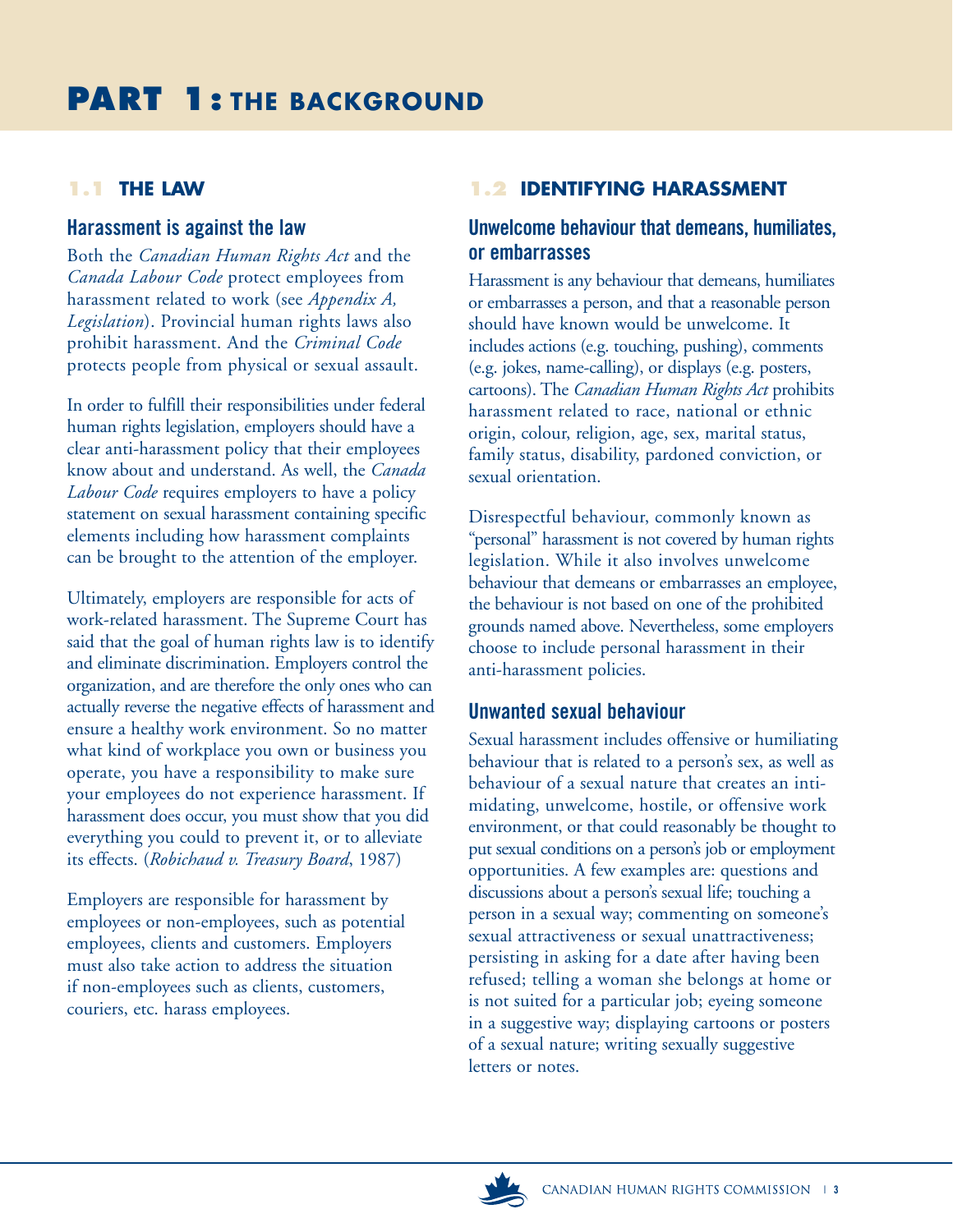Sexual harassment is frequently more about power than about sex. It occurs in situations where there is unequal power between the people involved, and is an attempt by one person to assert power over the other. Harassment can also occur when an individual is in a vulnerable position because he or she is in the minority—the only woman, member of a visible minority, aboriginal person or person with a disability—and is, for example, ostracized by colleagues.

#### **Abuse of authority**

Abuse of authority occurs when a person uses authority unreasonably to interfere with an employee or the employee's job. It includes humiliation, intimidation, threats, and coercion. It does not include normal managerial activities, such as counseling, performance appraisals, and discipline, as long as these are not done in a discriminatory manner. Abuse of authority unrelated to a prohibited ground is not covered by human rights legislation. Nonetheless, some employers state in their anti-harassment policies that abuse of authority will not be tolerated.

### **1.3 AN ANTI-HARASSMENT POLICY—WHAT'S IN IT FOR ME?**

#### **Employees may be afraid to complain**

Often, employers, managers, and employees believe that harassment is not a problem in their particular workplace. They may especially believe this if there are no complaints. However, a complaint-free workplace is not a guarantee of a problem-free workplace. Employees may be afraid to speak up. They and their work may be suffering in all kinds of ways without employers, managers, or colleagues being aware of it. People who are being harassed may fear embarrassment, retaliation, job loss, or loss of acceptance by colleagues if they complain. They may also fear not being believed, especially where differences in level of authority, age, sex, race, religion and the like exist.

#### **Harassment costs money**

Harassment has a direct negative impact on employees and on a company's profitability. Employees who are being harassed can suffer from headaches, ulcers, tension, depression, insomnia, and other illnesses

## *CASE STUDY*

### **The Costs of Harassment**

A woman in a trade was paid more than \$100,000 by her employer as compensation for harassment and discrimination at work. She constantly faced sexist remarks, such as "this is a man's job" and "women should be home doing dishes and washing," as well as questions about her bathroom habits. As a result of the ensuing stress, she was forced to take extensive sick leave. Her sick leave resulted in a poor performance appraisal, and she was eventually fired.

Other female employees had also been subjected to sexist comments, and said their supervisors and male peers were rude or uncooperative. Some of them said their male colleagues had lied to them about job-related information.

The company had no anti-harassment policy and no staff trained to deal with harassment. As a result of the Canadian Human Rights Commission's investigation and the settlement of the complaint, the company agreed to financial compensation for the complainant. It also agreed to develop an anti-harassment policy, set up an internal redress procedure, train staff to investigate complaints, create some positions whose mandate was to eliminate discrimination, and provide harassment awareness seminars for all its employees.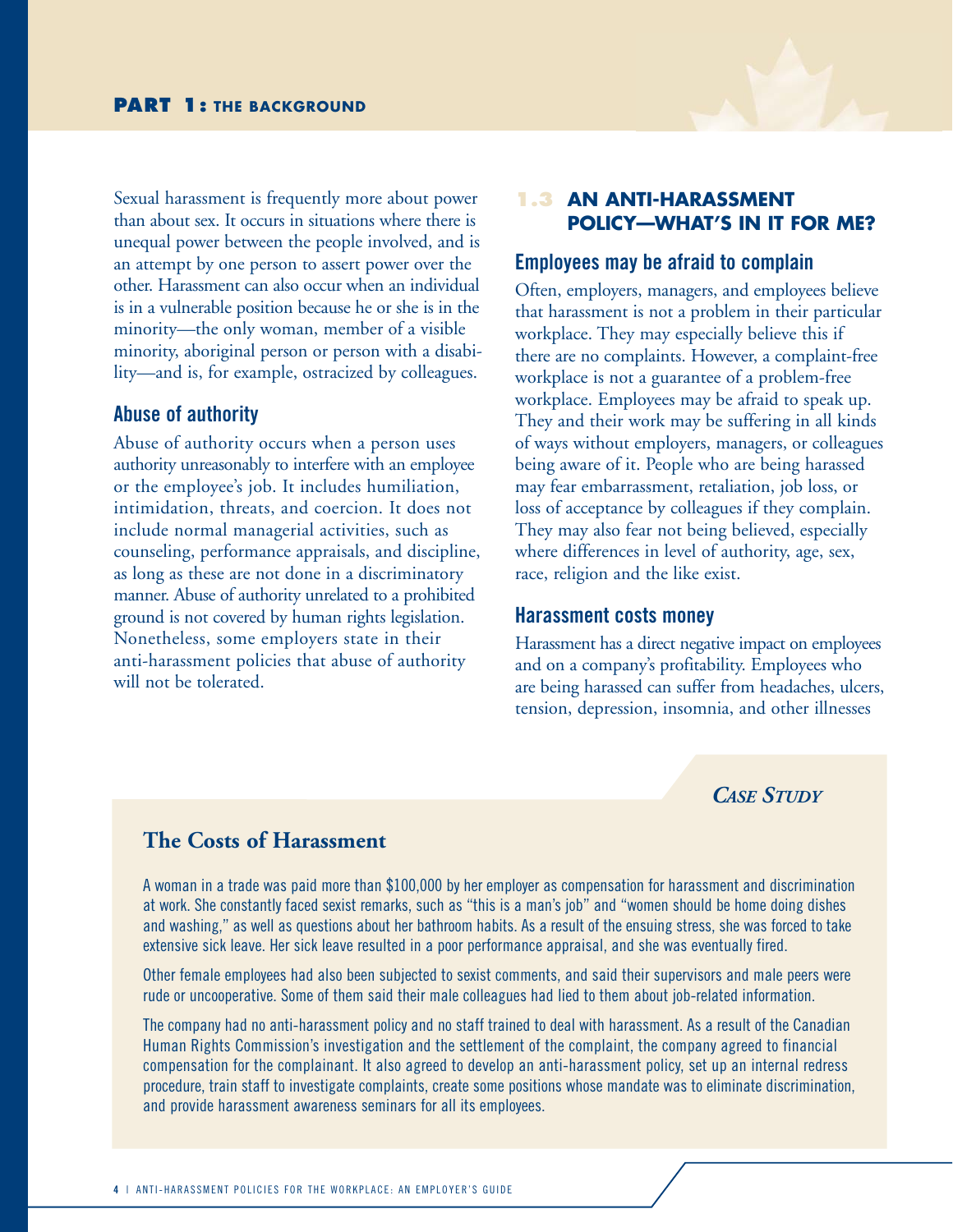that either keep them away from work or reduce their well-being and productivity. An employee who is being harassed may resign, which penalizes that individual financially, and means that a new employee must be trained. If harassment is an ongoing problem, it may affect morale and lead to a decrease in productivity and high staff turnover.

## **Education increases awareness and minimizes problems**

Having an anti-harassment policy in your workplace, and educating all managers and employees about harassment, is an essential step in eliminating harassment. Greater awareness will help people recognize when their own behaviour may be harassing. Having a policy in place gives employees an avenue of communication if they have concerns regarding harassment in the workplace. By letting people know that harassment will not be tolerated, a policy can improve morale, and minimize the lost efficiency and lost profits caused by stress-related illness.

Most employers know that a happy work environment is necessary for a productive, efficient workplace. Many are now paying more attention to health, safety, and general worker satisfaction through programs that encourage exercise, allow time to attend to family responsibilities, and help employees manage stress. Freeing the workplace from harassment is also essential for efficiency and effectiveness.

# **Employers are legally responsible**

Moreover, employers can be held legally responsible for harassment in their workplaces. Courts may impose penalties on the employer and the manager, even if neither of them was involved in the harassment. An organization that does nothing to prevent harassment, therefore, may well find itself facing serious financial and legal consequences.

To prevent and deal with harassment, and to limit the remedies assessed against it, an organization can:

# *CASE STUDY*

# **Employer's Responsibility**

The first woman promoted as supervisor of a team of cleaners with a federal department was sexually harassed by her foreman on several occasions. There were numerous conversations of a sexual nature and several physical encounters including attempted sexual intercourse. Most of these incidents took place while the woman was still in her probationary period. She testified at the hearing that she was afraid and intimidated. She continually told the foreman to stop, and that his advances were unwelcome. But the foreman used his authority and threatened repercussions to persuade her to agree to unwelcome acts.

The Department was held responsible for the foreman's acts. The Supreme Court of Canada decided that an employer is responsible for providing a work environment free of harassment. The Court added that, "only an employer can remedy undesirable effects [of discrimination]; only an employer can provide the most important remedy—a healthy work environment." Employers are therefore responsible for all acts of their employees that are in some way related or associated with employment.

The Court also pointed out that although employers will be liable for harassment, whether they knew of it or not, the penalties imposed will be less, or non-existent, for an employer that "responds quickly and effectively to a complaint...to remedy and prevent recurrence." *Robichaud v. Treasury Board* (Department of National Defence)

- educate employees and management about harassment; and
- have an effective policy in place which includes a requirement to address any instances of harassment promptly, discreetly and properly.

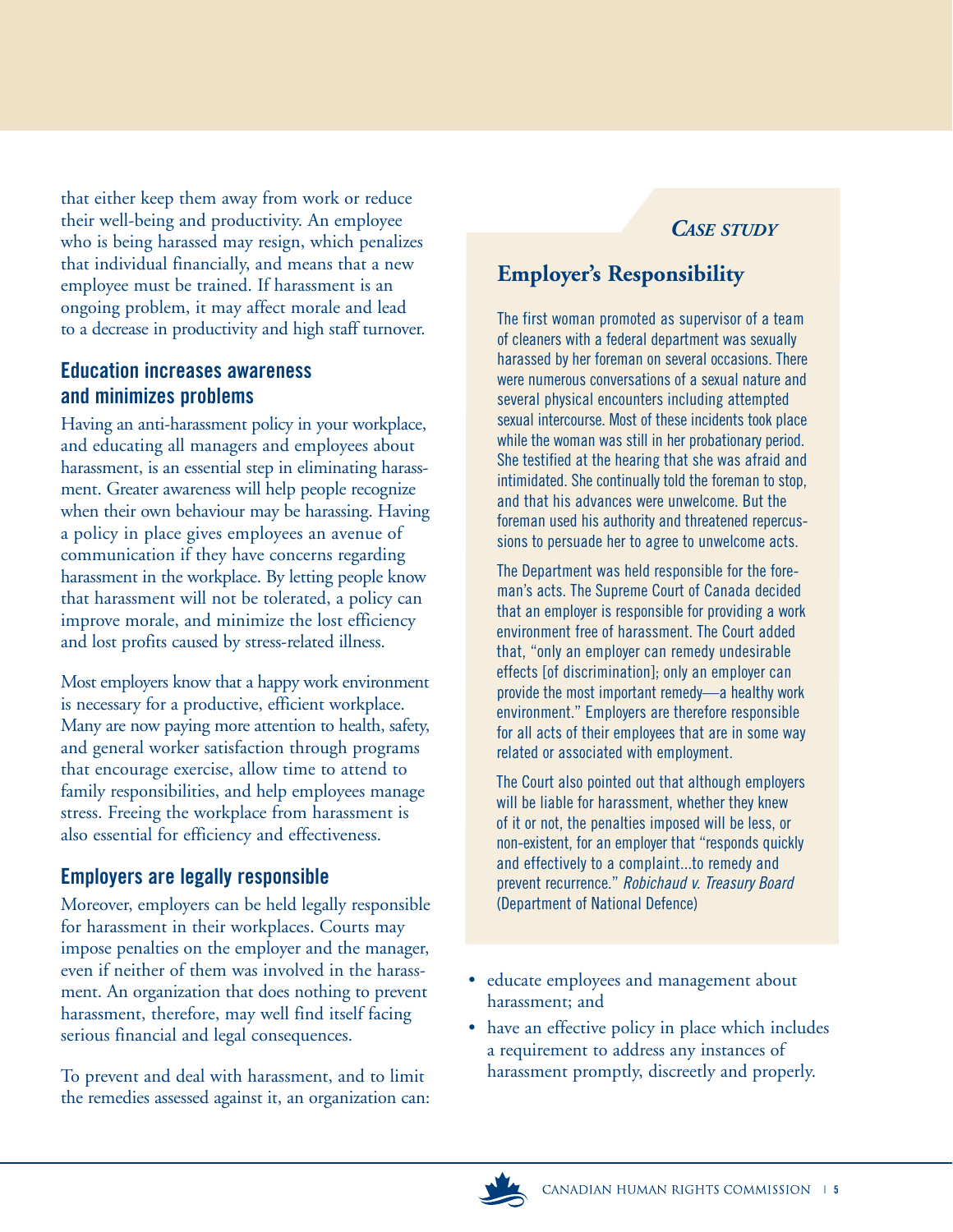#### **Anti-harassment policies improve productivity and profits**

Effective anti-harassment policies do not cost much to develop or to maintain. They cost much less than sick leave, poor performance, employee turnover, human rights complaints, constructive dismissal suits, workers' compensation, legal costs, and compensation for lost wages, pain and suffering. And most of us accept that word of mouth is the best advertising. Negative publicity harms an organization. Employers whose workers are happy and confident will not only keep those workers longer; they will also attract more and better workers when they do need to hire. This, in turn, means better service to clients and customers, and definite advantages in the marketplace.

#### **2.1 MODEL POLICIES—HOW DO THEY WORK?**

Changing behaviour and attitudes is the most effective way of ensuring a safe and harassment-free workplace for everyone. Having a clear, well-known anti-harassment policy in your workplace is one way of promoting a harassment-free environment. If harassment is alleged, the policy will let everyone involved know what his/her rights and responsibilities are. The harassment can then be dealt with promptly, efficiently, and with the least disruption and cost possible.

It is important for employers to act quickly to resolve complaints. Harassment does not go away by itself; it is more likely to get worse and become more difficult to address as time goes on.

Having an anti-harassment policy does not mean that there will be no harassment complaints. However, having an effective policy and procedures, coupled with anti-harassment training for all staff, will help to ensure that individuals who are being harassed come forward and the problem is addressed quickly

## *CASE STUDY*

## **Due Diligence, Poisoned Work Environment**

A female employee complained that her supervisor used an explicit statue to make jokes of a sexual nature. She said she complained to management about this and about posters of nude women at a postal station where she worked. Instead of removing the material, the organization transferred her to another station that also had nude posters. The tribunal ruled that sexual harassment "includes any unwelcome conduct of a sexual nature that detrimentally affects a person in the work environment... The presence of posters that workers use as the basis of comments and jokes of a sexual nature about the size of their breasts, their figures, etc., definitely causes embarrassment and lowers the status of women."

The statue and posters were "used as the basis for humiliating comments about the complainant which were intended to belittle her" in comparison with her male co-workers, and "poisoned the work environment."

The organization had not consented to the harassment, but it didn't do anything to stop it, and "did not exercise diligence to avoid the effect after having been informed" of the harassment. The organization was held responsible, and the complainant received \$5,700 in damages. (*Pond v. Canada Post Corporation*)

Note: The act of displaying a sexually explicit poster constitutes harassment if it causes an individual to feel demeaned or embarrassed. It is not necessary for the poster to be used as the basis for comments and jokes as it was in this case.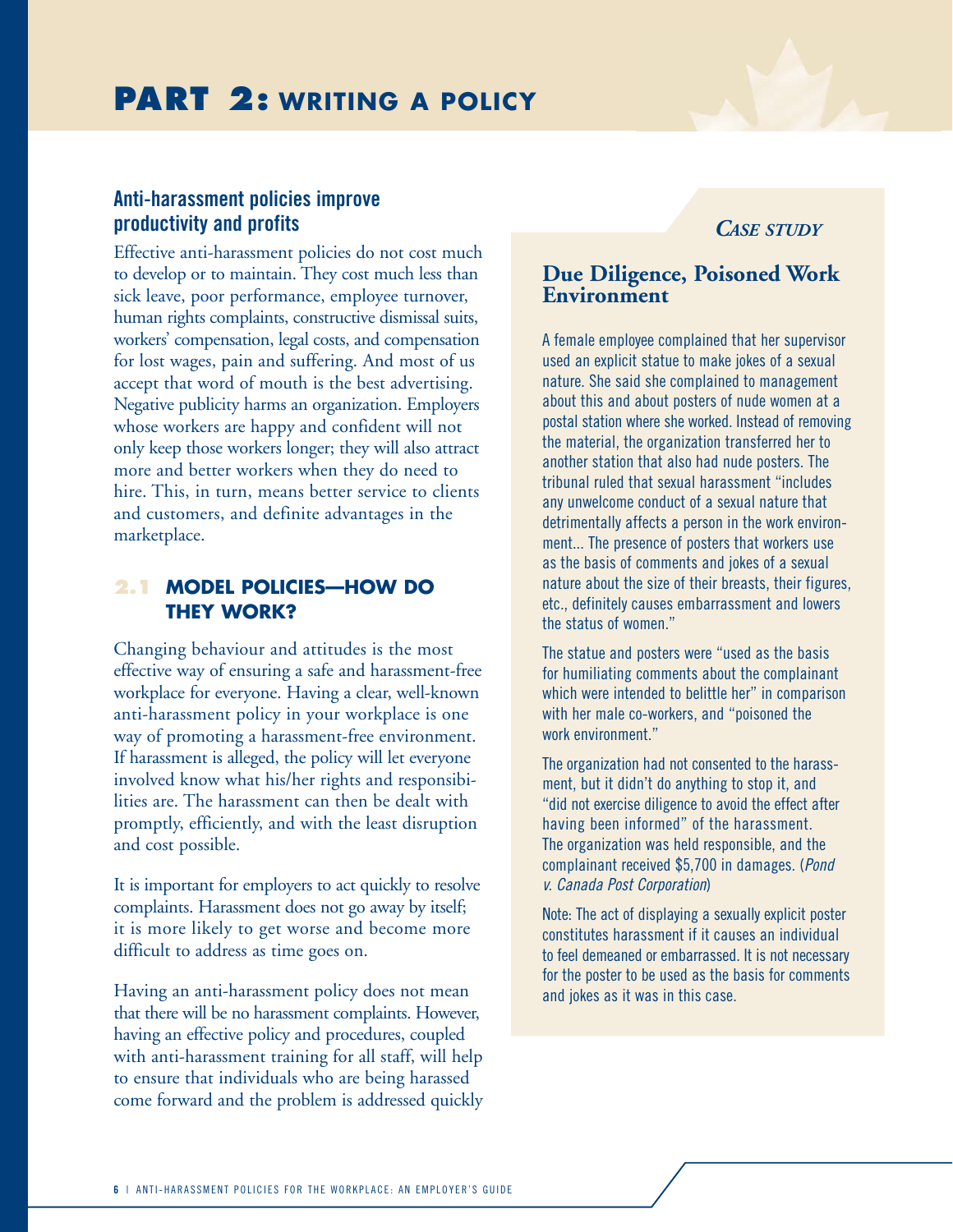and effectively. For employees, the faster the harassment is stopped the better. Quick action also benefits employers. The courts have held that an employer who responds quickly and effectively to a complaint by instituting a scheme to remedy and prevent reoccurrence will not be liable to the same extent, if at all, as an employer who fails to adopt such steps.

# **Model policies are guidelines only**

These model policies can help you develop your own anti-harassment policies. Change them as necessary to fit your workplace and your employees. But do be aware that there are certain crucial responses to harassment that courts will look for as evidence of "due diligence." In other words, proof that you did everything you could to prevent harassing situations.

- You must treat all allegations of harassment seriously, and investigate them promptly.
- You must resolve instances of harassment as soon as you become aware of them, even if there has been no complaint.
- You must do your best to mitigate the effects of harassment, for example, by restoring sick leave used because of the harassment and ensuring the victim gets an apology from the harasser and perhaps from the organization.
- You must take action to prevent a reoccurrence of the harassment by instituting human rights training for the harasser and, perhaps, for all staff, and making sure all employees have, and understand, the policy.

It is important to make a commitment to these steps in your policy.

## **Who can use these policies?**

These model policies are directed at federally regulated employers, whether in the public or the private sector, but may be useful to any employer.

# **Treasury Board policies**

Federal government departments and agencies covered by Treasury Board policies can also look at the *Policy on the Prevention and Resolution of Harassment in the Workplace.* It underlines every employee's right to fair treatment in the workplace and to a harassment-free environment. The policy covers not only harassment related to the grounds prohibited under the *Canadian Human Rights Act* but also harassment of a general nature including "rude, degrading or offensive remarks or e-mails, threats or intimidation." It makes managers responsible for ending harassment and has some very specific monitoring and reporting requirements. It calls for every effort to be made to resolve the situation. If early resolution is not successful or is not appropriate, an employee can file a complaint. Mediation must be offered before an investigation is started. See the policy itself for more information.

# **2.2 HOW TO WRITE AN ANTI-HARASSMENT POLICY**

In order for an anti-harassment policy to work, it must be:

- unequivocally supported by management;
- clear;
- fair;
- known to everyone, at all levels of the organization; and
- applied to everyone, at all levels of the organization.

Using these points as guiding principles, an employer can look at concrete ways of achieving the ultimate goal of a healthy, harassment-free workplace. No matter the size of your organization, the principles are the same. Most of what follows will apply to both large and small companies.

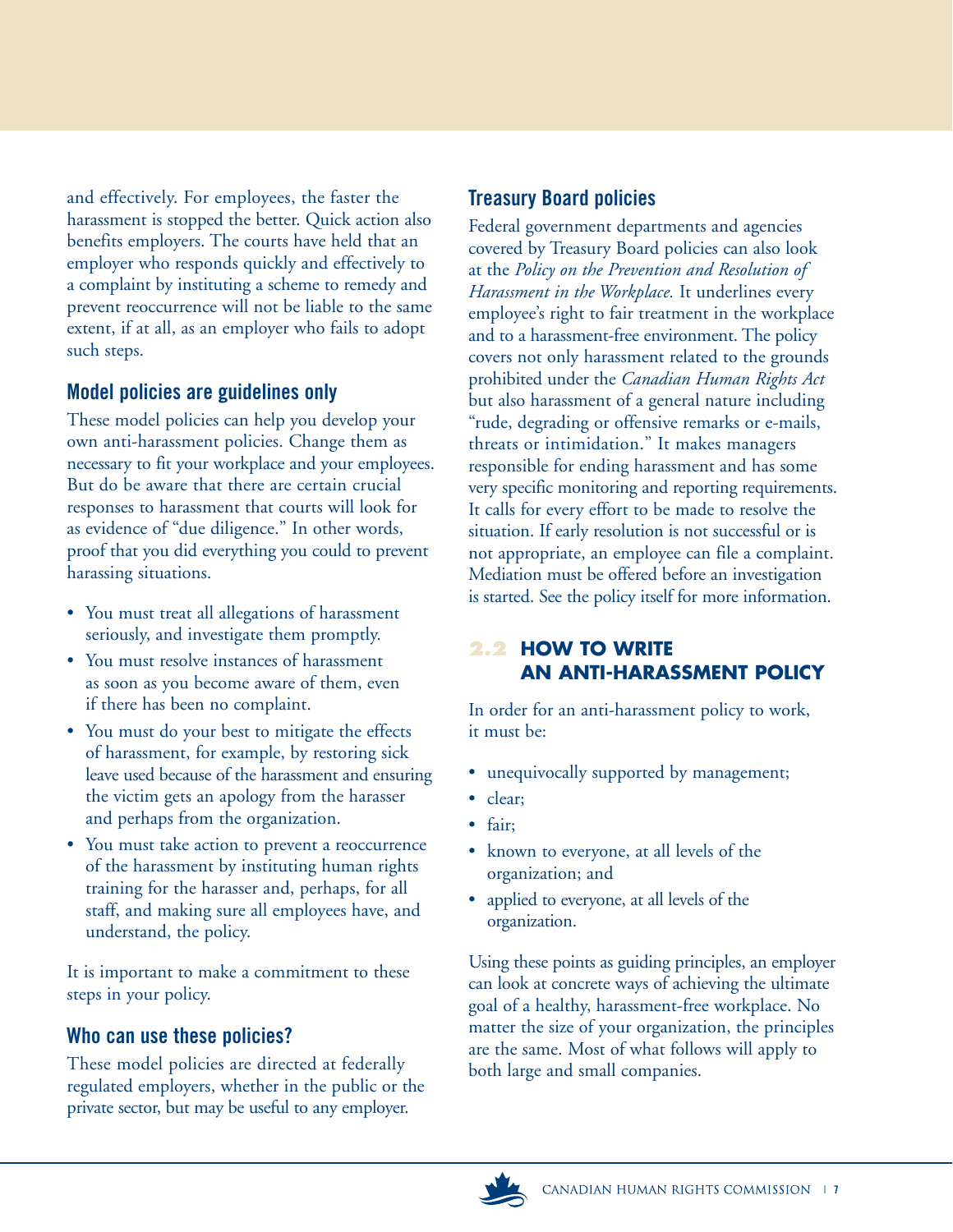

But small companies may not have all the resources needed to develop policies with as much detail as is suggested here. See the suggestions beginning with part 5 for adapting elements of this policy for the purposes of smaller organizations.

## **2.3 THREE STEPS TO A HEALTHY WORKPLACE**

First, an organization needs a climate where employees feel confident that harassment will not be tolerated, and where they feel comfortable speaking out about harassing situations. Second, all members of the organization must know what the consequences of harassment are, and what to do if they become aware of harassment. Third, continual training and education are essential to maintaining an atmosphere of mutual respect.

## **A. Create the climate**

### **By changing workplace culture**

Employees do not always report instances of harassment because they are afraid they will not be taken seriously, will suffer retaliation, or will be ostracized by co-workers or managers. Employers can start to change workplace culture by talking about harassment, distributing posters and pamphlets on the issue and involving employees in the preparation of the anti-harassment policy.

# **By writing a policy**

Develop a policy that clearly says that management will not tolerate any harassing situations, and make sure it is enforced.

## **By making a policy statement**

The first paragraph of any anti-harassment policy should be an unambiguous statement that the employer will not tolerate any harassing behaviour. Mentioning the laws that prohibit harassment will also help employees understand that the issue is serious.

## **By involving employees**

An important step in creating a healthy climate is to involve employees in developing the antiharassment policy, if at all possible. This achieves several things:

- It is a good way to introduce the topic and to start educating people about what harassment is, why it is unacceptable, and what they can do about it.
- It means that people may be less afraid to speak up if they find themselves in, or witnessing, a harassing situation.
- It gives a strong, clear message that the employer supports the policy and will not tolerate harassment.
- It gives employees a personal interest in the policy, making them more likely to understand and support it.
- It means that employees will feel their contributions are valued, and it may increase their satisfaction with their workplace.

## **Show that you mean it**

Make sure the policy applies to senior management as well as to other employees. When situations arise, apply the policy fairly and according to the rules, no matter who is involved.

# **B. Set up the framework**

# **By explaining what harassment is, and giving examples**

Sometimes employees do not realize that certain behaviour is inappropriate. Giving examples helps everyone know what is okay, and what is not. Some employees will change their behaviour, once it is pointed out to them that others are hurt by it. This background can be shared at information sessions, staff meetings, orientation sessions, or by means of memos or e-mail, pay-slip notices, films, posters, brochures, videos or other communication tools.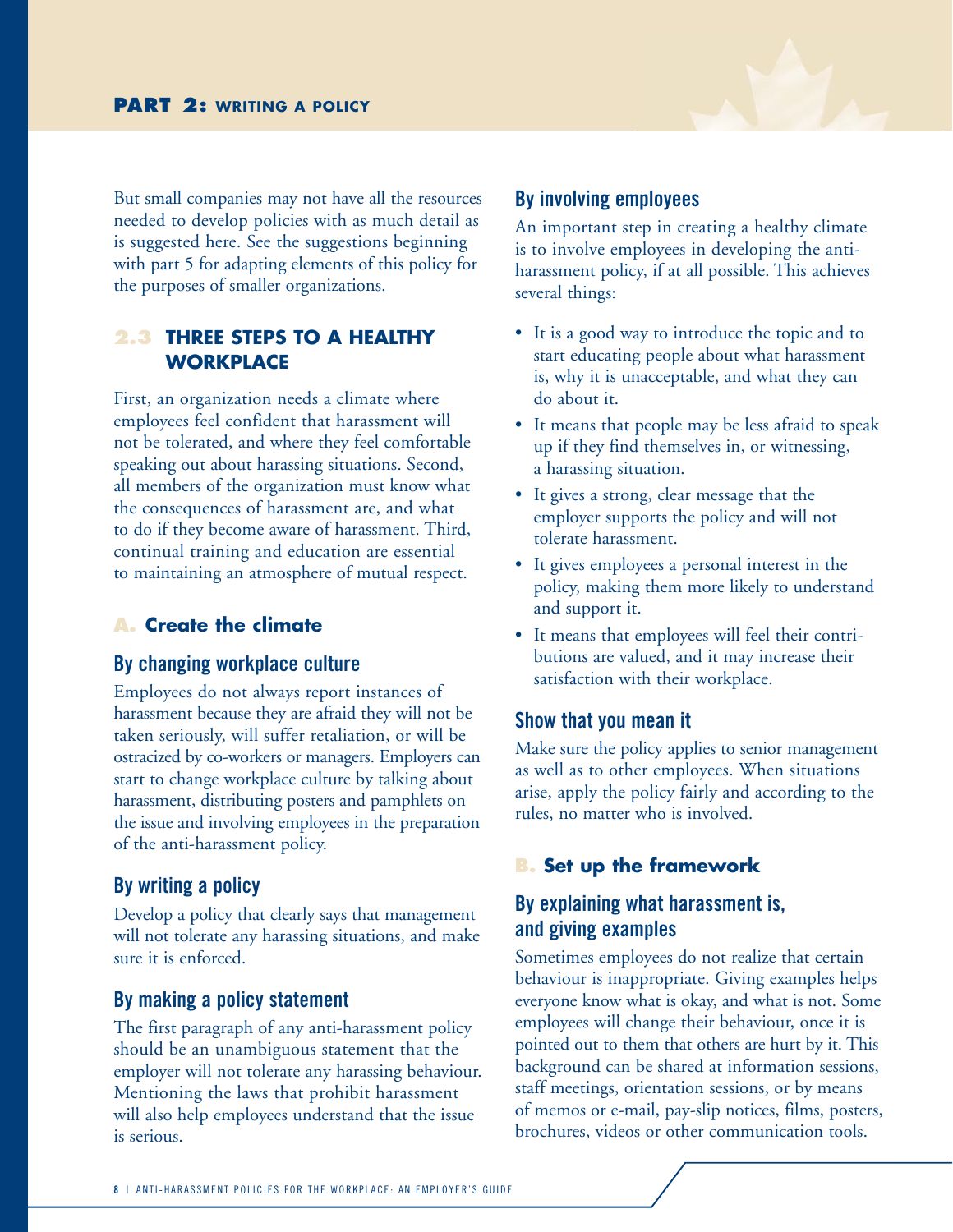# **By giving clear direction for handling complaints**

Give employees and managers clear guidelines for acceptable behaviour, and for resolving problems that do occur; let everyone know what is expected of them and what the consequences of harassing behaviour will be.

Even with anti-harassment education, there may be disagreements, misunderstandings, or people who just plain ignore the policy. So, the policy needs to set out clear steps for employees to take if they believe they are being harassed. Employees need to know:

- who to talk to:
- procedures involved in resolving a complaint informally or formally;
- exactly what steps to take to initiate a complaint informally or formally;
- how they will be protected; and
- what is expected of them.

Managers and the people responsible for receiving, mediating, or investigating complaints must also know what to do, what kind of decisions they can take, and how to support the employees involved. The person or people accused of harassment must also know what their rights and responsibilities are, and what kind of penalties they may be facing. Everyone must know whether there will be an investigation, who will make decisions, and whether those decisions can be appealed. Employees should also know about the other organizations they can go to immediately or if the internal complaint process doesn't work for them: the Canadian Human Rights Commission, their union, or the police in cases of physical or sexual assault.

# **By clarifying roles**

People who are acting as anti-harassment counsellors, mediators or investigators should be as free of bias as possible. They should clearly understand their role, and should be able to fulfill it without interference. They should not have to fulfill a second role that may be contrary to the interests of either of the people involved in the complaint. Employees should be fully informed of the role of the investigator, and an investigator should not present him or herself as a counsellor for the employee or suggest that the information being conveyed is confidential.

# *CASE STUDY*

# **Conflict of Interest**

In a case of racial harassment brought against a federal employer, the tribunal found there was a conflict of interest over the way the employee's internal complaint was handled. The organization's human rights advisor, who listened to the employee's complaint, also advised him on how to proceed. Later, the advisor represented him throughout the investigation of the complaints and the subsequent human rights tribunal hearing. "Several of the witnesses that testified on behalf of [the organization]... refer to having counseling sessions with [the human rights advisor] regarding [the] complaints, in preparation for this hearing." For the tribunal, this was a clear case of "conflict and prejudice." (*Grover and Canadian Human Rights Commission v. National Research Council*)

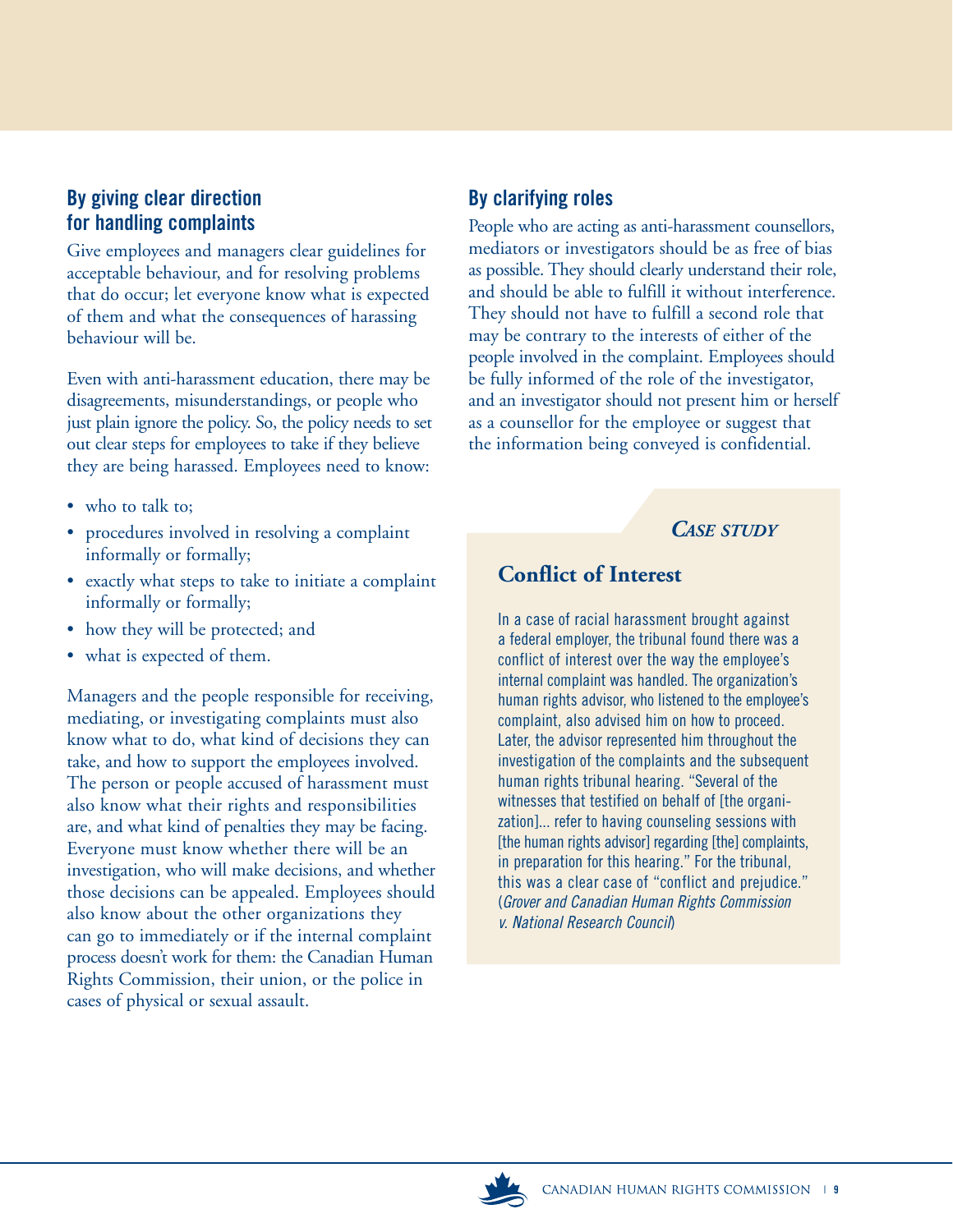#### **C. Maintain the gains**

#### **By educating current and prospective employees**

Workshops, orientation sessions, films, brochures, posters, e-mail, memos and other tools can be used to educate current employees. New employees, or people wishing to be hired, should also know what their rights and responsibilities are in a harassmentfree workplace. This education should not be a one-time occurrence. Everyone will benefit from occasionally repeated information sessions or reminders about what the policy is and what it means.

#### **By training managers**

Managers, by their example, are largely responsible for creating workplace culture. If managers at all levels show respect for all employees, show that they do not tolerate harassing behaviour, and make it clear that they support the anti-harassment policy, problem behaviour will be much less likely to take place. The more knowledgeable managers are about how to identify harassment and how to handle it, the more easily problems will be resolved, and the smoother the workplace will function.

#### **By training anti-harassment counsellors, mediators, and investigators**

An anti-harassment policy should identify someone who is responsible for receiving informal and formal complaints, and someone who will investigate formal ones. These individuals may be specially trained employees, or they may be on contract, or assigned to these roles through some other arrangement, such as through an employer organization. They must have the appropriate training to ensure that they are capable of carrying out their roles. Ultimately, their handling of any complaints will contribute to the policy's success or failure.

#### **By monitoring and reviewing the policy**

Especially when a policy is new, it may require fine-tuning to really succeed. Periodic review of the policy, including comments from staff or from employees who have been involved in harassment complaints in various capacities, will help you discover where the policy works well, and where it is inadequate. Workplace surveys, focus groups, union feedback, and discussion at management meetings are useful tools for gathering information. Being aware of high turnover, and conducting exit interviews with employees who are leaving the organization for any reason, can also contribute pertinent information. Over time, you will develop a policy that truly meets the needs of your unique workplace.

#### **2.4 EDUCATING EMPLOYEES**

Education of employees is crucial to a successful policy. This education can be done by outside consultants, by trained anti-harassment counsellors, or by human resources personnel trained in human rights and harassment issues, for example. Without anti-harassment education, employees may not know what harassment is, or may not know how to respond if they believe they are being harassed. Many problems can be stopped before they start simply by letting people know what behaviour is inappropriate, or how to deal with such behaviour.

All new employees and managers should attend education sessions of some kind. New employees could have anti-harassment education as part of their job training. Company-wide refresher courses from year to year will make sure no one misses or forgets this important information.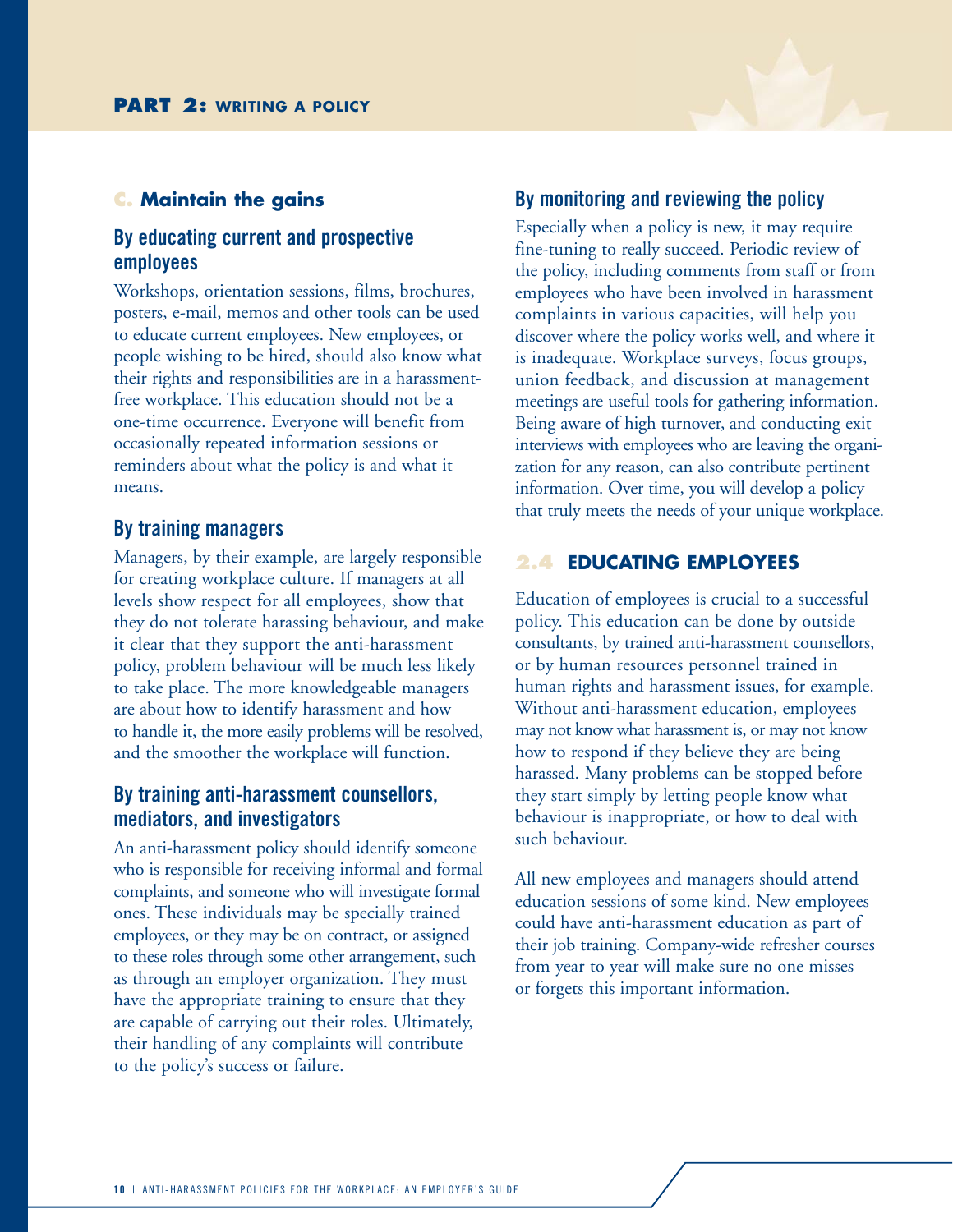It is also essential that every employee has a copy of the policy, and that they understand it. A good distribution system, along with the education sessions, can achieve this goal. Some employers ask their employees to sign a statement saying that they have read and understand the harassment policy. You may wish to consider having your employees do this at the end of your anti-harassment training sessions to reinforce the fact that your organization takes the problem of harassment seriously.

## **2.5 WHAT SHOULD GO IN THE POLICY?**

The following is an outline of the elements of successful anti-harassment policies. For more details, see *Part 4: Checklist for an Anti-Harassment Policy: Medium and Large Organizations,* and *Part 7: Checklist for an Anti-Harassment Policy: Small Organizations.* 

# **Policy statement**

Your employees should know that harassment is not tolerated in their workplace, and that you will take immediate steps to end any instances of harassment that you become aware of. Giving them a clear statement of this sort, will help them feel confident if they need to complain about possible harassment, and it may well cut down on harassment in the first place by sending the message that it is unacceptable.

# **The law**

Your employees should know what harassment is, and that it is against the law.

# **Employees' and managers' rights and responsibilities**

All persons in your workplace need to know what is expected of them. A section of your policy should spell out their right to be free of harassment, responsibility to treat others with respect, and responsibility (if they have a management role) to stop harassment as soon as they become aware of it.

# **Direct action**

Sometimes employees will be able to stop harassment just by speaking up or by writing the harasser. You can encourage them to do so. Keep in mind, however, that it may not always be possible for someone to communicate directly about the harassment, with the person who is harassing him/her. Differences in power (age, sex, religion, race, and so on) or status (such as a subordinate job) may make this impossible. Even if a person does speak up, the harassment may not always stop. You will need to have other avenues for dealing with the situation.

# **Informal procedures**

Informal procedures do not involve an investigation, a report, or an official decision. An employee who complains informally is enlisting the help of an anti-harassment counsellor, a manager, a human resources person, or someone else appointed and trained to act as an intervener. This person can give such advice as how to proceed, may help the employee write a letter or initiate a conversation, or may be able to approach the person accused of harassment to let them know their behaviour is causing discomfort or not appropriate.

## **Mediation**

Mediation is a voluntary process whereby the people involved in a complaint meet with a neutral third party (mediator) who is trained to help them agree to a solution with which both are comfortable.

Mediation can work well when the people feel that they have equal power. It is not appropriate when one of the people feels at a disadvantage or feels vulnerable (perhaps because of a difference in age, sex, religion, race, level of authority, or other characteristic). It is also not appropriate when there is a case of severe harassment for which strong corrective action such as termination is likely to be required.

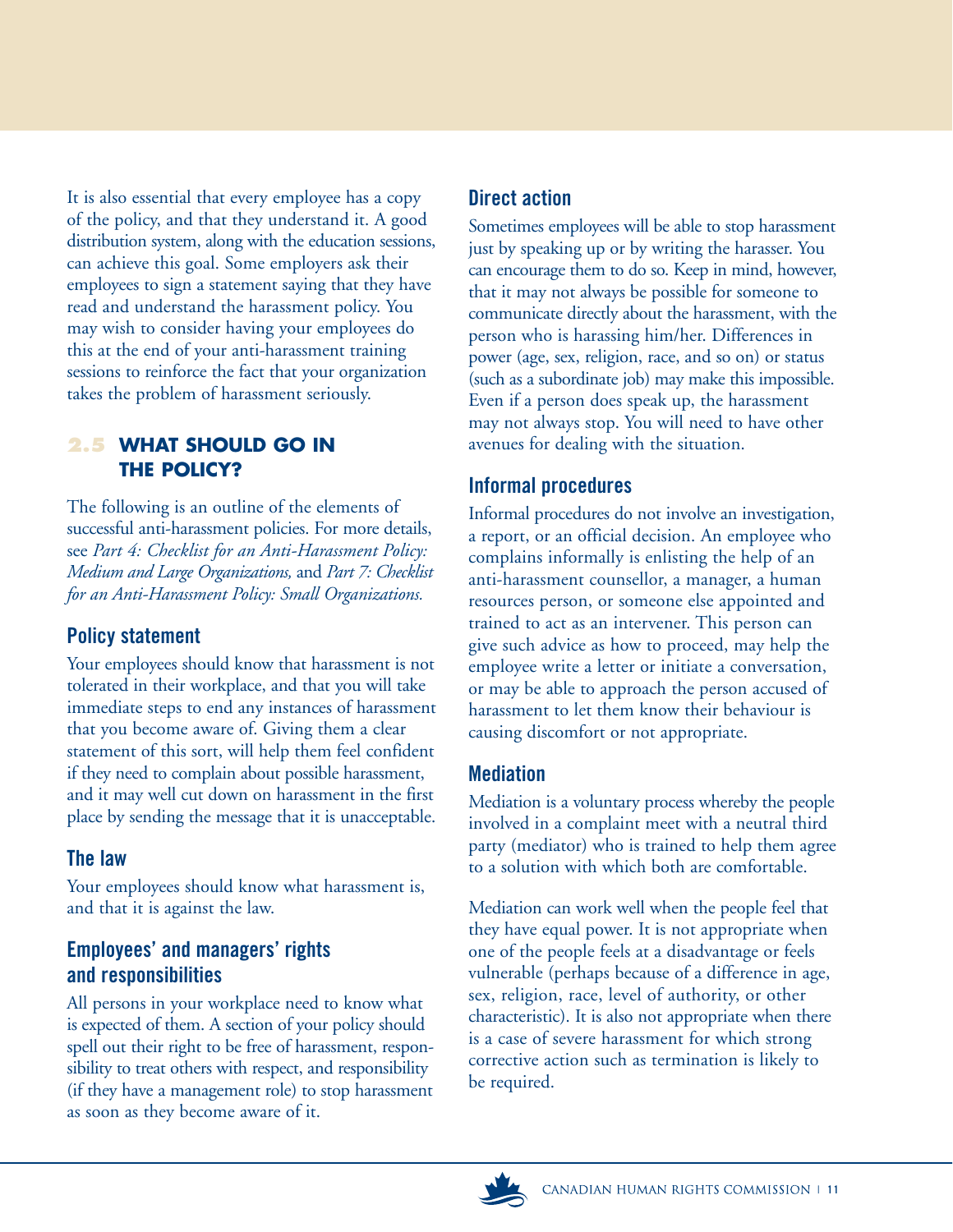

If the circumstances warrant it, mediation can come before a formal investigation. At the request of one of the parties and with the consent of the other, the appropriate person in your organization can appoint a qualified mediator, from within the organization or from outside it, who is acceptable to both the complainant and the alleged harasser. It is crucial that this person have mediation training. It is also crucial not to force mediation on anyone. Either party has the right to refuse mediation. Each should also have the right to be accompanied and assisted by someone of their choosing during mediation.

#### **Formal complaints**

Informal procedures and mediation are not necessary first steps before filing a complaint. In any case, they may not succeed or may not be appropriate. Your employees then need to know how to file a formal complaint. A formal process includes filing the complaint, investigating, reporting the findings, decision-making, providing remedies for the victim, and corrective action for the harasser. It should include an appeal process. Employees need to be informed about each of these steps, how long each one will take, and what they can expect at the end of the process.

Employees should also know exactly what the consequences of harassment are before they find themselves involved in a complaint. Any possible redress, from an apology to financial compensation, to making up for a lost employment opportunity, should be spelled out in the policy. Likewise, possible corrective action for the harasser, from a written reprimand to leave without pay, to demotion, to firing, should all be clearly stated in the policy. Please see the model policy for specific examples of remedies and corrective action, under the headings *Remedies for the victim* and *Corrective action for harassers.* 

#### **Other options**

Anti-harassment counsellors should be able to tell employees which other organizations may be able to help with their complaint. The policy, too, should give this information. For example, unions may have grievance procedures that can deal with harassment. An employee who is not satisfied with the result of a harassment complaint can consult the Canadian Human Rights Commission. If the harassment involves physical or sexual assault, which are criminal offences, the police are the appropriate avenue.

#### **Anti-harassment counsellors**

Counsellors or anyone selected to fill a role of this type should have appropriate anti-harassment training, and should know the company's internal policy as well as what other options are available for dealing with the complaint, such as a union grievance or human rights complaint. They can make sure the employee understands the available options, and if requested, can help the employee to write a letter or to speak to the harasser. An anti-harassment counsellor can also inform the appropriate person in your organization that someone wants to try mediation. If other methods of dealing with the situation are inappropriate or unsuccessful, the counsellor may help an employee file a formal complaint.

An anti-harassment counsellor should also be available to someone who is accused of harassment, to make sure that person understands the company policy, the possible penalties, and the options available, such as mediation, or how the union or the human rights commission may be able to help. The same counsellor should not provide advice to both the person complaining of harassment and the person accused of harassment.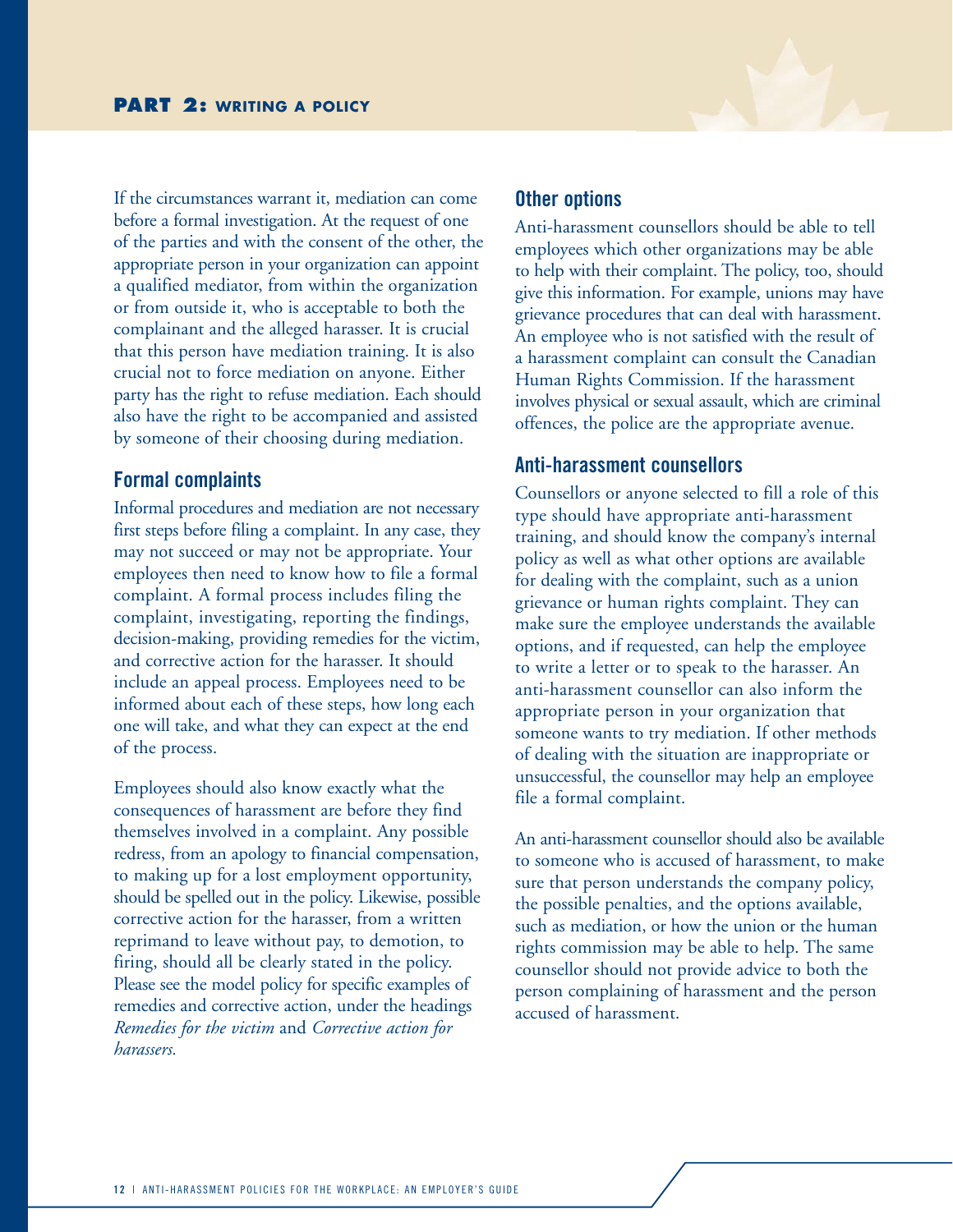Counsellors should be named in the policy, and their duties and limits on their involvement clearly set out. It is desirable to have anti-harassment counsellors representing a cross-section of the workforce. Their qualifications should include the following:

- being discreet, respected, and trusted by employees;
- understanding the need for confidentiality in allegations of harassment; and
- willing to be trained to advise employees.

Having previous experience with harassment complaints or human rights work is an asset.

Certain safeguards will help guard against conflict of interest:

- counsellors are advisors, not advocates;
- counsellors will not conduct the mediation or investigation; and
- counsellors will not represent the organization in any formal proceeding or human rights complaint after having advised either party in the complaint.

# **Investigators**

Investigators, like counsellors and mediators, must be appropriately trained. These people may be chosen from inside the organization, if you have the resources to train them and to allow them time away from other duties. Or you may hire an outside consultant who is an expert in this field. It is important to check a consultant's training, experience, and credentials before hiring them for this sensitive work.

The investigator should interview the complainant, the alleged harasser, and any witnesses. Your policy should remind all employees that they have a responsibility to cooperate in an investigation. The

investigator should write a report and submit it to the person in your organization who is responsible for the management of the complaint. The report should state who was interviewed, what questions they were asked, what conclusions the investigator came to about the harassment, and what possible compensation, penalties, or other action may be appropriate in the particular case. Both parties should be given the opportunity to provide comments on the investigation report before it is finalized.

You may want to specify that the investigator must either submit a written report within a specific time, such as three weeks, or establish a new deadline and provide reasons why a longer period of time is required for the investigation.

## **Decision**

An official decision must follow the investigation report. The decision should include a summary of the investigator's findings, and should detail what compensation or penalties will be assessed, and what other action, if any, will be taken. It is important that harassment victims are assured that disciplinary action, when appropriate, has been taken against their harasser. This may be achieved by providing the harassed victim precise information as to the disciplinary action taken. Another approach, preferred by some employers, is to inform the victim of the type of sanction (written reprimand, fine, suspension, etc.), but not the details. Some employers also publish anonymous descriptions of human rights cases and the corrective action taken by the organization. This can help to emphasize to staff that the employer takes the issue of harassment seriously and that there are consequences to inappropriate behaviour. If this is done, it is important that such case studies do not provide information that would identify the parties.

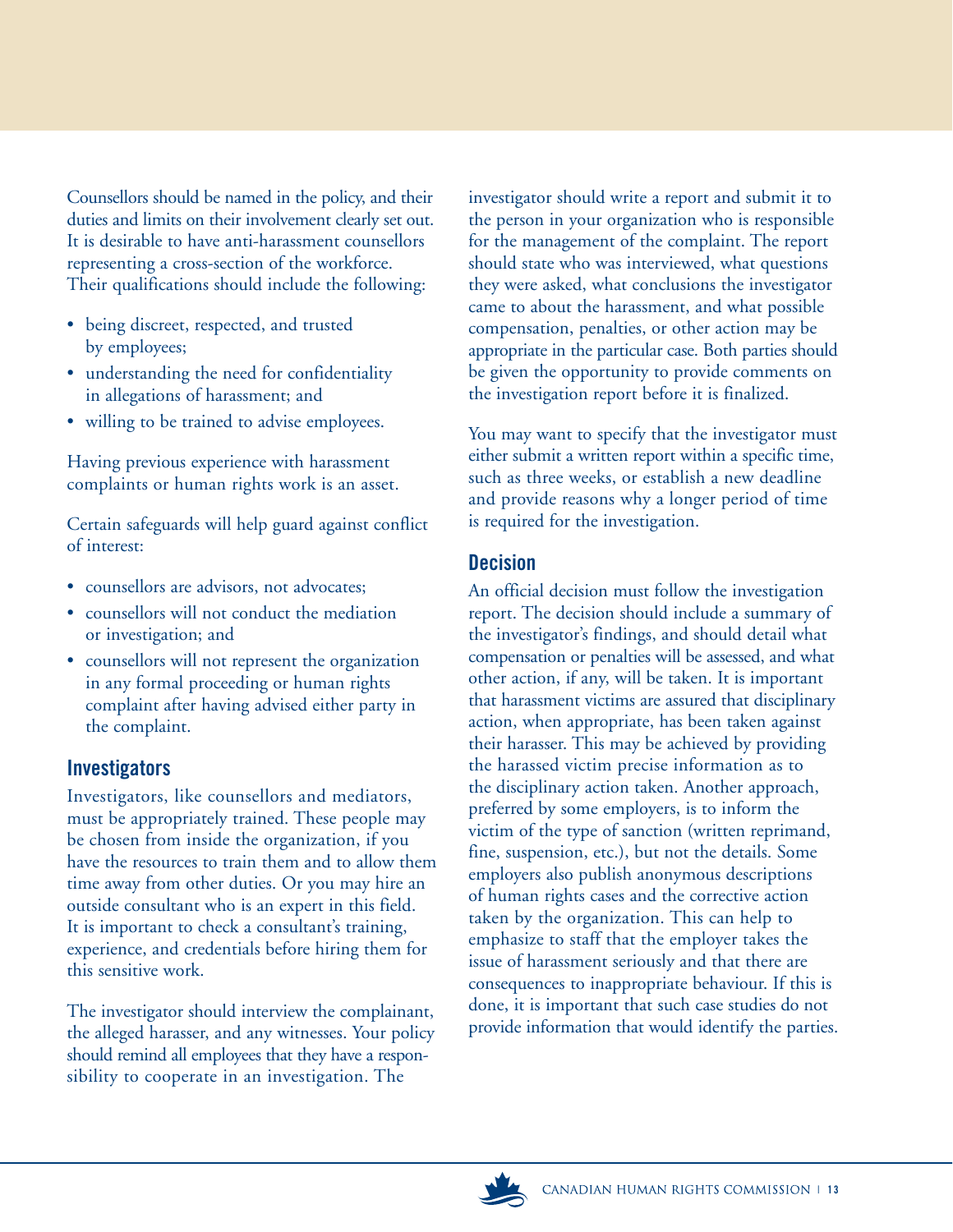#### **Time limits**

Your employees will need to know how soon the investigation will begin, how long it will take and when they will be informed of the results. Shorter time lines are better; the sooner the harassment is dealt with, the less damage will be done and the sooner people can move on from the experience. Some policies specify that the investigation must begin with a specific period ranging from ten days to one month. It may also be appropriate to set a time limit of two to three weeks for completion of the investigation, and of one more week for any decisions regarding remedies and corrective action.

#### **Appeals**

You will need to have a provision for appeals, so that employees who are unhappy with the results of a formal complaint can put forward their reasons and have them looked at.

#### **Retaliation**

You should make it clear that retaliation will not be permitted and will be considered a serious disciplinary breach, and penalized at least as severely as the initial harassment. All the good work done by an anti-harassment policy will be undone if people are allowed to retaliate against someone who has complained of harassment or who has cooperated in an investigation. Employees will feel vulnerable to renewed harassment, to losing their job, or to a number of other negative consequences, and may consequently be afraid to complain.

#### **Unsubstantiated complaints**

These are complaints in which the evidence indicates that harassment did not occur or that there was insufficient evidence to prove that harassment occurred. An unsubstantiated complaint that was made in good faith should not draw any negative consequences to the complainant. When the complaint of harassment is not proven, all records of the complaint should be removed from the personnel file of the person against whom the complaint was made.

#### **Complaints made in bad faith**

Complaints made in bad faith are those where the person complaining knows that the complaint is false. These types of complaints are very rare. Still they may happen, and your policy can set out the procedure for dealing with these complaints. A complaint made in bad faith should have remedies and penalties attached, equivalent to those that would result from harassment.

For specific examples, see the model policy for medium and large organizations under the headings *Complaints made in bad faith, Remedies for the victim* and *Corrective action for harassers.*

#### **Monitoring the policy**

You should explain briefly how you plan to monitor the policy to ensure that it is working effectively. Let employees know how to give their feedback on the policy, and let them know how often you will be reviewing it. Semi-annually may be best when the policy is new. In any case, it is probably a good idea to review the policy every year to deal with any changes in corporate structure or other changes that could have an impact on the policy.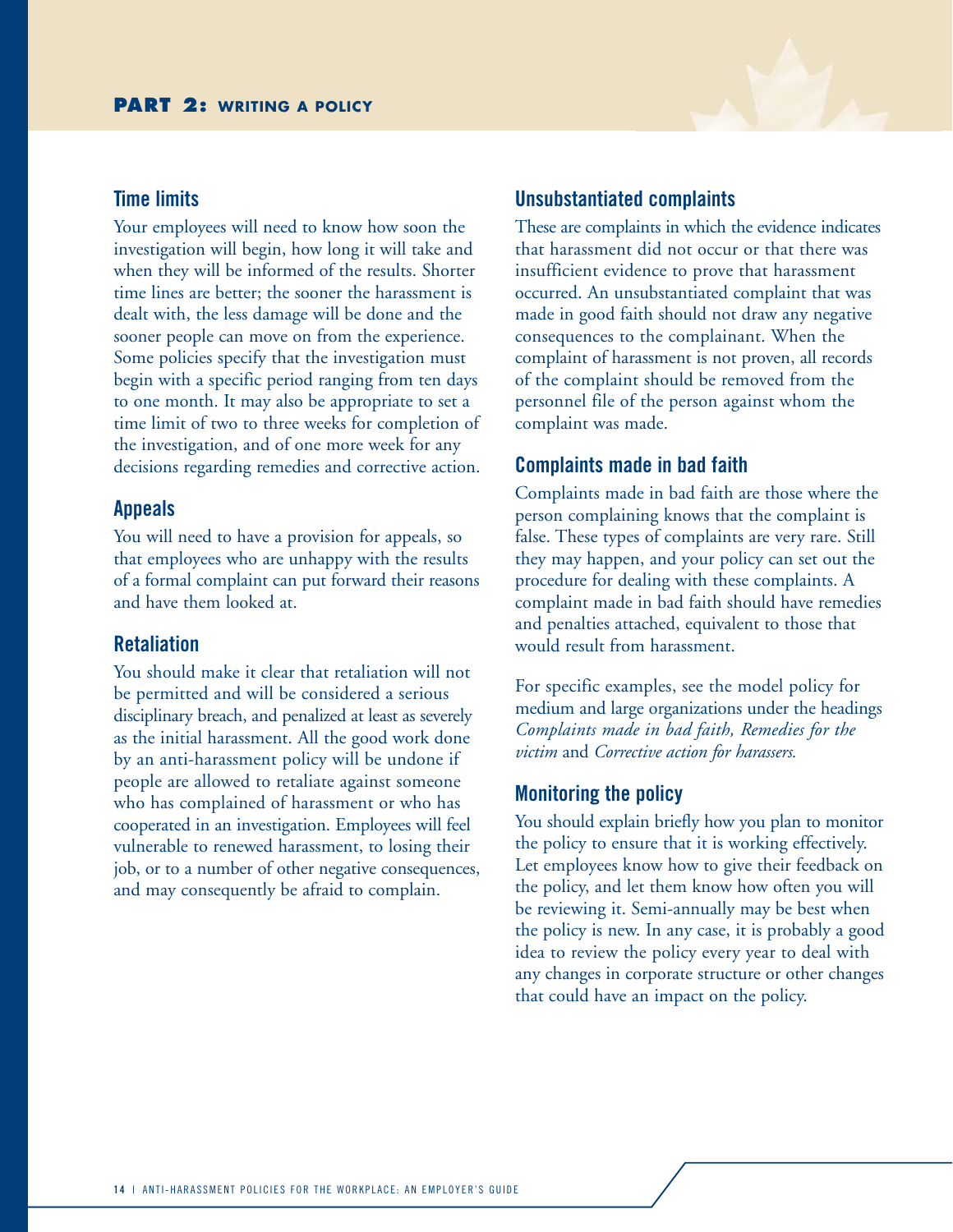As part of the review of the policy you should ensure that:

- the policy was understood, trusted and used by employees;
- complaints were dealt with quickly, thoroughly and effectively; and
- there was no retaliation against individuals who filed a complaint or cooperated in the investigation of a complaint.

# *ACTION PLAN*

The preparation of an action plan is an effective way of ensuring that concrete action is taken in a timely manner. The plan should include the following elements:

- development of an anti-harassment policy and procedures;
- the selection process for harassment counsellors, mediators and investigators. If any or all of these roles are to be assigned to staff, include a training plan;
- preparation of anti-harassment training material and a schedule for provision of training to all staff. It should include information on refresher courses and training for new staff;
- how management will communicate its commitment to providing a harassment-free working environment; and
- system for monitoring the effectiveness of the anti-harassment policy, procedures and training programs (both for staff and counsellors, mediators and investigators).

The action plan should identify the area or individual responsible for each element and dates for completion of the various tasks.

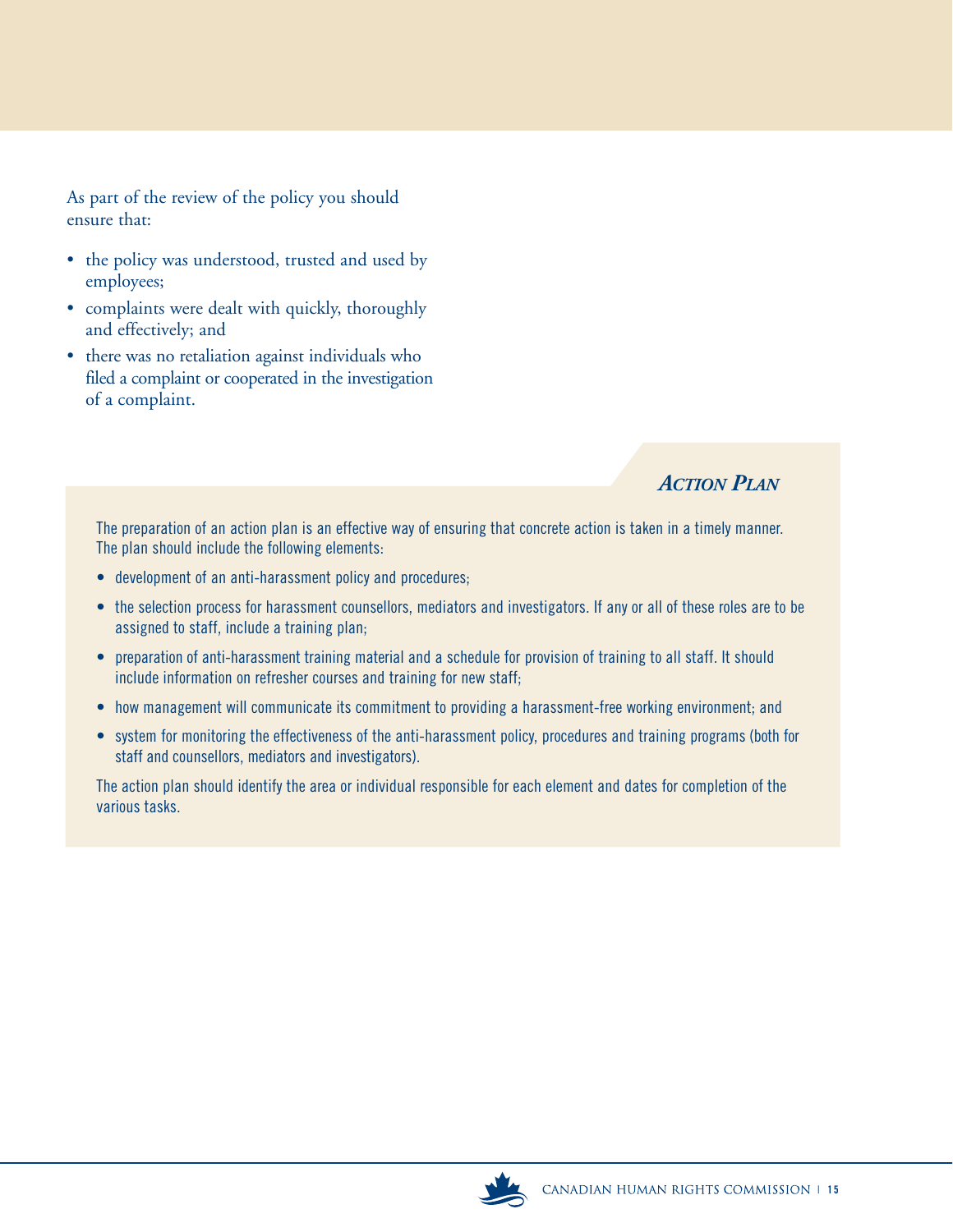# **PART 3: MODEL POLICY FOR MEDIUM AND LARGE ORGANIZATIONS**

If you have many employees, this example of an anti-harassment policy can guide you in developing your own policy. It is written for distribution in XYZ Company, a fictitious organization.

## **3.1 ANTI-HARASSMENT POLICY STATEMENT**

To: All employees Date: **Subject: Policy Statement for XYZ Company** 

#### **Our commitment to a safe and respectful work environment**

At XYZ Company, we are committed to providing a safe and respectful work environment for all staff and customers. No one, whether a manager, an employee, a contractor, or a member of the public, has to put up with harassment at XYZ Company, for any reason, at any time. Likewise, no one has the right to harass anyone else, at work or in any situation related to employment. This policy is one step toward ensuring that our workplace is a comfortable place for all of us.

#### **Harassment is against the law**

The *Canadian Human Rights Act* and the *Canada Labour Code* protect us from harassment. The *Criminal Code* protects us from physical and sexual assault. You have a right to live and work without being harassed, and if you are harassed, you can do something about it. This policy tells you what to do if you experience harassment at work, or if you, as a manager or an employee, become aware of a harassing situation.

XYZ Company promises to treat all complaints of harassment seriously, whether they are made informally or formally. We undertake to act on all complaints to ensure that they are resolved quickly, confidentially, and fairly. We will discipline anyone who has harassed a person or group of people. We will discipline managers who do not act properly to end harassment. At XYZ Company, we will not put up with harassment.

Sincerely, Ms/Mr ABC, *President*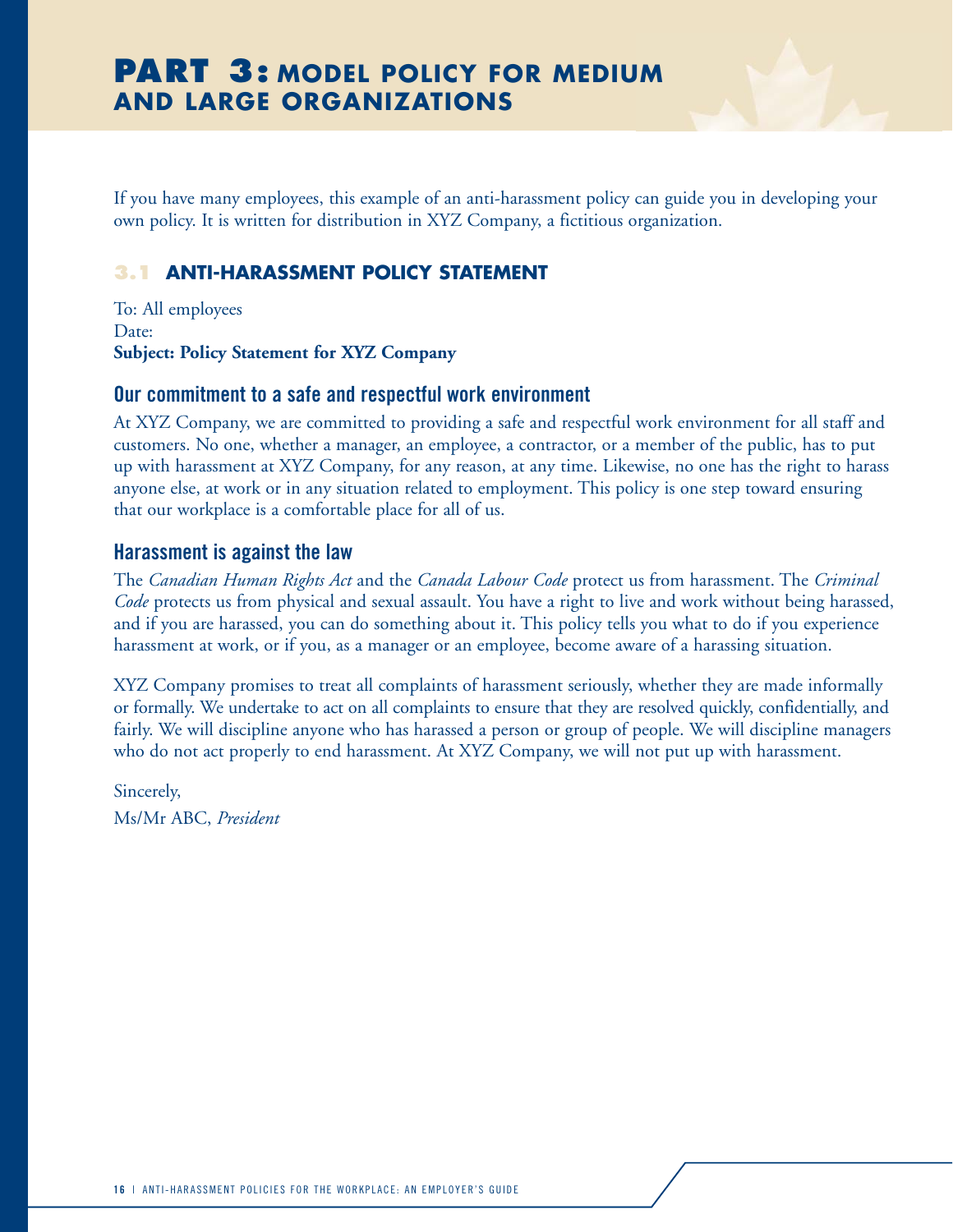# **3.2 INFORMATION FOR VICTIMS**

## **How to identify harassment**

# **Any unwelcome behaviour that degrades, demeans, humiliates, or embarrasses a person**

Harassment is any behaviour that demeans, humiliates, or embarrasses a person, and that a reasonable person should have known would be unwelcome. It includes actions (e.g. touching, pushing), comments (e.g. jokes, name-calling), or displays (e.g. posters, cartoons). It may be a single incident or continue over time. The *Canadian Human Rights Act* protects employees and people receiving goods and services, from harassment that is related to their race, national or ethnic origin, colour, religion, age, sex, marital status, family status, disability, pardoned conviction, or sexual orientation.

Disrespectful behaviour, also known as "personal" harassment, is also covered in this policy. While it also involves unwelcome behaviour that demeans or embarrasses an employee, the behaviour is not based on one of the prohibited grounds named above.

## **Sexual harassment**

Sexual harassment includes offensive or humiliating behaviour that is related to a person's sex, as well as behaviour of a sexual nature that creates an intimidating, hostile, or "poisoned" work environment, or that could reasonably be thought to put sexual conditions on a person's job or employment opportunities. A few examples are: questions and discussions about a person's sexual life; touching a person in a sexual way; commenting on someone's sexual attractiveness or sexual unattractiveness; persisting in asking for a date after having been refused; telling a woman she belongs at home or is not suited for a particular job; eyeing someone in a suggestive way; displaying cartoons or posters of a sexual nature; writing sexually suggestive letters or notes.

Sexual harassment is frequently more about power than about sex. It often occurs in situations where there is unequal power between the people involved, and is an attempt by one person to assert power over the other. The harassment can also occur when an individual is in a vulnerable position because he or she is in the minority—the only woman, member of a visible minority, aboriginal person or person with a disability—and is, for example, ostracized by colleagues.

# **Abuse of authority**

Abuse of authority occurs when a person uses authority unreasonably to interfere with an employee or the employee's job. It includes humiliation, intimidation, threats, and coercion. It does not include normal managerial activities, such as counselling, performance appraisals, and discipline, as long as these are not being done in a discriminatory manner.

## **It's mostly common sense**

If the person who is accused of harassment should have known that the behaviour was unwelcome, he or she may be considered responsible, even for unintentional harassment. If an employer or manager knew or should have known that an inappropriate situation existed, and didn't do anything about it, the courts may impose penalties on that organization or person.

# **Examples of harassment**

Harassment is any action that makes a colleague, employee, or client feel degraded, humiliated, or embarrassed. It includes, but is not limited to, jokes, comments, insults, touching, pinching, leering, posters, cartoons, e-mail, telephone calls. It includes conditions of employment that are degrading, humiliating, or sexual, and requests (e.g. for sex, that the employee believes he or she must go along with to keep the job or get a promotion, raise, transfer, or some other benefit of employment, or to avoid being penalized).

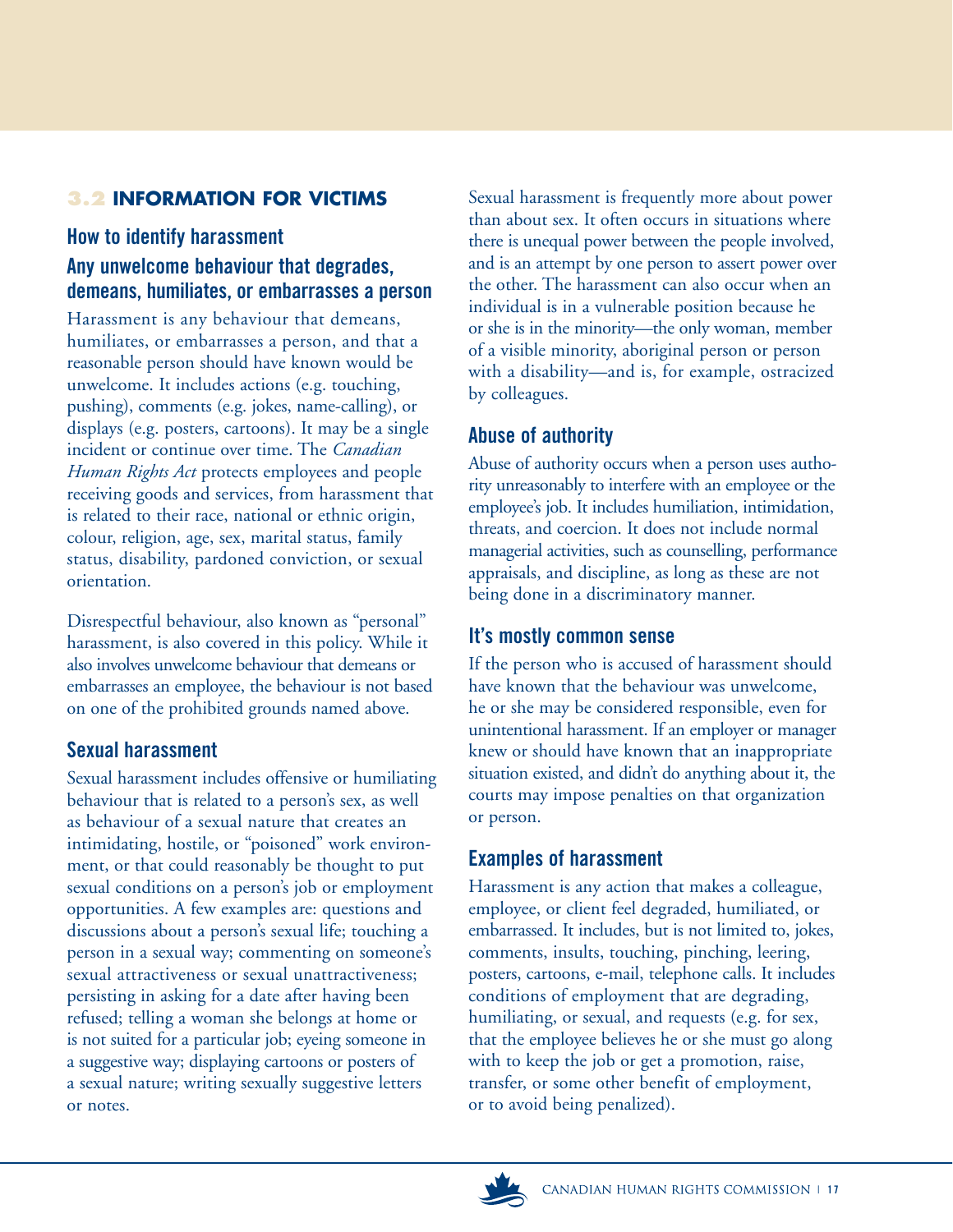Some examples of harassment include:

- unwelcome remarks, slurs, jokes, taunts, or suggestions about a person's body, clothing, race, national or ethnic origin, colour, religion, age, sex, marital status, family status, physical or mental disability, sexual orientation, pardoned conviction, or other personal characteristics;
- unwelcome sexual remarks, invitations, or requests (including persistent, unwanted contact after the end of a relationship);
- displays of sexually explicit, sexist, racist, or other offensive or derogatory material;
- written or verbal abuse or threats:
- practical jokes that embarrass or insult someone;
- leering (suggestive staring) or other offensive gestures;
- unwelcome physical contact, such as patting, touching, pinching, hitting;
- patronizing or condescending behaviour;
- humiliating an employee in front of co-workers;
- abuse of authority that undermines someone's performance or threatens her or his career;
- vandalism of personal property; and
- physical or sexual assault.

# **Where harassment happens Any place or event related to employment**

Harassment can take place in the workplace itself, or outside of the workplace in a situation that is in some way connected to work. For example, during delivery trips, off-site meetings, business trips, and any other event or place related to employment or when the employee is present in the course of employment. Harassment will not be tolerated in any work-related place or at any work-related event.

# **What isn't harassment? Consensual banter or relationships**

Two or more employees bantering back and forth is not harassment if everyone involved is in agreement. But if any employee feels uncomfortable with this behaviour, and the behaviour continues even after that person has expressed their discomfort, or if the others involved should have known the person was uncomfortable, then it is harassment. This type of harassment can create what is known as a "poisoned work environment," where employees do not feel safe and feel constantly humiliated.

Employees flirting with each other, or becoming involved in a romantic or sexual relationship, are not harassing each other, as long as the relationship is consensual. If one of the employees changes her or his mind, and the other person persists in trying to continue the relationship, this is harassment.

#### **Legitimate management intervention**

Appropriate performance reviews, counseling, and discipline are not harassment.

# **Who can be harassed? Vulnerable employees**

Anyone can be harassed. Usually, the most vulnerable people are those in lower-paying or less secure jobs; those of a different race or colour than the majority of workers: women in non-traditional types of employment; people with a visible or invisible disability; lesbians and gay men; people who are older or younger than their co-workers; and people whose religion sets them apart from the majority. People also harass others for more than one reason at a time: a combination of racial and sexual harassment, or sexual and disability harassment, for example.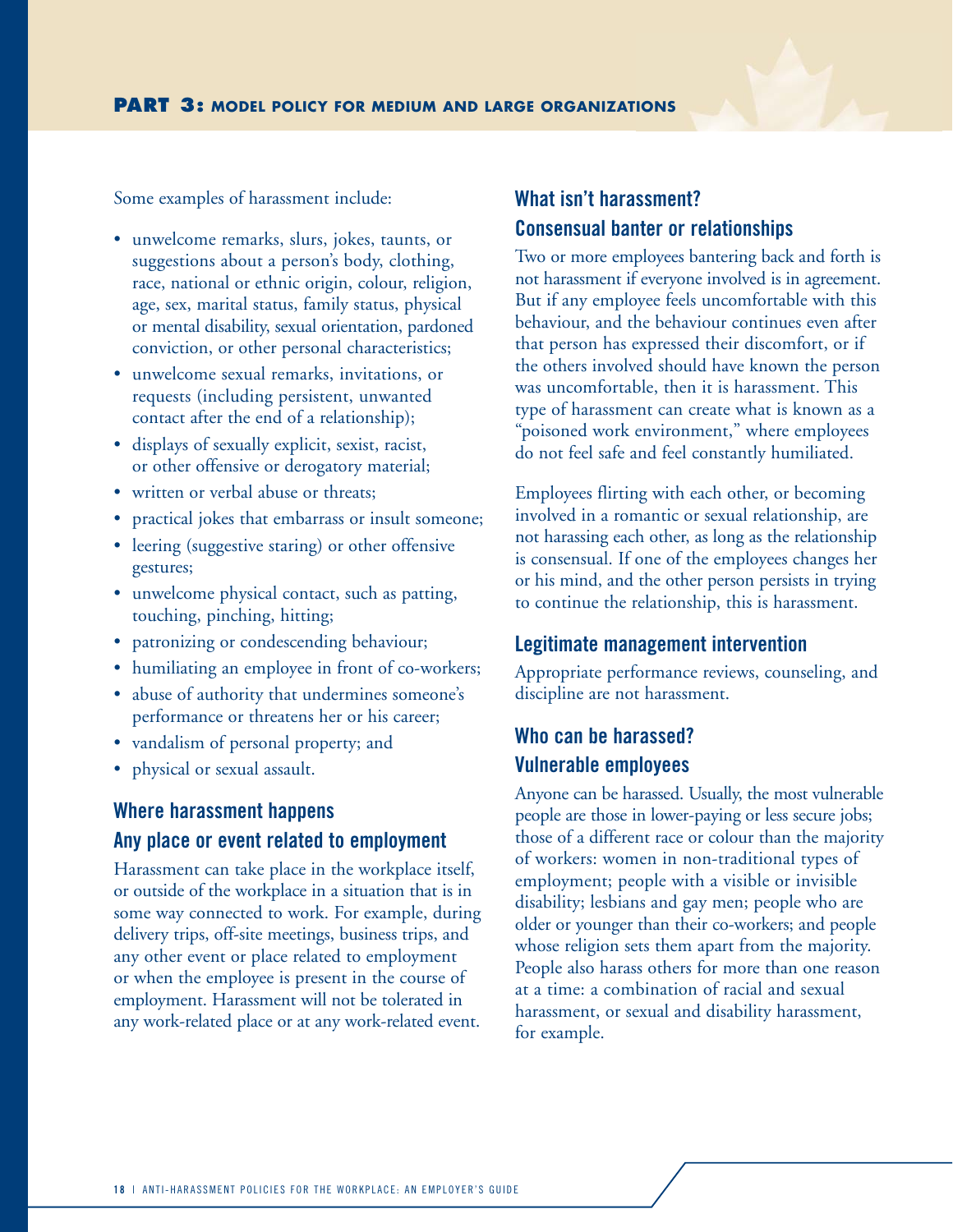But even managers can find themselves being harassed. No matter what your position in the organization, or your personal characteristics, if you believe you are being harassed, report the incident.

## **Job applicants, contractors, customers**

Men, women, managers, colleagues, applicants for employment, contractors, customers, and competitors can all find themselves being harassed. Most frequently, men harass women, but harassment can also happen from women to men and between people of the same sex.

# **Who harasses others?**

Just as with the people being harassed, anyone can harass another person. Men, women, managers, colleagues, contractors, customers, and competitors can all behave in a harassing manner. Someone may harass another person because he or she does not realize that the behaviour in question is offensive. Or the harassment can be intentional. Either way, it is unacceptable. If you knew, or if a reasonable person should have known, that your behaviour was offensive or degrading, you may be held responsible for the harassment.

## **3.3 EMPLOYEES' RIGHTS AND RESPONSIBILITIES**

This section will tell employees how they can expect to be treated at work, and what employees' responsibilities are toward co-workers, supervisors, and the public.

# **Respect others**

Each employee has the right to be treated fairly and respectfully in the workplace. Each employee also has the responsibility to treat co-workers and customers in a way that respects individual differences. No matter what your position, or that of the people

with whom you interact at work, showing mutual respect and consideration will make work easier for all of us. If you have doubts about whether a joke, comment, or other behaviour will embarrass, humiliate, degrade, or otherwise bother someone, then don't say or do it.

# **Speak up**

If someone behaves in a way that offends, harms, humiliates, or degrades you, do not put up with it. First, if you feel that you can speak to that person, do so. Let them know how you feel. Tell them the behaviour is inappropriate. If they continue the behaviour, or if you do not feel you can speak directly to the person, you have several options, from speaking to an anti-harassment counsellor to filing a formal complaint.

# **Report harassment**

If you observe a co-worker or other person behaving in a way that seems to be embarrassing or harassing someone else, you can and should speak up. You can let them know in a respectful way that you think the behaviour is inappropriate. If you think someone is being harassed, you can let them know that you support them in ending the situation. Depending on the circumstances, you may want to say something as the behaviour is happening, or you may decide to speak privately with either of the people involved. You can also speak to a manager or an anti-harassment counsellor, although you may want to first check with the person whom you believe is being harassed. They may not want to report the harassment, or may want to deal with it themselves.

All staff have a responsibility to cooperate in the investigation of a harassment complaint. Anyone who gives evidence in an investigation, or who is otherwise involved in the process, must keep this

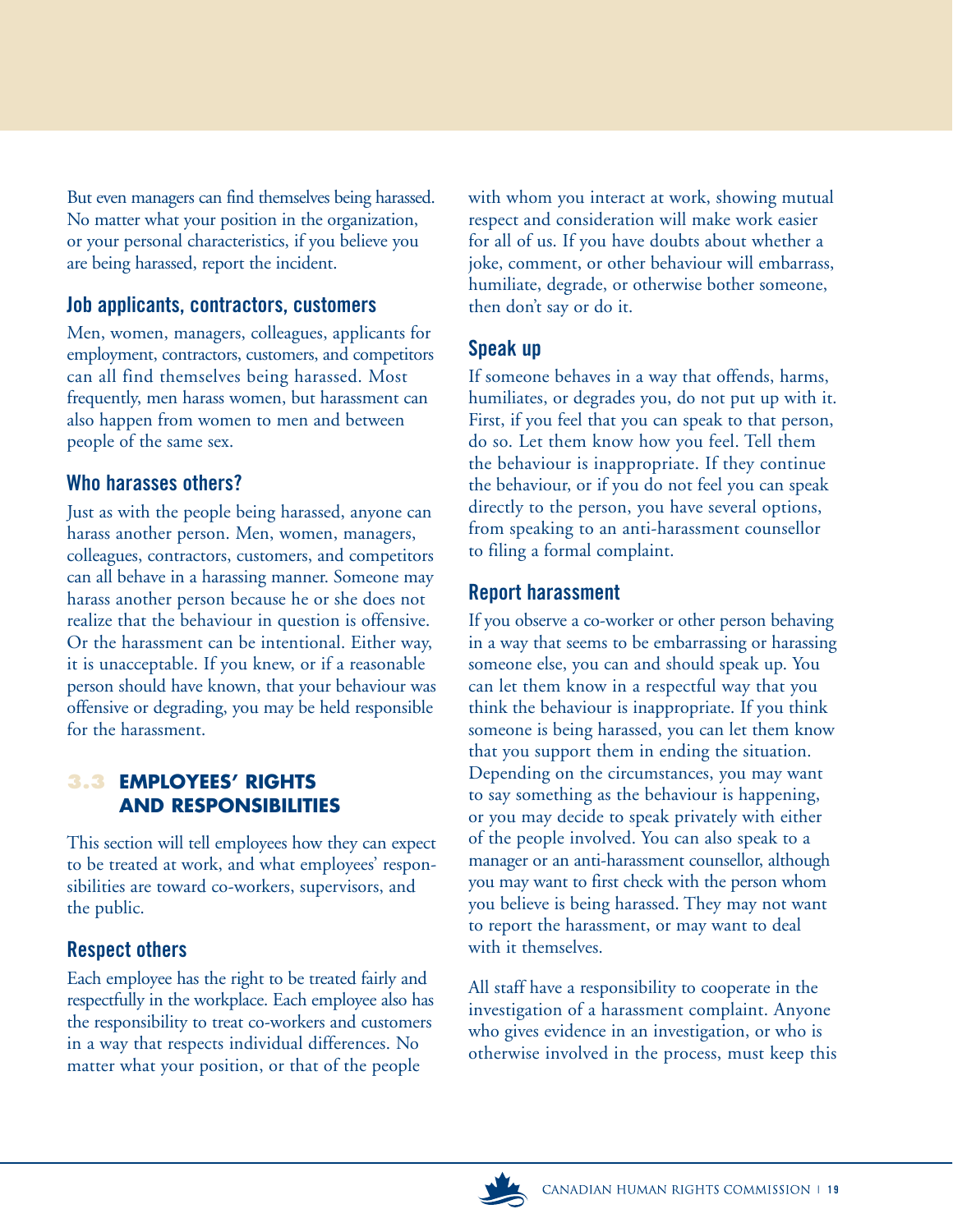information confidential, except as is necessary to deal effectively with the complaint. These are serious issues, and people's privacy must be respected. Even once a complaint is resolved, confidentiality and respect are important.

#### **3.4 EMPLOYERS' AND MANAGERS' RESPONSIBILITIES**

For managers, and for XYZ Company as an entity, this section contains an outline of how you should conduct yourself in relation to employment, and how to handle cases of harassment.

#### **Put a stop to harassment**

XYZ Company has full responsibility for making sure our work environment is free from harassment. All managers at XYZ Company also have a responsibility to stop harassment. If you become aware of harassment in your work area, or elsewhere in the company, you must do everything you can to stop it, whether or not a complaint has been made. Not knowing is not an excuse. If a reasonable person would have known that harassment was going on, you will still be held responsible if you let the situation continue. Managers who ignore harassment will not only face legal responsibility, but will be disciplined by XYZ Company.

#### **Be aware**

Being aware of the following things can help alert you to problem situations:

- an unexplained change in an employee's performance;
- someone suddenly taking more sick leave;
- an employee isolating her or himself, seeming distracted, not participating in office socializing;
- rumors; or
- awkwardness or discomfort between two or more employees.

#### **Listen to employees**

If something doesn't seem right, talk to the employee you are worried about. Often, having someone listen to them can help a person talk about a problem. Of course, we encourage managers to be sensitive to employees' rights and dignity, and to keep these discussions and any ensuing discussions confidential, except as is absolutely necessary to deal effectively with the complaint.

#### **3.5 ANTI-HARASSMENT POLICY PROCEDURES**

#### **3.5.1 If you are being harassed**

The following steps will tell you what to do if you or someone else is being harassed. This section will also tell you exactly what you can expect from the complaint process, what the possible remedies and penalties for harassment are, how to appeal, and how to give feedback on the policy to XYZ Company.

#### **Speak up**

The first thing to do if you are being harassed is to tell the person harassing you to stop, if possible. Let them know that you are embarrassed, humiliated, demeaned, or otherwise bothered by what they are doing or saying. Often, a person may not be aware that his or her behaviour is bothersome, and will change the behaviour once they realize this.

#### **Make notes**

You could speak to the person directly, or write them a letter. If you write a letter, date it and keep a copy. If you speak to them, you may want to tell a trusted friend what you have done and why. You should also make a note of what the bothersome behaviour was, the date it happened, how you felt, what you did about it, and who else was present, if there were witnesses. Ideally, the harassment will stop. If it does not, continue to keep notes. These will be useful later, if there is an investigation.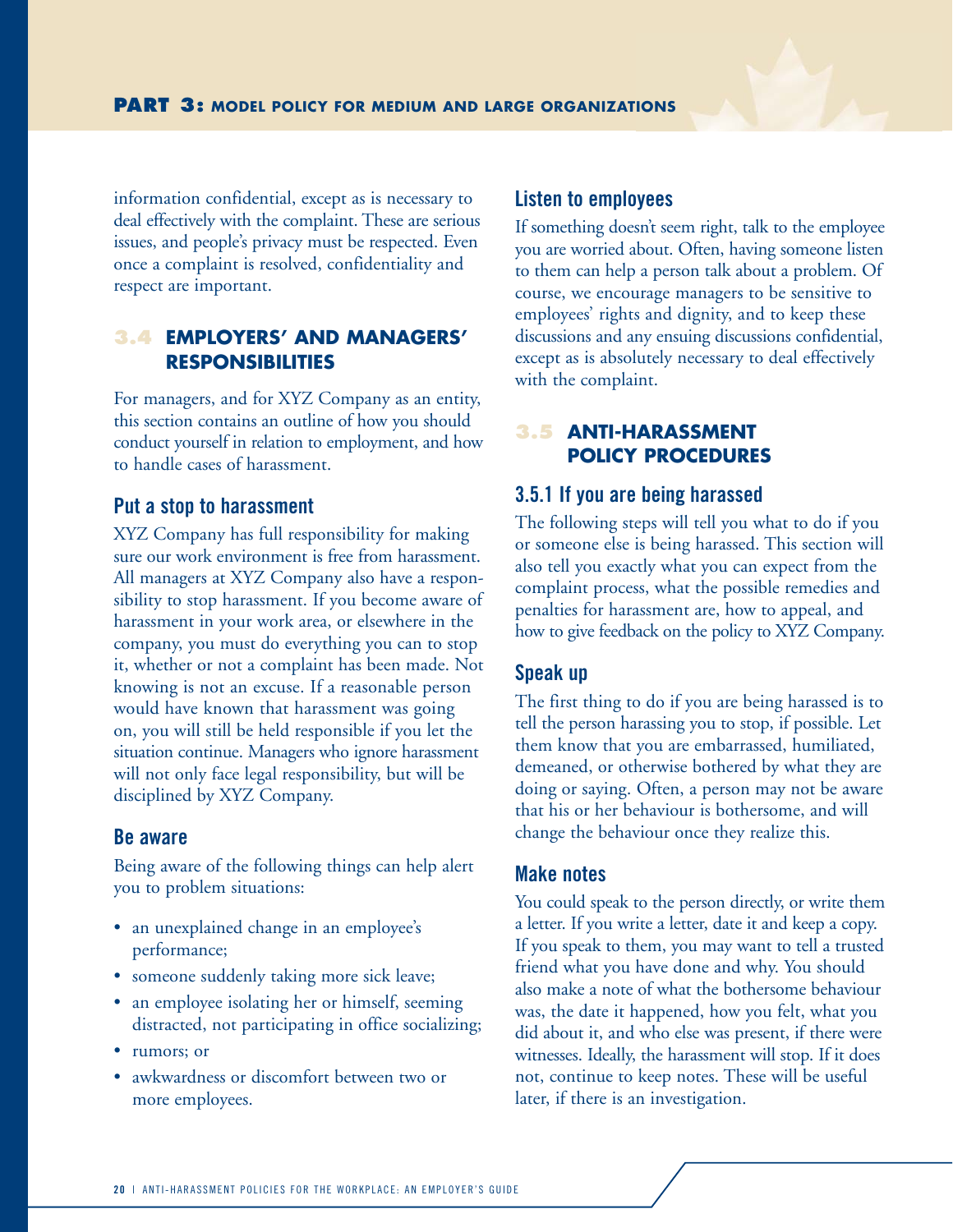# **Informal procedures**

# **Speak to a manager or anti-harassment counsellor**

It may be that communicating directly with the person will not be enough, or that you feel unable to deal with her or him directly. In that case, you can speak to your supervisor, another manager, or an anti-harassment counsellor.

The person you speak to will ask you for details of what happened, will make sure you understand the policy and any other options you have (such as a union grievance or human rights commission complaint), and will ask how you want to proceed. You may ask them to help you write a letter or to speak to the harasser on your behalf. You may ask them to arrange for mediation between you and the person whose behaviour offends you. If these attempts to resolve the situation don't work, you can also ask the anti-harassment counsellor to help you file a formal complaint.

# **Mediation**

If the circumstances permit it, mediation can come before a formal investigation. Mediation is a process by which a neutral third party helps the people involved in the complaint reach a solution that is acceptable to both parties. If you want to work toward a mediated settlement, the Director of Personnel (or the Vice President of XYZ Company, if the Director of Personnel is a party to the complaint) will appoint a qualified mediator. The qualified mediator may be from within the organization or from outside it, must be acceptable to both parties, must not otherwise be involved in the complaint, and will not be asked to represent the company at any stage of any proceedings related to the complaint.

However, either party has the right to refuse mediation. You are the only one who can decide if mediation is appropriate for you. Do not agree to it if you feel pressured into it, or feel that you are at a disadvantage or vulnerable because of your age, sex, race, colour, religion, sexual orientation, economic position, level of authority, or for any other reason. If someone suggests mediation but you are uncomfortable with it, you can say so, and it will not be part of the complaint process. If mediation does occur, each person has the right to be accompanied and assisted during the sessions by someone with whom they feel comfortable.

# **Formal complaints**

If the informal route for resolving a harassing situation does not succeed or is not appropriate, XYZ Company supports its employees in filing a formal complaint. The complaint will be investigated either by a specially trained person from within the organization, or a consultant. This person will investigate the complaint thoroughly. He or she will interview the complainant, the alleged harasser, and any witnesses. All employees have a responsibility to cooperate in the investigation.

The investigator will need to know:

- your (the complainant's) name and position;
- the name and position of the alleged harasser;
- details of what happened;
- dates, times, and how often these things occurred;
- where they happened; and
- the names of any witnesses.

You will need to be prepared to supply this information.

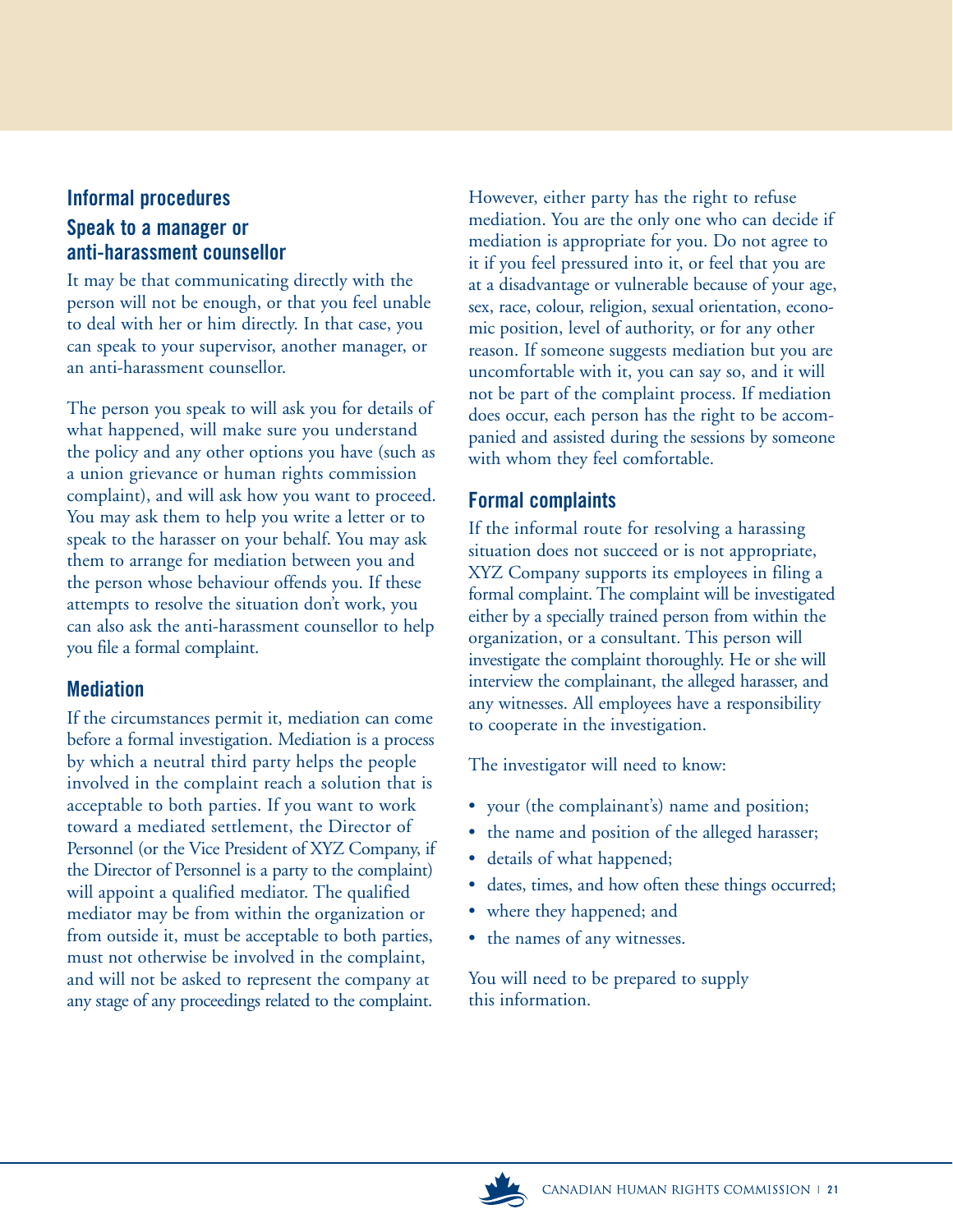# **If you are the complainant, you have the right:**

- to file a complaint and have it dealt with promptly, without fear of embarrassment or reprisal
- to have a person of your choice accompany you during the process
- to make sure that no record of the complaint is placed on your personnel file, as long as it was made in good faith
- to be informed about the progress of your complaint
- to be informed of the type of corrective measures that will result from the complaint
- to receive fair treatment

## **3.5.2 If you are accused of harassment Informal procedures**

If someone complains to you informally about your behaviour, take a good look at it. It may be that, unintentionally, you have spoken or acted in a way that has offended, humiliated, or degraded another person or group of people. It is your responsibility to change your behaviour if it is harassing or offensive to others. You may also want to consider apologizing.

Keep written notes of any conversation you have, where someone suggests that you have harassed them or another person. Record the conversation and the date it happened, how you felt, and what you did, if anything. Also make notes of your version of the alleged harassment, the date it occurred, and who else was present, if there were any witnesses.

If you and the person who is complaining to you are unable to resolve the situation, you can turn to an anti-harassment counsellor for advice.

#### **Mediation**

If someone has accused you of harassment, and you have not been able to resolve the situation with that person informally, mediation is a possible next step. Mediation may make a formal complaint unnecessary. You can ask for mediation; or you may agree, if it is suggested to you. However, you do not have to agree, if you think that you are being pressured into something that does not feel right to you.

If you want to work toward a mediated settlement, the Director of Personnel (or the Vice President of XYZ Company, if the Director of Personnel is a party to the complaint) will appoint a qualified mediator, from within the organization or from outside it, who is acceptable to both parties. If mediation does become part of the informal process, each person has the right to be accompanied and assisted during the sessions, by a person of his or her choice.

#### **Formal complaints**

If someone files a formal complaint about your behaviour, you will have to participate in the investigation. You can ask an anti-harassment counsellor for advice. You will be expected to cooperate, give your perspective on what happened, and, if the investigation shows that you did harass another person or group of people, you will be expected to change your behaviour. You will also be subject to disciplinary action.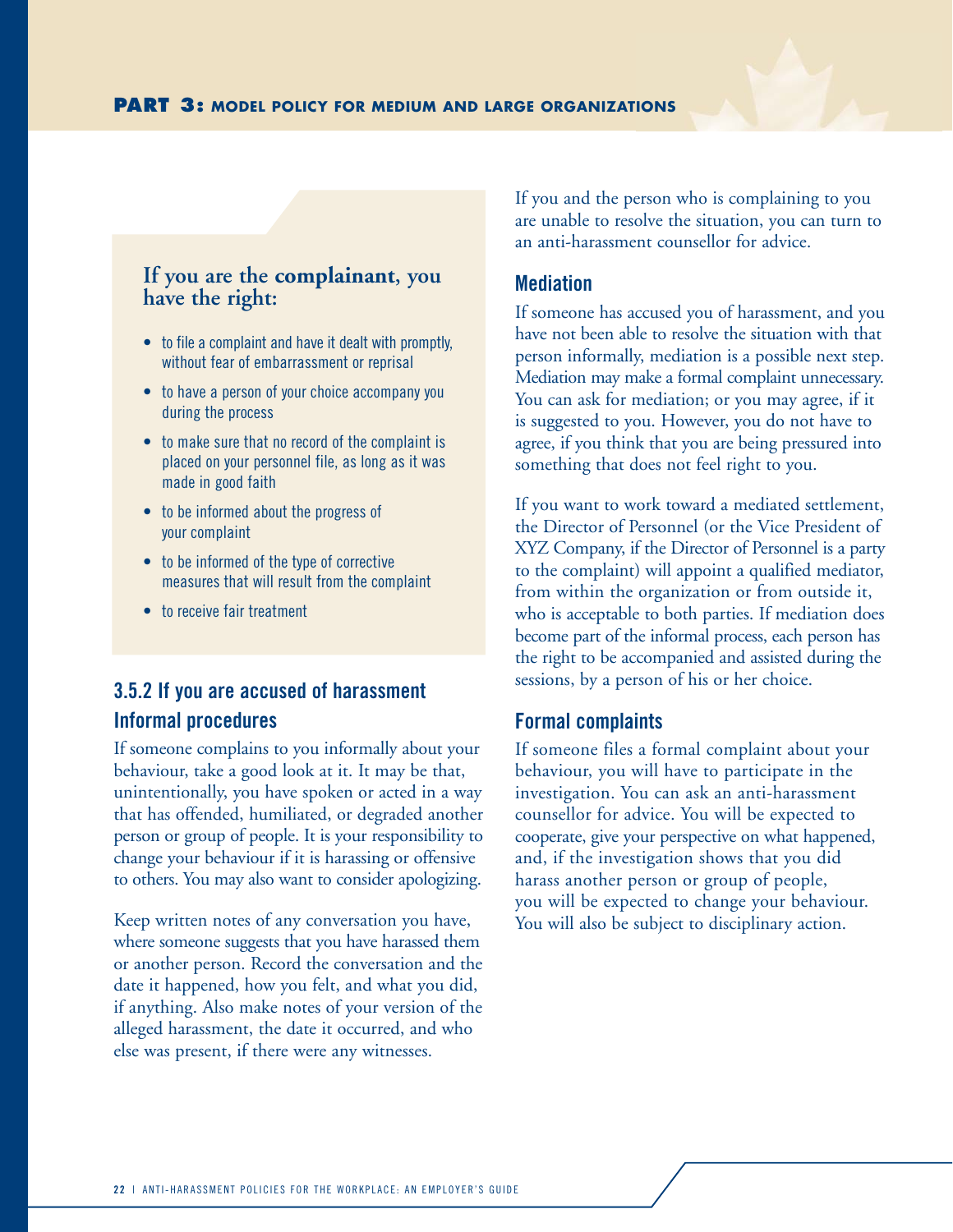# **If you are the individual accused of harassment, you have the right:**

- to be informed of the complaint
- to be given a written statement of the official allegations, and to respond to them
- to have a person of your choice accompany you during the process
- to be informed about the progress of the complaint
- to receive fair treatment

# **3.5.3 Other employees**

All employees are expected to cooperate in the investigation of complaints and efforts to resolve them. Employees should be mindful of the sensitivities of the parties and should keep any information related to complaints confidential.

# **3.5.4 The investigation and subsequent action Written report**

The investigator will submit a written report to the Director of Personnel (or the Vice President of XYZ Company, if the Director of Personnel is involved in the complaint). The investigator will decide whether, on a balance of probabilities, there is enough evidence to conclude that harassment occurred. He or she will also identify all possibilities for resolving the situation, and will recommend one or more courses of action. If harassment has occurred, the Director of Personnel will then decide (in consultation with senior management, if necessary) what remedies will be provided to the victim; the disciplinary action to be imposed on the harasser; and whether the people in question can continue in their current work areas.

# **Decision**

The Director of Personnel will inform the person who filed the complaint and the harasser of any disciplinary action, remedies, and changes in work within a week after the investigator has handed in the report. Corrective action, remedies, and changes in work will be instituted within one week of the people involved being informed of the decision.

# **Separation of the complainant and alleged harasser**

If the complainant and the alleged harasser are in a subordinate/supervisor relationship, the Director of Personnel may decide to assign one or both of them to a different work area during mediation or investigation. Co-workers may also be separated during an investigation, if necessary.

# **3.5.5 Remedies for the victim**

XYZ Company will make every reasonable effort to remedy the effects of the discrimination. A person who has been harassed may receive one or more of the following remedies, depending on the severity of the harassment and what he or she lost because of it:

- an oral or written apology from the harasser and XYZ Company;
- lost wages;
- a job or promotion that was denied;
- compensation for any lost employment benefits, such as sick leave;
- compensation for hurt feelings; and/or
- a commitment that he or she will not be transferred, or will have a transfer reversed, unless he or she chooses to move.

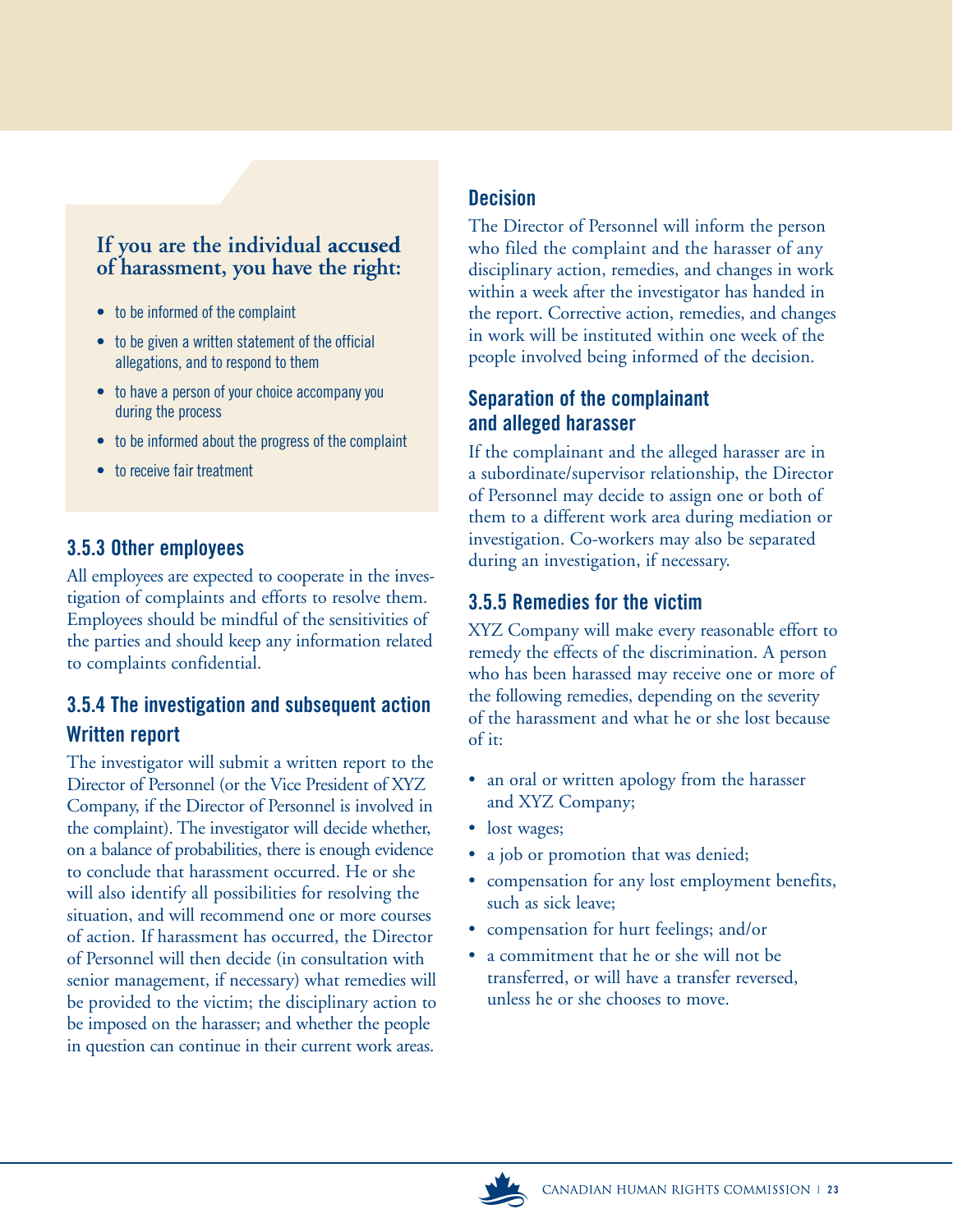No record of the complaint, investigation or decision will go in the employee's personnel file, if the complaint was made in good faith. Any unfavourable work review or comments that were placed in the complainant's personnel file because of the harassment will be removed from the file.

## **3.5.6 Corrective action for harassers**

Someone who has harassed another person will be subject to one or more of the following forms of discipline, depending on the severity of the harassment:

- a written reprimand;
- a fine;
- a suspension, with or without pay;
- a transfer, if it is not reasonable for the people involved to continue working together;
- a demotion; or
- dismissal.

In most cases, the harasser will also be required to attend an anti-harassment training session.

If the investigation does not find evidence to support the complaint, there will be no documentation concerning the complaint placed in the alleged harasser's file. When the investigation reveals harassment occurred, the incident and the discipline that is imposed on the harasser will be recorded in the harasser's file.

#### **3.5.7 Unsubstantiated complaints**

If a person, in good faith, files a harassment complaint that is not supported by evidence gathered during an investigation, that complaint will be dismissed, and no record of it will be put in the accused harasser's file. As long as the complaint was made in good faith, there will be no penalty to the person who complained, and no record in her or his file.

#### **3.5.8 Complaints made in bad faith**

In the rare event that the complaint was made in bad faith—in other words, the person making it had absolutely no basis and deliberately and maliciously filed the complaint—that person will be disciplined and a record of the incident will be put in her or his file.

Penalties for someone who complains in bad faith will be the same as for a case of harassment (see *Corrective action for harassers*) and will depend on the seriousness of the situation. Compensation for the person falsely accused may include steps to restore any lost reputation, and any of the remedies that would be available in a case of harassment (see *Remedies for the victim*).

#### **3.5.9 Confidentiality**

XYZ Company will not disclose a complainant's or alleged harasser's name, or any circumstances related to a complaint, to anyone, except as necessary to investigate the complaint or take disciplinary action related to the complaint, or as required by law. Managers involved in a complaint are reminded to keep all information confidential, except in the above circumstances.

#### **3.6 RETALIATION**

Retaliation is considered a serious disciplinary breach. Anyone who retaliates in any way against a person who has complained of harassment, given evidence in a harassment investigation, or been found guilty of harassment, will themselves be considered guilty of harassment and penalized accordingly. The possible penalties are the same as those assessed against harassers.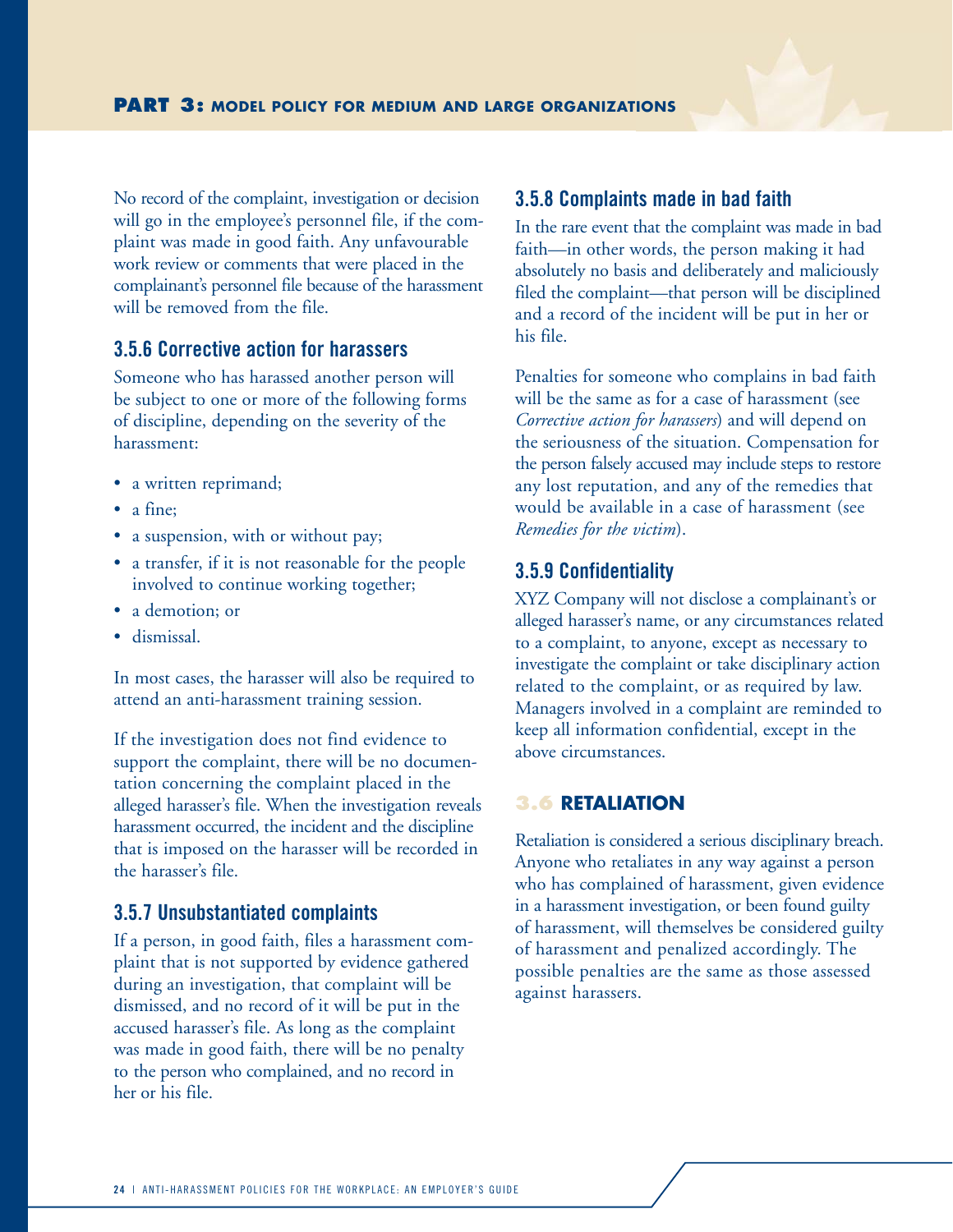# **3.7 APPEALS**

A person directly involved in a complaint may appeal to the Vice President of XYZ Company (or the President, if the Vice President made the initial decision or is a party to the complaint) within a week after learning of the decision. If the Vice President believes there is sufficient reason to re-investigate or to change the penalty, compensation, or work assignment, he or she may make that decision within one week.

# **3.8 OTHER OPTIONS**

## **3.8.1 Union grievance procedures**

The union has procedures allowing you to bring a grievance in certain cases of alleged harassment. Check with your union representative or an anti-harassment counsellor if you want more information about filing a grievance.

## **3.8.2 Outside organizations**

A complainant may, within one year of the behaviour complained of, file a complaint with the Canadian Human Rights Commission if the harassment was because of race, national or ethnic origin, colour, religion, age, sex, marital status, family status, physical or mental disability, pardoned conviction, or sexual orientation. A grievance under the *Public Service Labour Relations Act* (for federal public servants only), or *Criminal Code* proceedings may also be available. The *Criminal Code* protects people from physical and sexual assault.

## **3.9 MONITORING**

XYZ Company will monitor this policy and make adjustments where necessary. We will review it after the first six months, after the first year, and annually from then on. If you have any concerns with the policy, please bring them to the attention of the Director of Personnel. Your comments are always welcome. There is no place for harassment in a workplace that strives for equality and respect for all its members. XYZ Company has committed itself to that goal, and we will do our utmost to achieve it.

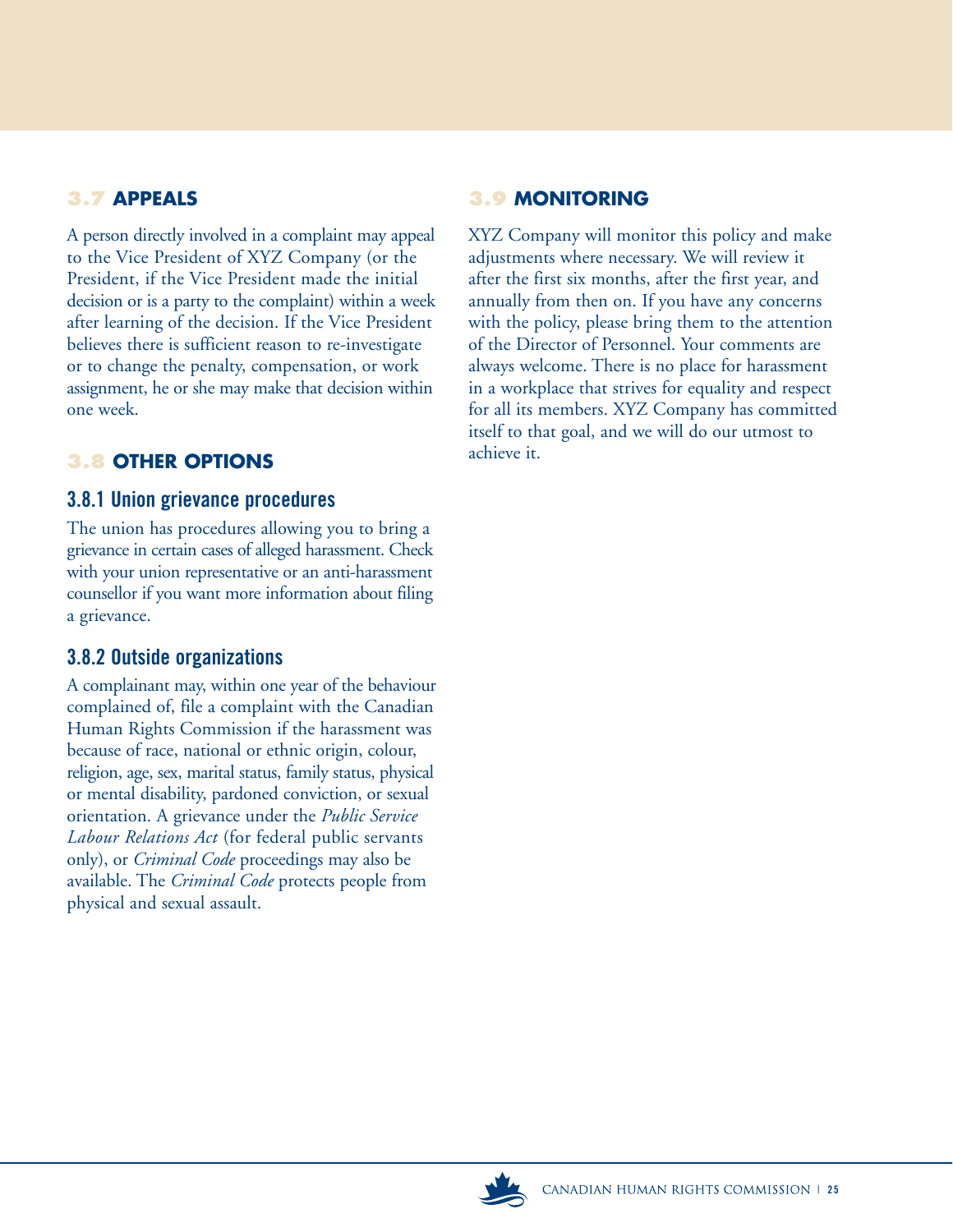# **PART 4: CHECKLIST FOR AN ANTI-HARASSMENT POLICY: MEDIUM AND LARGE ORGANIZATIONS**

## **Developing a policy**

❒ Consultation with unions, employee representatives or employees about content of policy, penalties and remedies, identity of anti-harassment counsellors

### **Content of the policy**

❒ Policy statement—management supports a harassment-free workplace

❒ The law

- ❒ Employees' responsibilities and rights
- the right to a harassment-free workplace
- the responsibility to treat other employees with respect
- the responsibility to speak up when harassment occurs
- the responsibility to report harassment to the appropriate person
- confidentiality

❒ Supervisors', managers', and employers' responsibilities

- treat all employees, clients, suppliers, contractors with respect
- report or investigate all complaints
- set a good example
- refuse to tolerate harassment

❒ An undertaking that allegations of harassment will be dealt with seriously, speedily and confidentially

❒ Descriptions of harassing behaviour

❒ Procedures

- practical guidelines for employees and management
- informal and formal ways of proceeding
- encourage employees to choose the informal approach first
- mediation
- detailed steps to be taken in complaints
- time frames
- who is responsible for decisions
- appeals
- information about other agencies that deal with harassment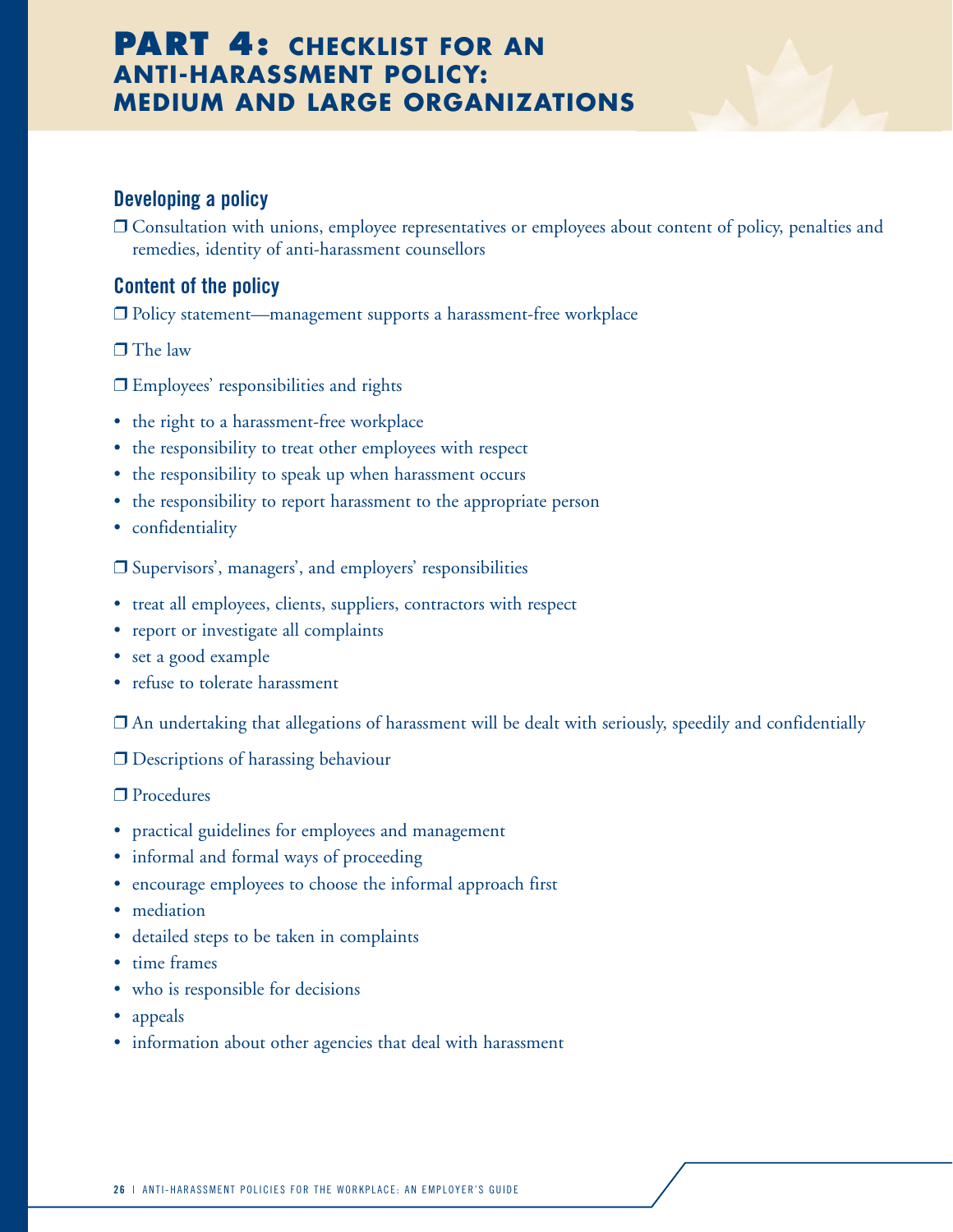❒ Remedies, corrective action, and safeguards

- possible remedies
- the range of penalties for a harasser
- whether information about the complaint will be included in a harasser's file
- information about the complaint will not be put in the complainant's personnel file, when complaint is in good faith
- ❒ Protection against victimization or retaliation for employees who complain of harassment, or who testify in an investigation

# **Selection of counsellors and investigators**

- ❒ The following issues should be considered during the selection of anti-harassment counsellors, mediators and investigators
- are trusted by employees
- are outside chain-of-command or line management
- whether they are employees or outside contractors
- have appropriate experience and training
- will ensure confidentiality
- can be reached easily by employees
- whether they will deal with informal or formal complaints
- whether they will mediate
- whether they will investigate
- to whom they report
- whether they will advise management
- whether they will educate employees
- what their role is in advising management about specific cases of harassment
- do not fulfill double roles, e.g. do not do both mediation and investigation; do not represent the organization at a human rights hearing

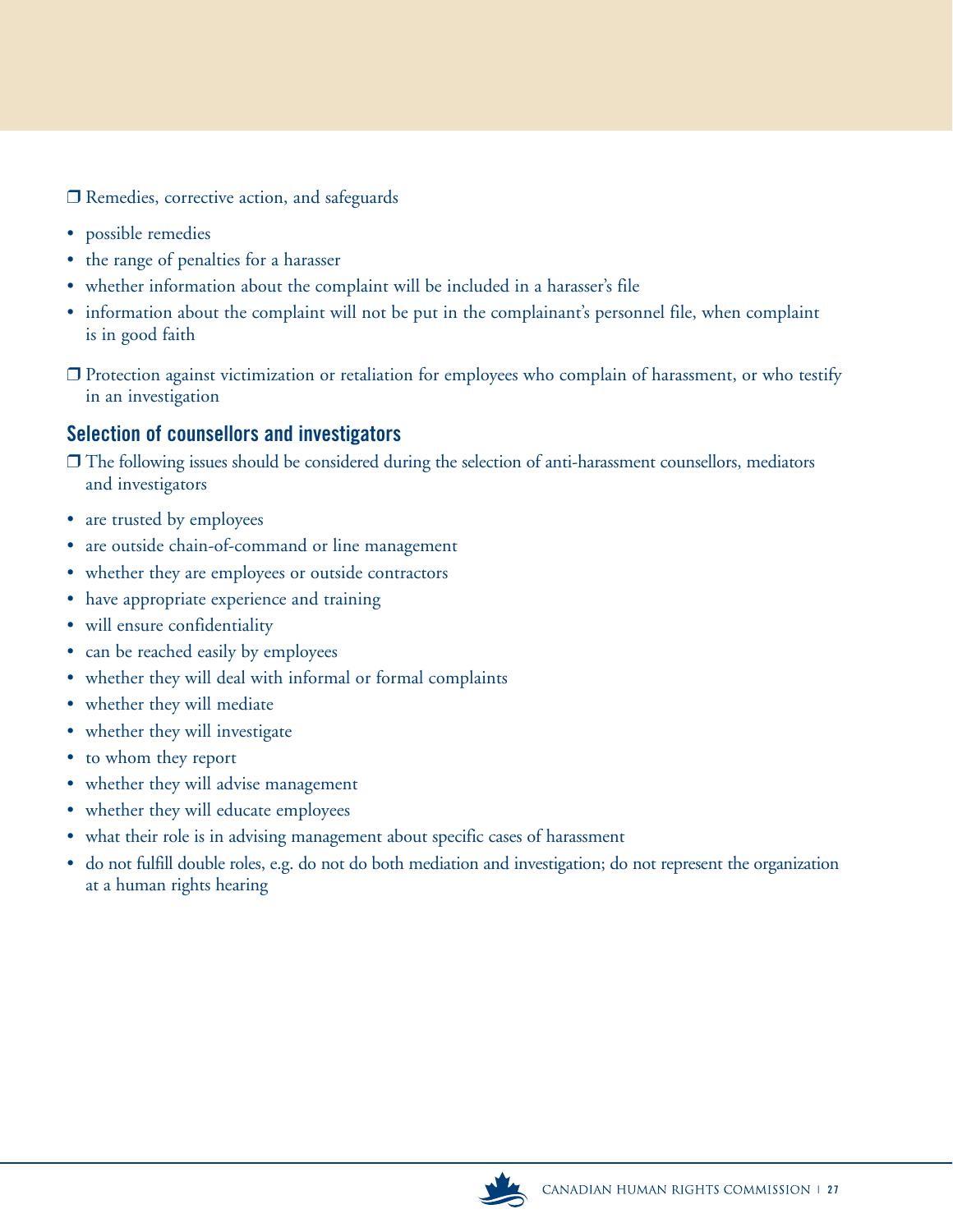

#### **Education**

❒ Communication and circulation of the policy to all employees and managers, current and new, through

- orientation or information session
- staff meetings
- memos or e-mail
- pay slip notices
- films
- posters
- videos
- brochures

#### ❒ Education of all staff

- training managers to react appropriately, handle cases of harassment appropriately, maintain the anti-harassment atmosphere
- training employees to respect each other, maintain the anti-harassment atmosphere
- training harassment counsellors and investigators to perform their respective roles
- make ongoing anti-harassment training part of other training sessions, such as: management training, induction programs for new employees, courses for union-management committees, social skills training for employees, assertiveness training for women employees or others

#### **Monitoring**

 $\Box$  A commitment to periodic review of the policy

- openness to employee comments
- solicitation of feedback from counsellors, managers, and employees
- exit interviews with personnel leaving the organization
- make necessary adjustments to policy and procedures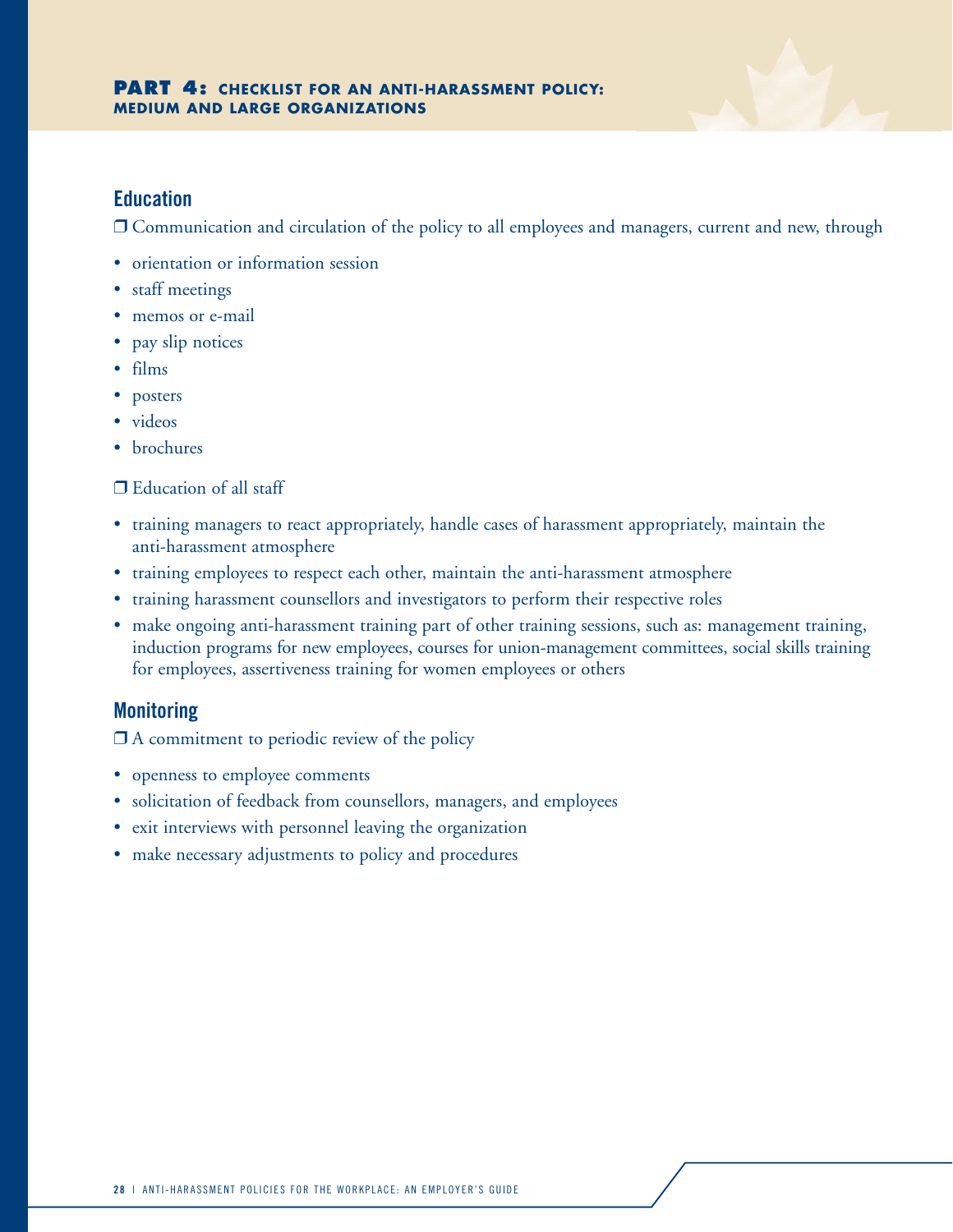# **The same principles apply**

The principles of an effective anti-harassment policy in a small organization are the same as for larger employers. Your anti-harassment policy must be:

- unequivocally supported by management
- clear
- fair
- known to everyone, at all levels of your organization
- applied to everyone, at all levels of your organization

# **Limited resources**

All employers are liable for harassment by their employees, especially if they did not take steps to prevent harassment in the workplace, or did not treat it seriously once it happened. The difference, of course, is that smaller companies will frequently not have the financial resources, or the personnel, to allow them to develop the same kind of reporting, mediation, and investigation routes as a larger company.

# **Written policies give important information**

An employer with a very small company will find it fairly simple to inform employees verbally that harassment will not be tolerated, and that anyone harassing another will be disciplined. Still, employees need to have consistent and easily accessible information about what specific behaviour is unacceptable, the procedure to file a complaint, what kinds of discipline will be enforced, and what remedies they can expect if they are harassed. They will also need to know what other agencies can deal with a complaint. This is where a written policy is useful and important. But it may not need to be as complex or formal as that of a larger organization.

# **Close relationship with employees**

The manager's role is crucial in a small company. Managers will likely have a closer day-to-day knowledge of what happens in the workplace, and will be in an even better position than in a large company to be aware of harassing situations, take direct action, and set an example of appropriate behaviour. In fact, employers with a smaller number of employees will likely have much more direct contact with those employees themselves, and a closer working relationship. The employer may be the only manager, or may have a small number of managers.

# **Provide alternate avenues of complaint**

This may, however, lead to problems for small employers. It may be more difficult to provide alternate avenues of complaint. For example, an employee's supervisor is the alleged harasser and is also the only person of authority in the workplace. It is especially important for employees in small companies to know what other agencies are available to help them. It is also especially important for the employer to have a strong and visible commitment to a harassment-free workplace. For example, a trusted senior employee might be given the responsibility of receiving harassment complaints and dealing with them in the initial stages, and the employer her or himself must be available to employees.

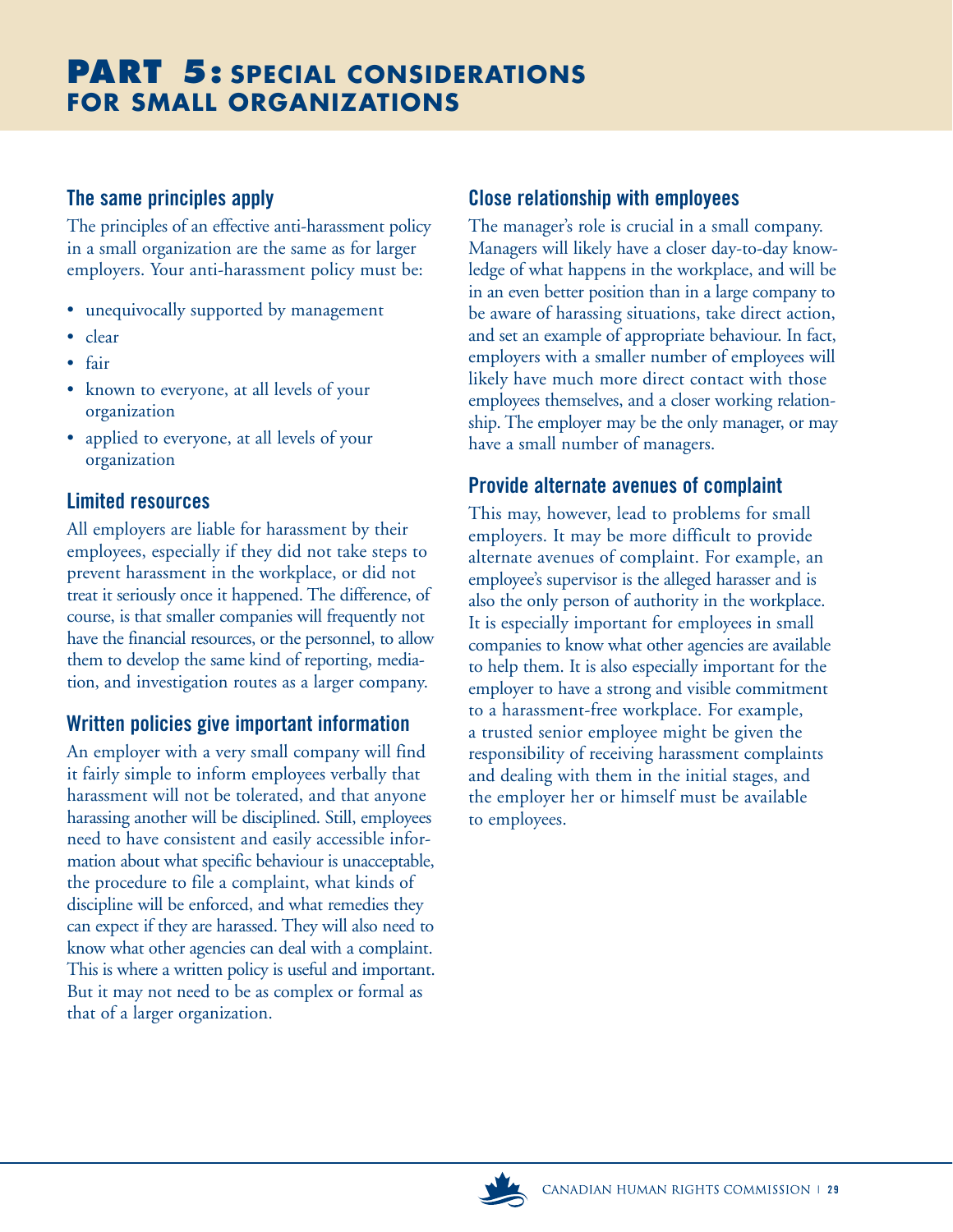#### **Combine with others to increase resources**

An employer without a lot of resources of his or her own can get information and support from other agencies, or from others in the same industry. The Canadian Human Rights Commission has an informative harassment prevention brochure, explaining what harassment is and suggesting options for dealing with it, that employers can distribute to their employees. Small companies in the same industry might want to combine resources to develop a joint policy, with people from each company serving as anti-harassment educators, counsellors, mediators, and investigators. A number of employers could form a mutually supportive advisory group. Individual employers can also attend relevant seminars or training sessions given by employer organizations, small business associations, or industry associations. These organizations may also have brochures, posters, and so on that an employer could use in the workplace.

#### **Employees must know about the policy**

As with larger companies, prospective employees and new staff should be informed of the anti-harassment policy during their hiring interviews, and during their initial training. Ongoing education is also important; reminding employees of the policy and re-circulating it annually during a staff meeting is an example. And periodic review of the policy, including feedback from employees, is essential.

Some employers ask their employees to sign a statement indicating that they have read and understood the anti-harassment policy. Ideally, this would be combined with anti-harassment training, which would include an explanation of what constitutes harassment and the options available to anyone who believes they are being harassed.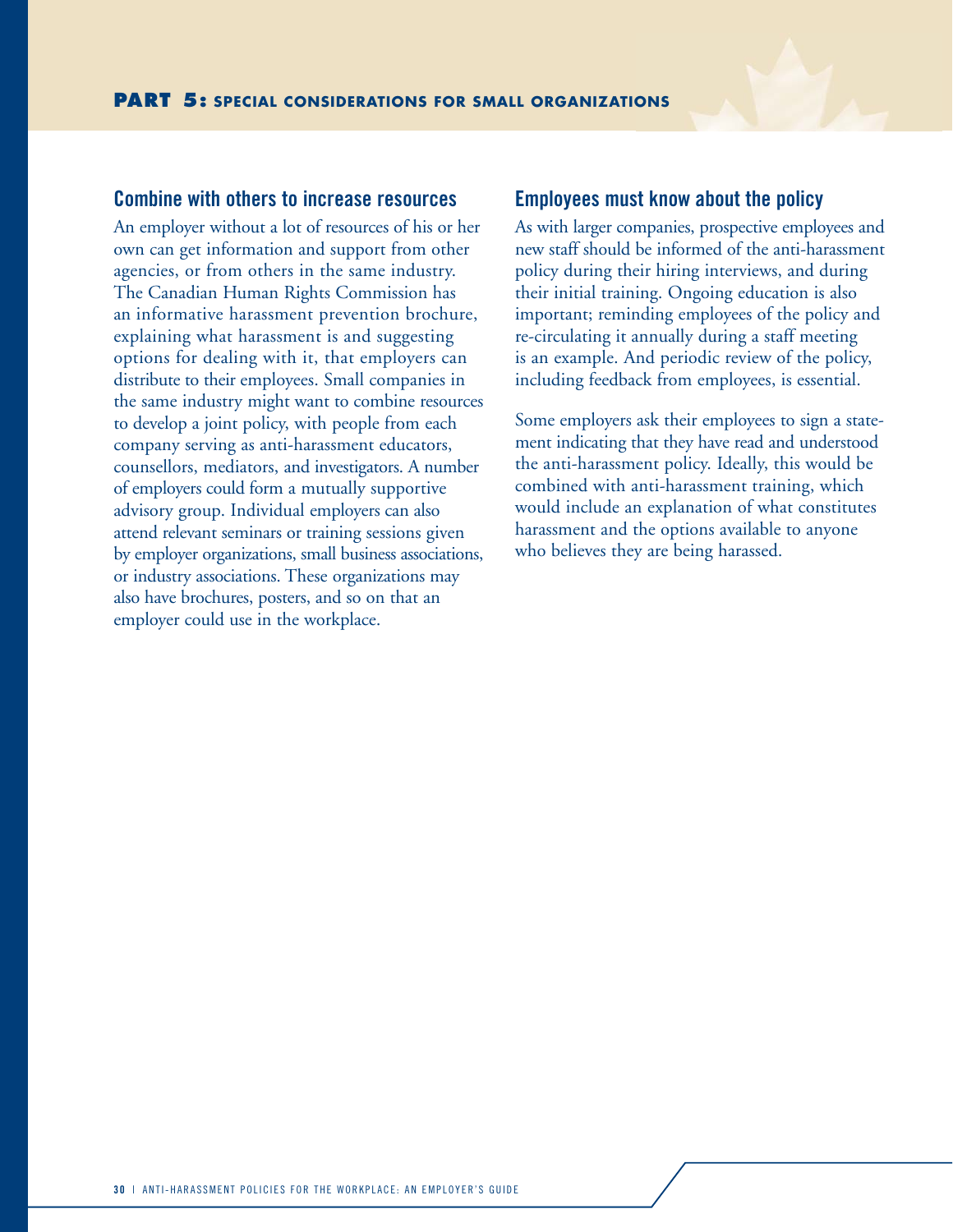# **PART 6: MODEL POLICY FOR SMALL ORGANIZATIONS**

If you have a small organization, you may find this abbreviated anti-harassment policy more appropriate for your workplace than the model policy in section 3. It is written for distribution in XYZ Company, a fictitious organization.

# **6.1 ANTI-HARASSMENT POLICY STATEMENT**

To: All employees Date: **Subject: Policy Statement for XYZ Company** 

#### **Our commitment**

At XYZ Company, we are committed to providing a safe and respectful work environment for all staff and customers. No one, whether a manager, an employee, a contractor, or a member of the public, has to put up with harassment at XYZ Company, for any reason, at any time. And no one has the right to harass anyone else, at work or in any situation related to employment. This policy is one step toward ensuring that our workplace is a comfortable place for all of us.

## **Harassment is against the law**

The *Canadian Human Rights Act* and the *Canada Labour Code* protect us from harassment. The *Criminal Code* protects us from physical and sexual assault. You have a right to live and work without being harassed, and if you are harassed, you can do something about it.

## **Employees' responsibilities**

All employees have the responsibility to treat each other with respect, and to speak up if they or someone else is being harassed. All employees have a responsibility to report harassment to the appropriate person. All employees are responsible for respecting the confidentiality of anyone involved in a harassment complaint.

### **Managers' responsibilities**

Each manager and supervisor is responsible for fostering a safe working environment, free of harassment. Managers must set an example for appropriate workplace behaviour, and must deal with situations of harassment immediately upon becoming aware of them, whether or not there has been a complaint. Courts may impose penalties on the employer and the manager, even if neither of them was actually involved in or aware of the harassment, but should have known about it. A manager that didn't do anything to prevent harassment or to mitigate its effects may find her or himself facing financial and legal consequences.

## **XYZ Company's responsibilities**

As an employer, XYZ Company also has a responsibility to be aware of what is happening in the workplace. As President, I promise to treat all incidents of harassment seriously. I undertake to act on all complaints and to ensure that they are resolved quickly, confidentially, and fairly. I will discipline anyone who has harassed a person or group of people or who retaliates in any way against anyone who has complained of harassment, given evidence in harassment investigations, or been found guilty of harassment. I will discipline managers who do not act properly to end harassment. At XYZ Company, we will not put up with harassment.

Sincerely, Mr/Ms ABC, *President*

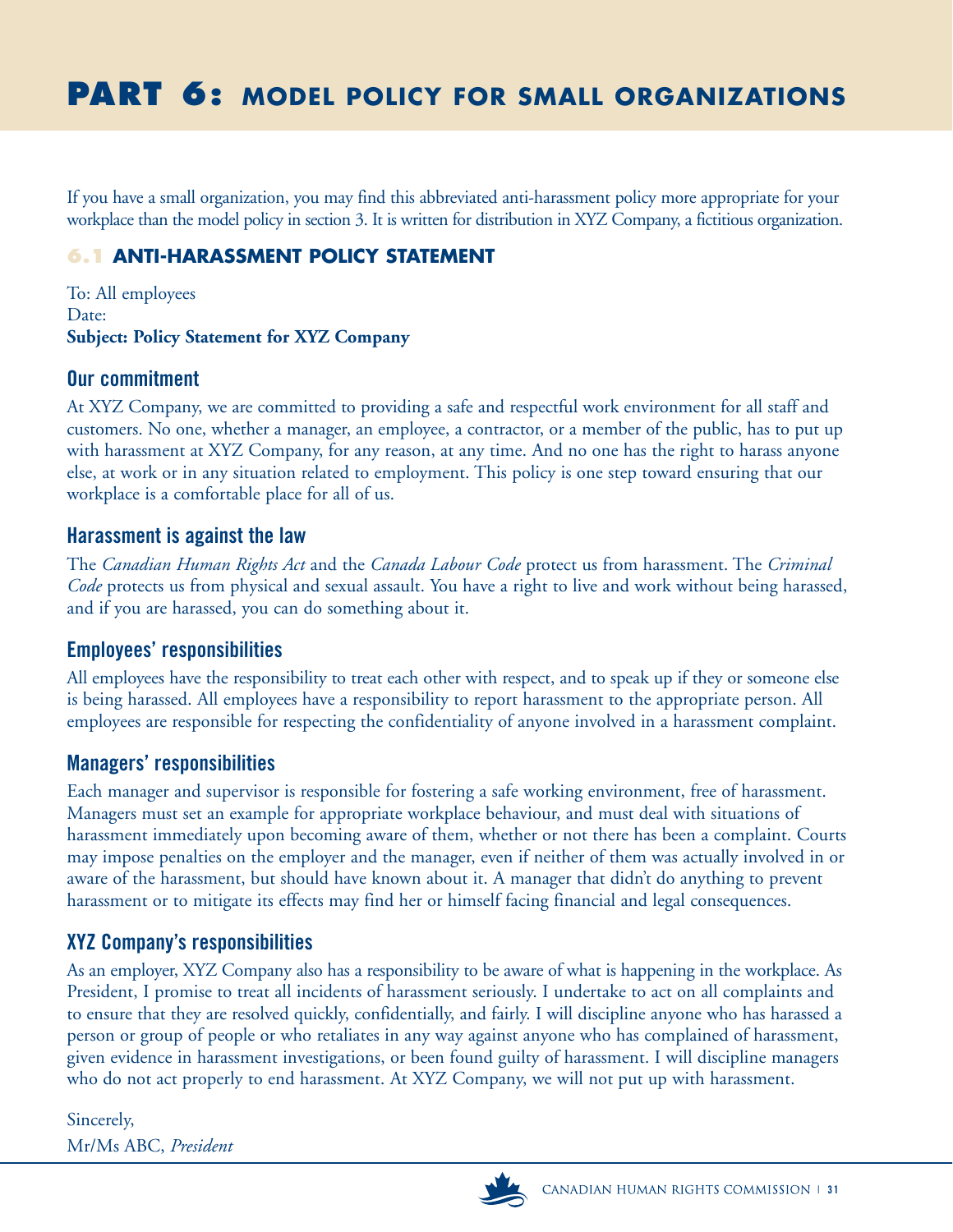#### **6.2 INFORMATION FOR VICTIMS What is harassment?**

Harassment is any behaviour that demeans, humiliates, or embarrasses a person, and that a reasonable person should have known would be unwelcome. It includes actions, comments, or displays. It may be a single incident or continue over time.

#### **Some examples of harassment include:**

- unwelcome remarks, slurs, jokes, taunts, or suggestions about a person's body, clothing, race, national or ethnic origin, colour, religion, age, sex, marital status, family status, physical or mental disability, sexual orientation, pardoned conviction, or other personal characteristics;
- unwelcome sexual remarks, invitations, or requests (including persistent, unwanted contact after the end of a sexual relationship);
- displays of sexually explicit, sexist, racist, or other offensive or derogatory material;
- written or verbal abuse or threats:
- practical jokes that embarrass or insult someone;
- leering (suggestive staring) or other offensive gestures;
- unwelcome physical contact, such as patting, touching, pinching, hitting;
- patronizing or condescending behaviour;
- humiliating an employee in front of co-workers;
- abuse of authority that undermines someone's performance or threatens her or his career;
- vandalism of personal property; and/or
- physical or sexual assault.

The *Canadian Human Rights Act* protects employees and customers from harassment that is related to their race, national or ethnic origin, colour, religion, age, sex, marital status, family status, disability, pardoned conviction, or sexual orientation.

Disrespectful behaviour, known as "personal" harassment, is also covered in this policy. While it also involves unwelcome behaviour that demeans or embarrasses an employee, this behaviour is not based on one of the protected grounds named above.

Harassment can take place between co-workers, between a manager and employee, between people of the opposite sex or of the same sex, between an employee and a client, or between an employee and a job applicant.

#### **What isn't harassment?**

Consensual banter or romantic relationships, where the people involved agree with what's happening, are not harassment. Appropriate performance reviews, counseling, or discipline by a supervisor or manager are not harassment.

#### **Where harassment happens**

Work-related harassment can take place in the workplace itself, or outside of the workplace in a situation that is in some way connected to work. For example, employees (and clients) must be protected from harassment during delivery trips, off-site meetings, business trips, and any other event or place related to employment or when the employee is present in the course of employment.

# **6.3 COMPLAINT PROCEDURES Speak up**

If you believe you are being harassed, speak up right away. If possible, tell the person that you are not comfortable with their behaviour, and want it to stop. Usually, that will be all you need to do. You can speak to them directly, or write them a letter (date it and keep a copy). In addition, tell someone you trust what is going on.

#### **Keep notes**

Record all unwelcome or harassing behaviour. Write down what has happened, when, where, how often, who else was present, and how you felt about it. Write down every instance of harassment.

#### **Report it**

If the harassing behaviour occurs again, or if you are unable to deal directly with the person harassing you, report it to the person designated to receive complaints. At XYZ Company, the designated

**3 2** | ANTI-HARASSMENT POLICIES FOR THE WORKPLACE: AN EMPLOYER'S GUIDE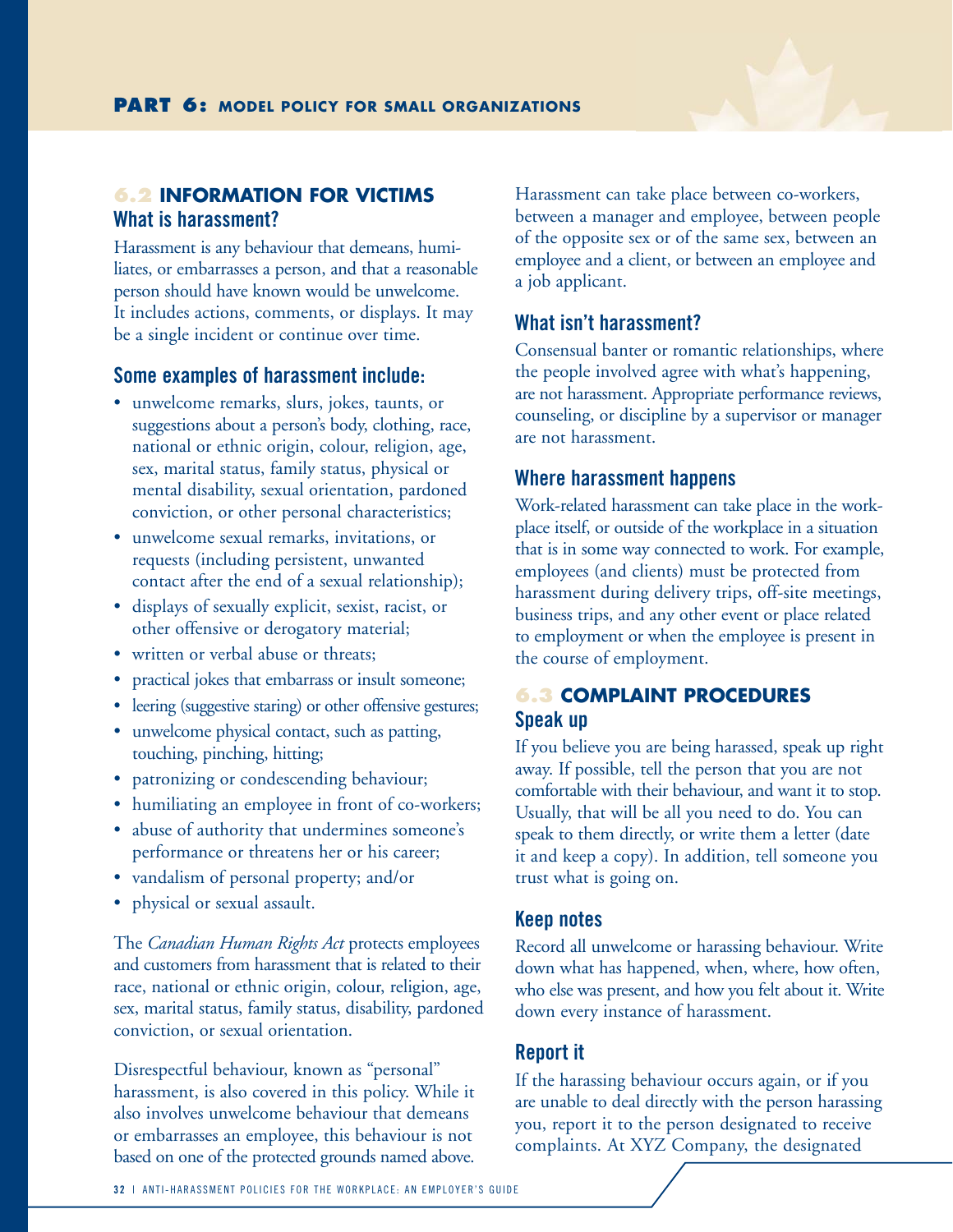anti-harassment person is\_ If that person is involved in the complaint, please see Mr/Ms ABC, President of XYZ Company, personally. If for some reason you are unable to report harassment to someone at XYZ Company, you might be able to go to your union, or the police (for a case of sexual or physical assault). You may also go directly to the Canadian Human Rights Commission.

Once a person reports harassment, the designated anti-harassment person will ask questions such as what happened, when, where, how often and who else was present and will keep notes of this conversation.

# **Informal procedures**

You may want to proceed informally at first. This means you can ask the designated person to help you communicate with the other person, or to speak to them on your behalf, without going through actual mediation or a formal complaint. The informal approach may not always be possible or successful, but when it is, you may be able to resolve the situation quickly.

# **Mediation**

It may be appropriate to attempt to resolve the complaint through mediation before going to a formal investigation. If a qualified person from outside the organization is available to act as a mediator, and the complainant and alleged harasser agree, that person will attempt to help the parties settle the complaint. If no one is available, a designated person may help settle the complaint, if the parties agree. The mediator should not be involved in investigating the complaint, and should not be asked to represent the company at any stage of any proceedings related to the complaint.

However, either party has the right to refuse mediation. You are the only one who can decide if mediation is appropriate for you. Do not agree to it if you feel pressured into it, or feel that you are at a disadvantage or vulnerable because of your age, sex, race, colour, religion, sexual orientation, economic position, or for any other reason. If someone suggests mediation

but you are uncomfortable with it, you can say so, and it will not be part of the complaint process. If mediation does become part of the process, each person has the right to be accompanied and assisted during mediation sessions by someone they choose.

# **Investigation**

If you want to go ahead with a formal complaint, it will be investigated either by a specially trained person from within the organization, or a consultant. This person will investigate the complaint thoroughly. He or she will interview the complainant, the alleged harasser, and any witnesses. All employees have a responsibility to cooperate in the investigation.

Both you and the alleged harasser have the right to be accompanied by someone with whom you feel comfortable during any interviews or meetings.

An investigation will involve:

- getting all pertinent information from the complainant;
- informing the alleged harasser of the details of the complaint, and getting her or his response
- interviewing any witnesses;
- deciding whether, on a balance of probabilities, the harassment did take place; and
- recommending appropriate remedies, penalties, or other action

# **Substantiated complaints**

If the investigator decides the complaint is valid, he or she will report in writing to the President, ideally within a week of completing the investigation. The investigator will recommend appropriate remedies and disciplinary action, and any other necessary action. The President will decide what action to take, and will inform both parties of the decision, in writing, ideally within a week of the report being submitted.

# **Remedies for the victim**

Remedies for a person who has been harassed will include any of the following, depending on the nature and severity of the harassment:

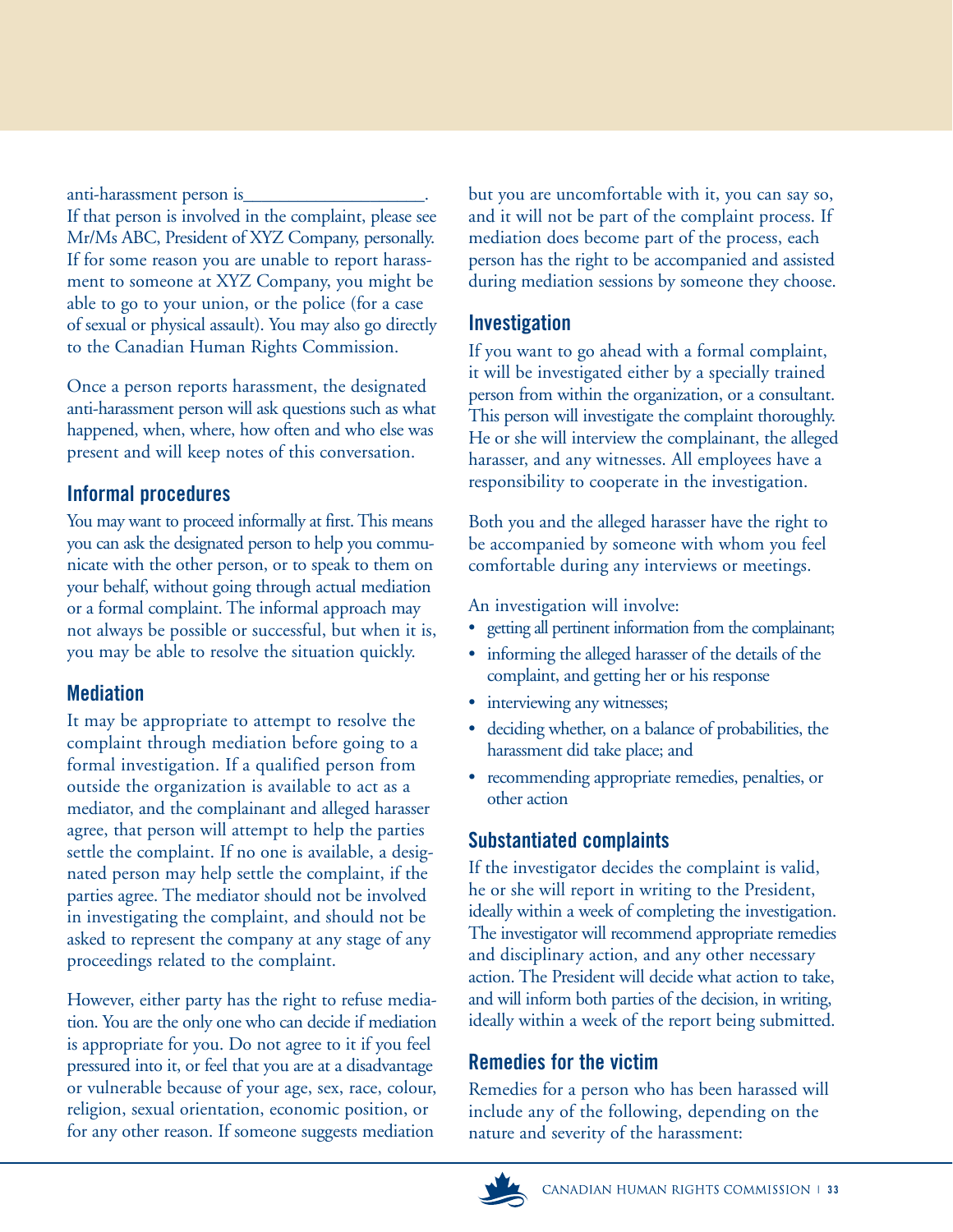

- lost wages;
- a job or promotion that was denied;
- compensation for any lost employment benefits, such as sick leave;
- compensation for hurt feelings; and/or
- a commitment that he or she will not be transferred, or will have a transfer reversed, unless he or she chooses to move.

#### **Corrective action for harassers**

Corrective action for harassers will include any of the following, depending on the nature and severity of the harassment:

- a written reprimand;
- a fine;
- a suspension, with or without pay;
- a transfer, if it is not reasonable for the people involved to continue working together;
- a demotion; or
- a dismissal.

Harassers may also be obliged to attend an anti-harassment training session.

#### **Unsubstantiated complaints**

If there is not enough evidence to support an allegation of harassment, the investigator will not recommend any penalties or remedies.

#### **Complaints made in bad faith**

In the rare event that the complaint was made in bad faith, that is deliberately and maliciously filed knowing it had absolutely no basis, the complainant will be subject to the same penalties as a harasser. The person unjustly accused of harassment will have her or his reputation restored, and will be given the benefit of any necessary remedies that would be given in a case of harassment.

#### **Retaliation**

Anyone who retaliates in any way against a person who has been involved in a harassment complaint will be subject to the same penalties as a harasser.

#### **Confidentiality**

XYZ Company will not disclose any information about a complaint except as necessary to investigate the complaint or to take disciplinary action, or as required by law. It encourages employees and managers to respect confidentiality in the same way.

#### **Time limits**

Managers have a responsibility to make sure harassment ends as soon as they become aware of it. Complaints will be resolved as quickly as possible, ideally within one month of being made.

Complainants should be aware that there is a one-year time limit for filing a complaint with the Canadian Human Rights Commission.

#### **Union grievances**

Union grievance procedures may be available in certain cases of harassment. Please speak to your union representative for more information about filing a grievance.

#### **Other options**

An employee of XYZ Company who is not satisfied with the result of a harassment complaint can consult the Canadian Human Rights Commission.

If the harassment involves physical or sexual assault, which are criminal offences, the police are the appropriate avenue.

#### **6.4 POLICY CHANGES**

If you have questions or comments about the policy or its application, please speak to the designated person or to the president of XYZ Company. We will make changes to the policy as necessary, and will review it regularly.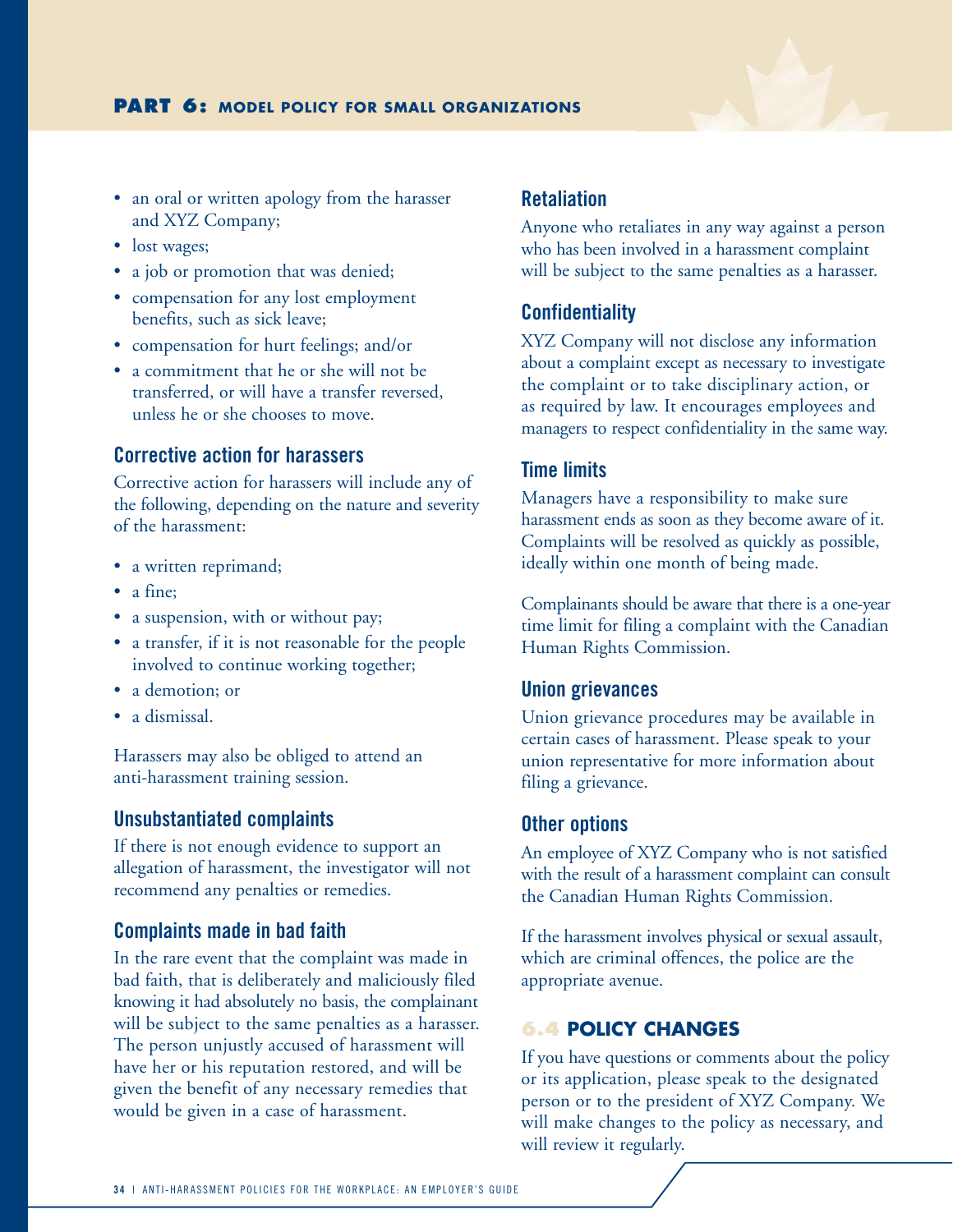# **PART 7: CHECKLIST FOR AN ANTI-HARASSMENT POLICY: SMALL ORGANIZATIONS**

# **Content of the policy**

❒ Policy statement—management supports a harassment-free workplace

❒ The law

❒ Employees' responsibilities and rights

- the right to a harassment-free workplace
- the responsibility to treat other employees with respect
- the responsibility to speak up when harassment occurs
- the responsibility to report harassment to the appropriate person
- confidentiality

❒ Supervisors', managers', and employers' responsibilities

- treat all employees, clients, suppliers, contractors with respect
- report or investigate all complaints
- set a good example
- refuse to tolerate harassment

❒ An undertaking that allegations of harassment will be dealt with seriously, speedily and confidentially

❒ Descriptions of harassing behaviour

❒ Procedures

- practical guidelines for employees and management
- informal and formal ways of proceeding
- encourage employees to choose the informal approach first
- mediation
- detailed steps to be taken in complaints
- time frames
- who is responsible for decisions
- appeals
- information about other agencies that deal with harassment

❒ Corrective action, safeguards and remedies

- the range of penalties for a harasser
- whether information about the complaint will be included in a harasser's file
- remedies
- information about the complaint will not be put in the complainant's personnel file, when complaint is in good faith

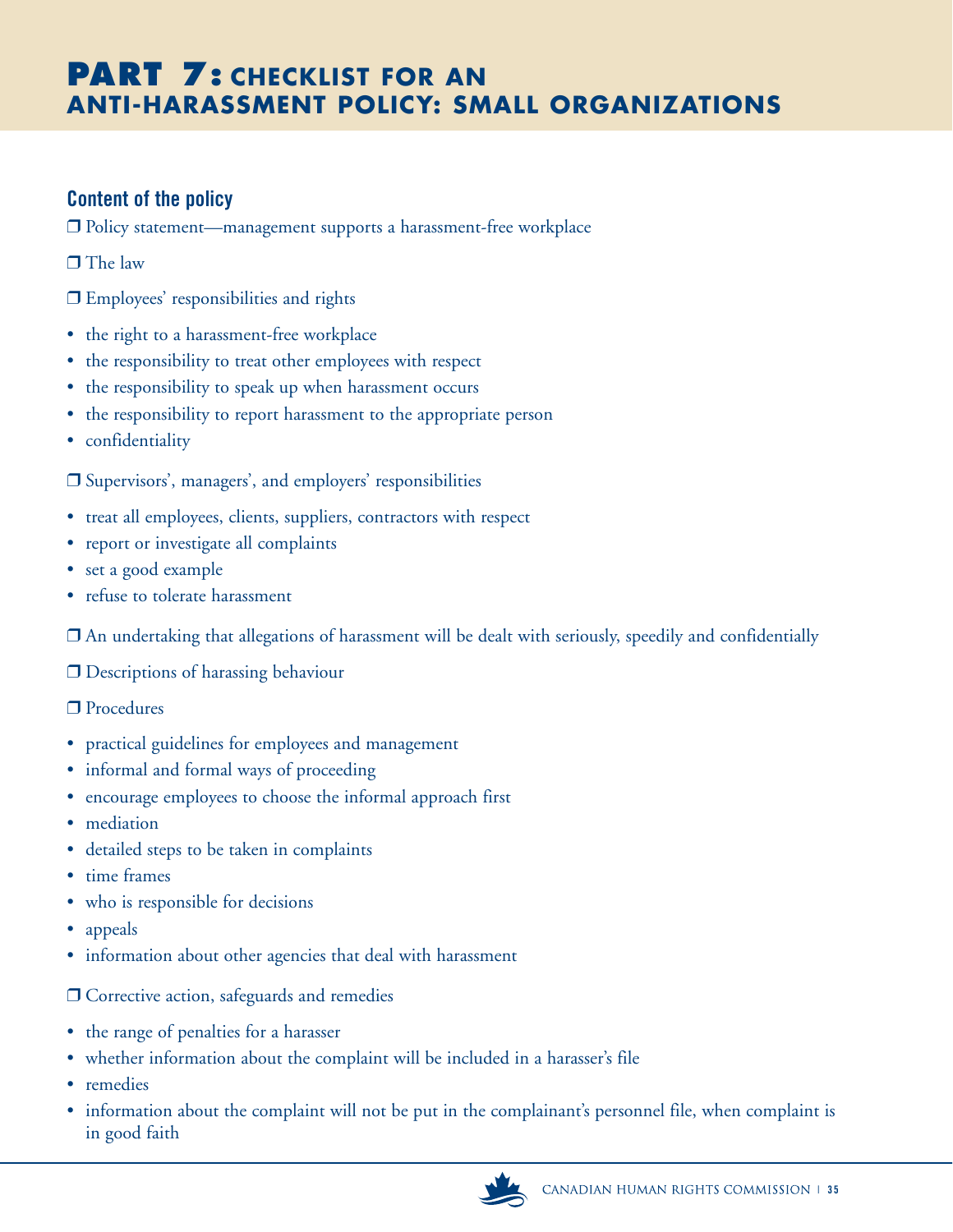❒ Protection against victimization or retaliation for employees who complain of harassment, or who testify in an investigation

#### **Education**

❒ Communication and circulation of the policy to all employees and managers, current and new, through

- orientation or information session
- staff meetings
- memos or e-mail
- pay slip notices
- films
- posters
- brochures

#### ❒ Education of all staff

- training managers to react appropriately
- handle cases of harassment appropriately
- maintain the anti-harassment atmosphere
- training employees to respect each other
- maintain the anti-harassment atmosphere
- training harassment counsellors and investigators to perform their respective roles
- make ongoing anti-harassment training part of other training sessions

#### **Monitoring**

❒ A commitment to periodic review of the policy

- openness to employee comments
- solicitation of feedback from counsellors, managers, and employees
- exit interviews with personnel leaving the organization
- make necessary adjustments to policy and procedures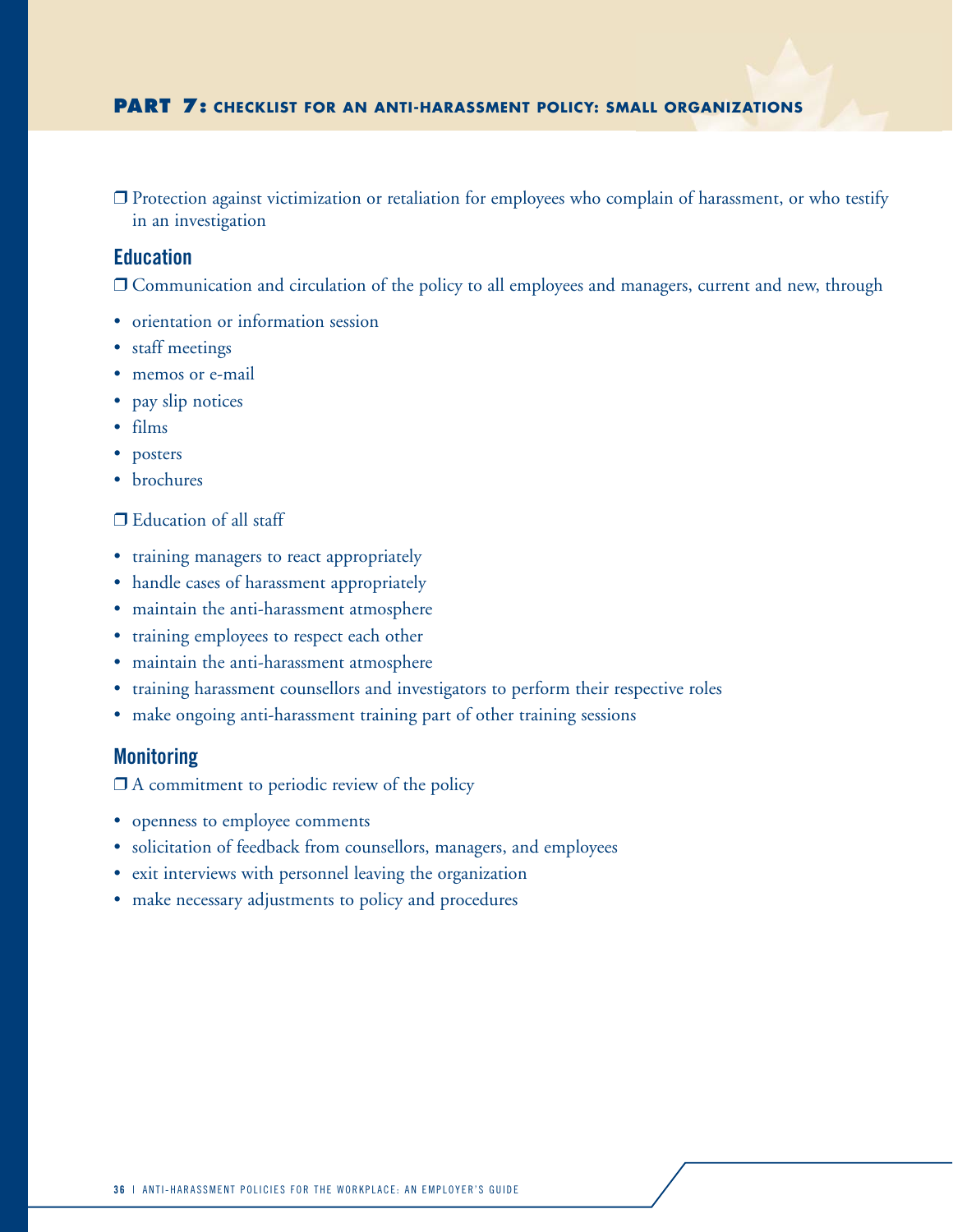# **Is harassment just a matter of opinion?**

No. Because of variances in life experiences, different people may have different perceptions of what harassment is, but we can still develop some common understandings. Any unwelcome behaviour that demeans, humiliates, or offends a person, or puts sexual conditions on a person's job, is harassment.

# **What if everyone else in the workplace is comfortable with the behaviour?**

People react to behaviour in different ways. A person may think her or his conduct is welcome or innocuous, when in fact the recipient dislikes it, but is going along with it to avoid a confrontation. This can happen especially where there is a difference in age, racial or cultural background, seniority, level of authority, or personal power between those concerned. Sometimes people feel they have to join in to avoid being ostracized, victimized, or teased by their peers. However, if you are uncomfortable with this behaviour, you have the right to file a complaint and follow the steps outlined in this policy.

# **How does a person know what behaviour is unwelcome?**

Sometimes a person can directly say that something is offending or humiliating. Other times, we have to be aware of non-verbal messages and clues. If someone looks embarrassed or hurt, turns away, leaves the room, or avoids another, chances are they do not welcome certain behaviour.

The courts have created the "reasonable person" rule; in other words, we assume that a reasonable person would know that certain types of behaviour are unwelcome. For example, a reasonable person would know that asking for sexual favours, and threatening someone's job if they do not comply, is unacceptable. In cases like this, the courts may presume the behaviour was unwelcome, even if the complainant has never said "no" or "stop," and seemed to go along with the situation.

# *CASE STUDY*

# **What's "Reasonable"**

A woman alleged that she had been sexually harassed during her employment interview with a government department. During the interview, she was asked a number of questions about a previous sexual harassment complaint she had filed against another government department. She said the effect of the questions and discussion was harassment.

This case focussed on the issue of what standard to use when determining whether harassment has occurred. The traditional standard was whether a "reasonable person" would consider it harassment. The human rights tribunal hearing this case recognized that men and women might have different points of view about certain behaviour. For example, a male supervisor may believe it is acceptable to tell a female subordinate that she has "nice legs", while the female employee may be offended and humiliated by the comment. The usual "reasonable person" standard would, therefore, be insufficient in a case where a woman claimed to have been sexually harassed. The review tribunal accordingly adopted a "reasonable woman" standard as the appropriate one for cases of sexual harassment. *(Stadnyk v. Canada Employment and Immigration Commission)*

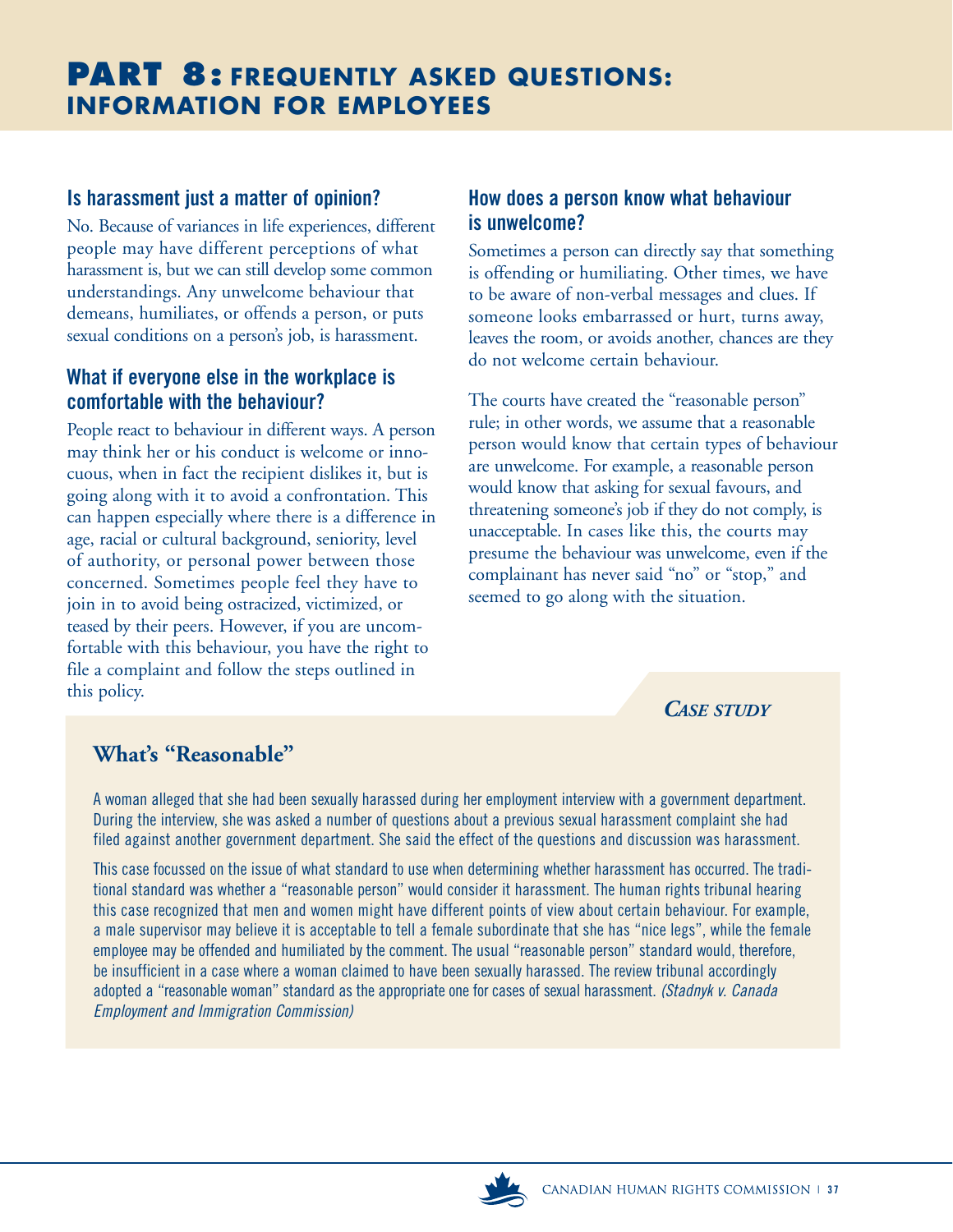#### **What if colleagues want a sexual relationship?**

A relationship where both people are involved of their own free will is not harassment. However, if one person decides to end the relationship, the other does not have the right to insist, or to continue the sexual attention. And managers should be cautious when getting involved with workers, especially anyone who is under their supervision. The imbalance of power may mean that the worker has not actually consented, but feels coerced into the relationship.

## **What if my employer doesn't know harassment is taking place?**

Only employers can really prevent harassment in the workplace. So the ultimate responsibility rests with them. The law says that even an employer who didn't actually know about the harassment is still responsible, if he or she should have known it was occurring. If an employer can show that he or she took all reasonable steps to prevent and deal with harassment, the legal and financial consequences may well be less severe.

#### **Can it be harassment if it only happened once?**

Yes. Frequently, harassment is a series of incidents. However, even something that only happens once can be harassment, if it was unwelcome to the person it was directed at.

#### **What if the harassment takes place outside the workplace, or after regular work hours?**

Any place or time that people are gathered for work-related reasons is still considered part of the "workplace". This includes business travel, conferences, telephone calls, company social gatherings, and job interviews. Harassment is not permitted in any of these situations, and employers are responsible for dealing with it in these circumstances.

#### **What if I didn't mean to harm or offend anyone?**

Even the best intended comment or action might be harassing, if it is unwelcome or offensive to another person. Harassment is not about a person's intent. It is about how the behaviour affects the victim. You may only have intended to be funny, for example; but if someone else is humiliated by what you did or said, you may have harassed them without meaning to.

#### *CASE STUDY*

#### **The Victim's Perception**

An aboriginal employee alleged that he was harassed by racist comments, jokes, and names from his supervisors and colleagues. Some of the witnesses claimed that although such jokes or comments were made, they were made in fun spirit between friends, and that no offense was meant. The tribunal found that the intention of the person making the comments is irrelevant: "The issue is the perception of the individual who is victimized."

The fact that the victim did not object to the comments and even participated in the "joking" was raised as a defense. The tribunal held that this did not mean that the victim had consented to the racist comments, jokes and names or made this behaviour acceptable. According to the testimony of an expert witness, people may go along with activities "that they find objectionable and demeaning because they feel powerless to stop it and as an ego defense mechanism" ...it is "a form of coping." (*Swan v. Canadian Armed Forces*)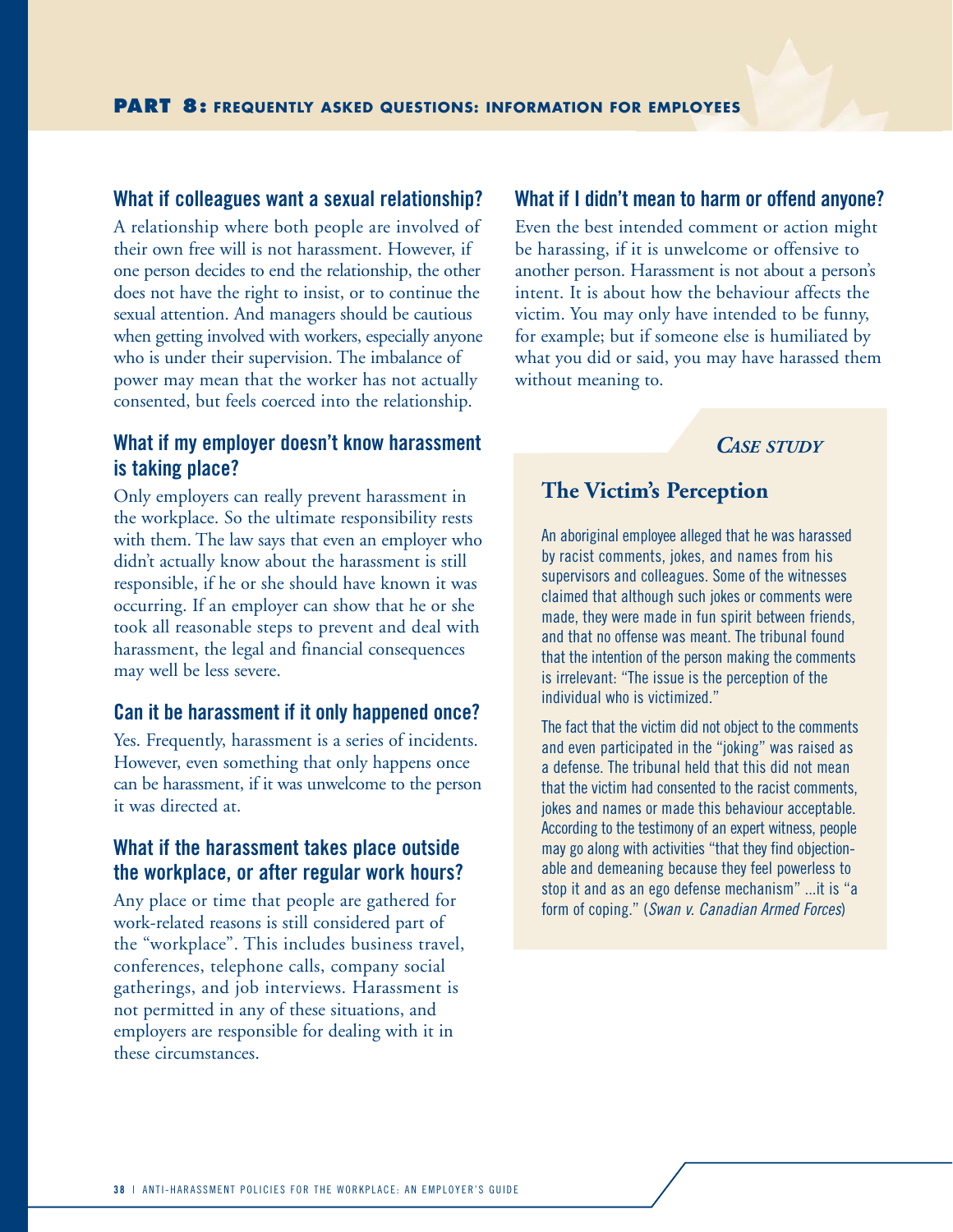# **What if someone at work tries to retaliate against a complainant?**

Employers are legally required to protect their employees from retaliation. Retaliation against anyone involved in a complaint will not be tolerated, and will have serious consequences. Generally, the penalties for retaliation are the same as for the original harassment, and may even be more severe.

# **What if an employer doesn't deal properly with a problem of harassment?**

An employee who feels his or her concerns have not been properly addressed has the right to contact the appropriate human rights commission or other organization. If an outside agency determines that harassment has taken place, the employer may face financial or other consequences: giving an apology, compensating the complainant for lost wages and injury to self-respect, or human rights training, for example. The exact remedy will depend on the complaint.

# **Can my union help me?**

Unions can be involved in developing a workplace's anti-harassment policy, and in educating union members. Once there has been a harassment complaint, an employee who is involved may be able to file a grievance with the union, if the employer did not handle the complaint properly.

# **What if I am sexually assaulted at work?**

If the harassment involves physical or sexual assault, you should contact the police. Physical and sexual assaults are criminal offences.